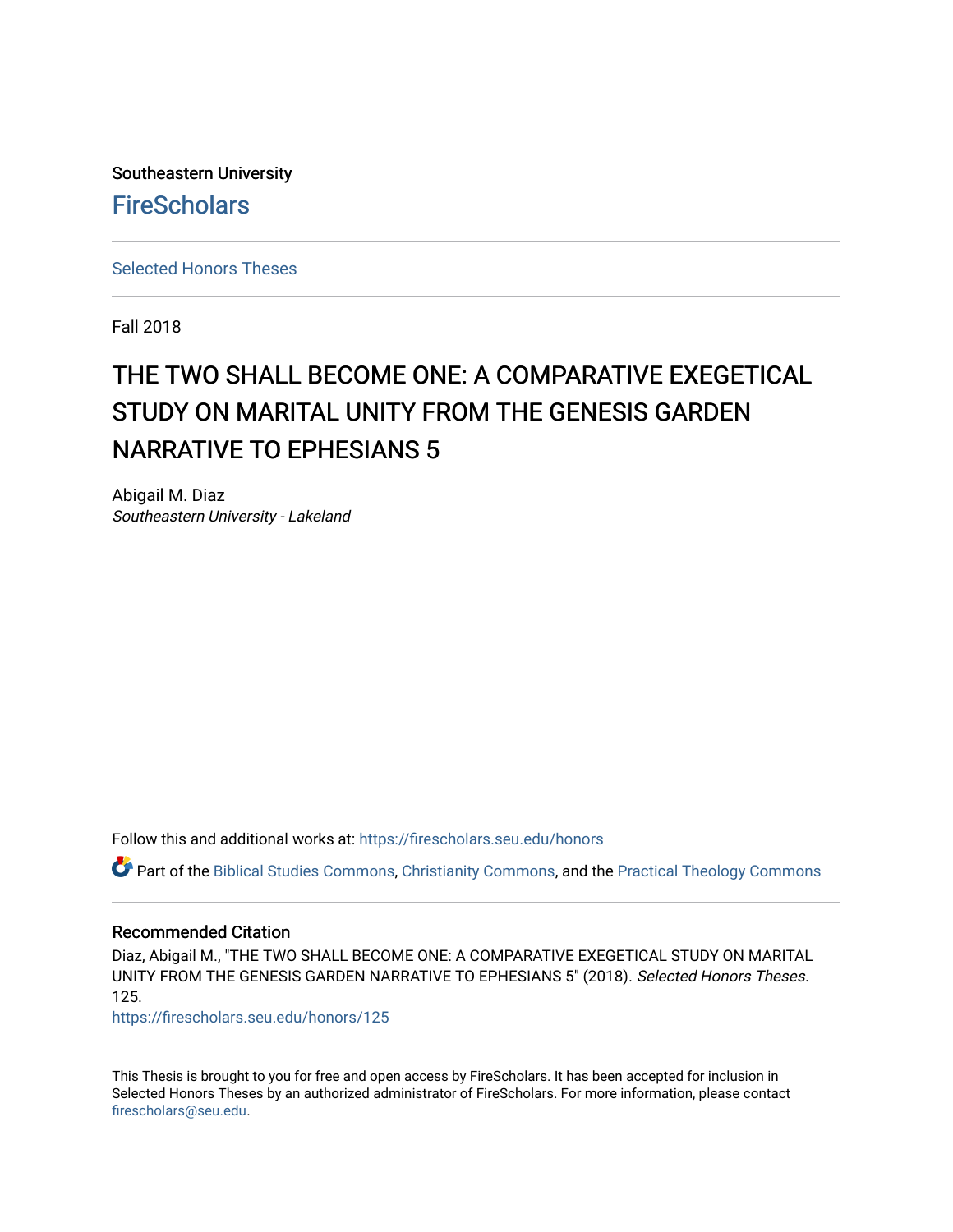# THE TWO SHALL BECOME ONE: A COMPARATIVE EXEGETICAL STUDY ON MARITAL UNITY FROM THE GENESIS GARDEN NARRATIVE TO EPHESIANS 5

by

Abigail Madelyn Diaz

Submitted to the School of Honors Committee

in partial fulfillment

of the requirements for University Honors Scholars

Southeastern University

2018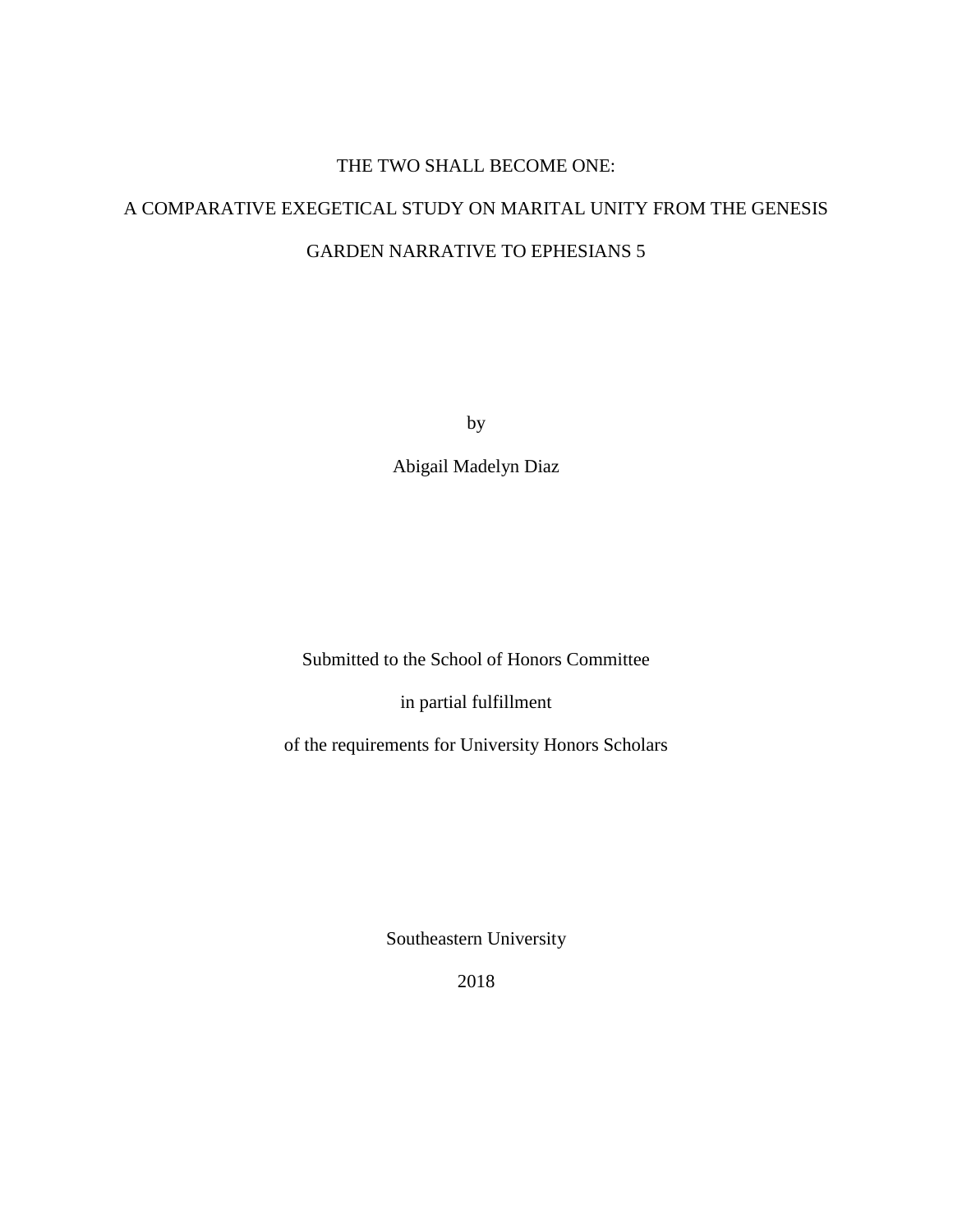### Copyright by Abigail Madelyn Diaz

2018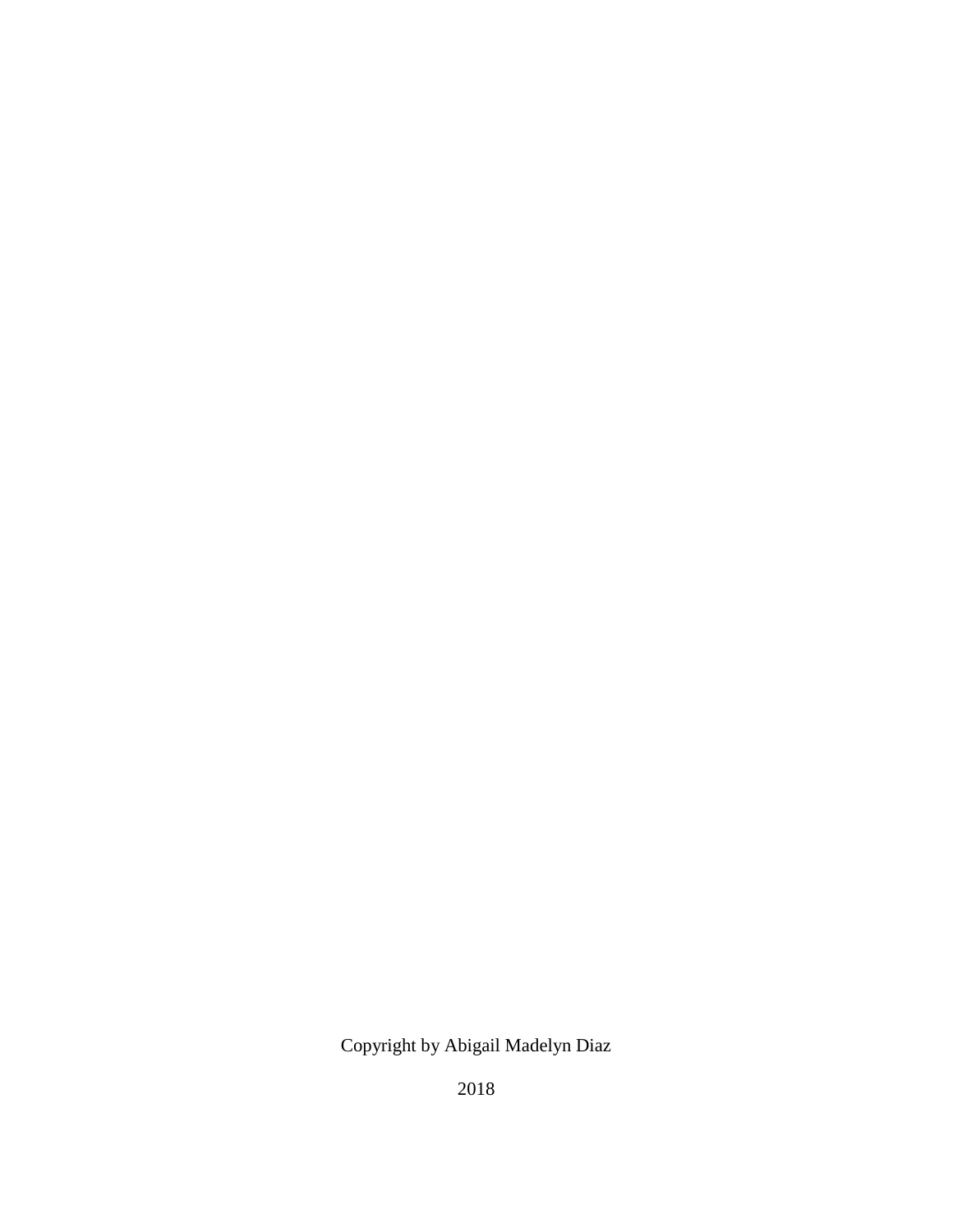#### Abstract

In light of a cultural world in which both real-world marriages and the scholarly interpretation on marital purpose and process are scarred with dysfunction and division, this thesis attempts to contribute to the discussion on the Scriptural purpose and process of marriage as God intends it. In order to discern a glimpse of divine intention of marriage, an exegetical analysis of its divine beginnings in Genesis 1:27-3:24 is performed. This section addresses the original nature of marriage as well as how it was affected as a result of sin and the fall. The following chapter complements this analysis with exegesis on Ephesians 5:21-33 for how it interprets the original Genesis accounts and sheds new light on its greater revelation of Christ and the Church. In the end, this thesis argues that an understanding of marriage and a redemption of its divine purpose of unity requires a humble and Spirit-led approach to interpreting and applying Scriptural revelation on marriage, which can only be found through conjoined study of both the Genesis narrative and its redemptive Christological interpretation in Ephesians.

KEY WORDS: marriage, unity, oneness, exegesis, theology, gender relations, creation, fall, redemption, Genesis, Ephesians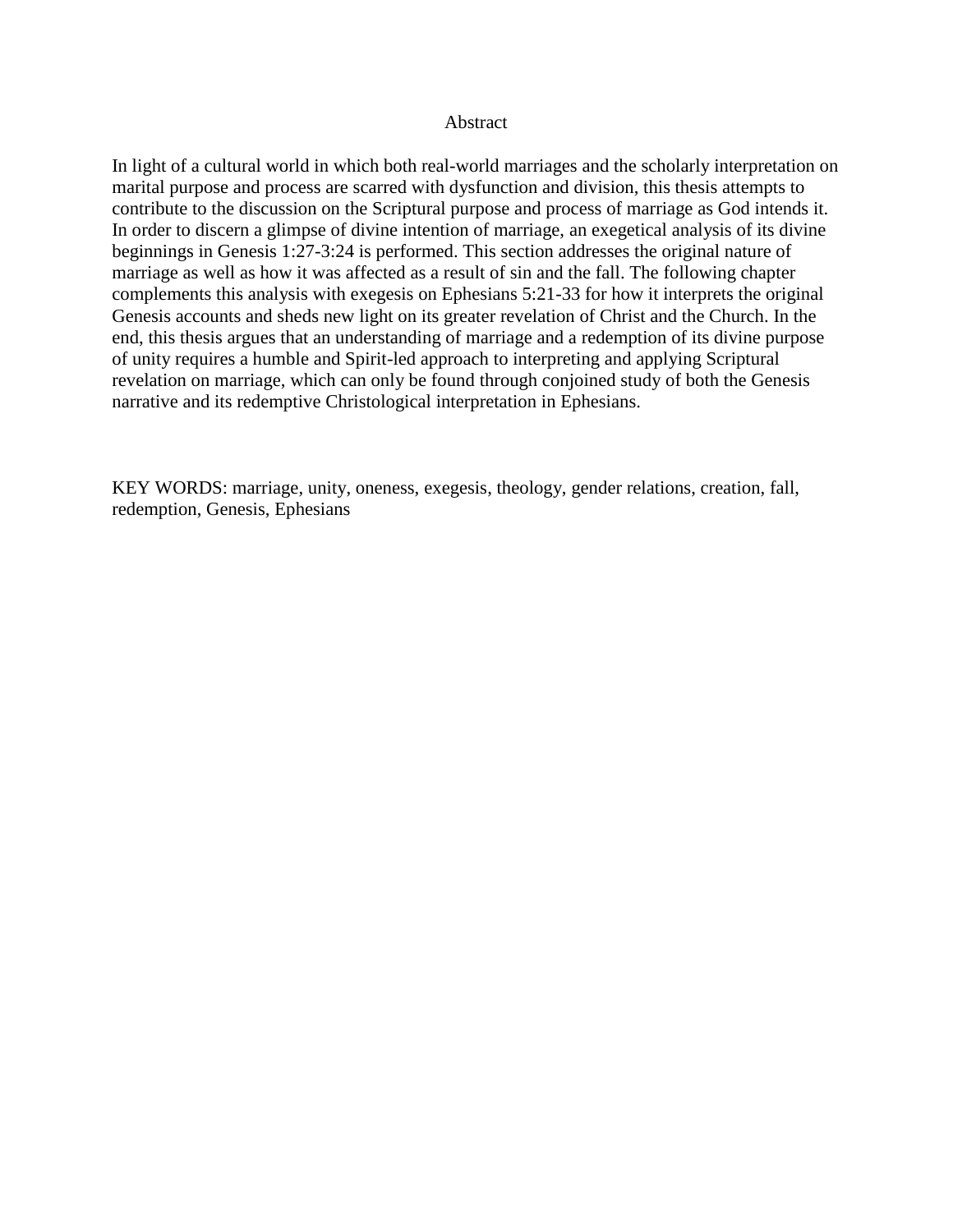#### **Dedication**

To Dillon Amadeus Diaz, my strong and loving husband, who always supports, encourages, and cherishes me so well. Thank you for your tender and sacrificial leadership. You make honoring you easy.

To Michael and Lynn Sprinkle, my wonderful parents, who have shown me what a Christ-led and unified marriage looks like. Thank you for never giving up on each other, and thank you for giving me such a beautiful example of God's design for marriage.

To Madelyn, my great-grandmother, whose name and engagement ring have been passed down to me. Thank you for your beautiful legacy of devotion to God and your family. I pray my life reflects your legacy well.

To Jesus Christ, my LORD and Savior, who saved my soul and whose love and unity with His Church is the epitome of the beauty of marital oneness. Thank you for your grace and love which you never cease to pour out over me.

~~~~~~~~~~~~~~~~~~~~~~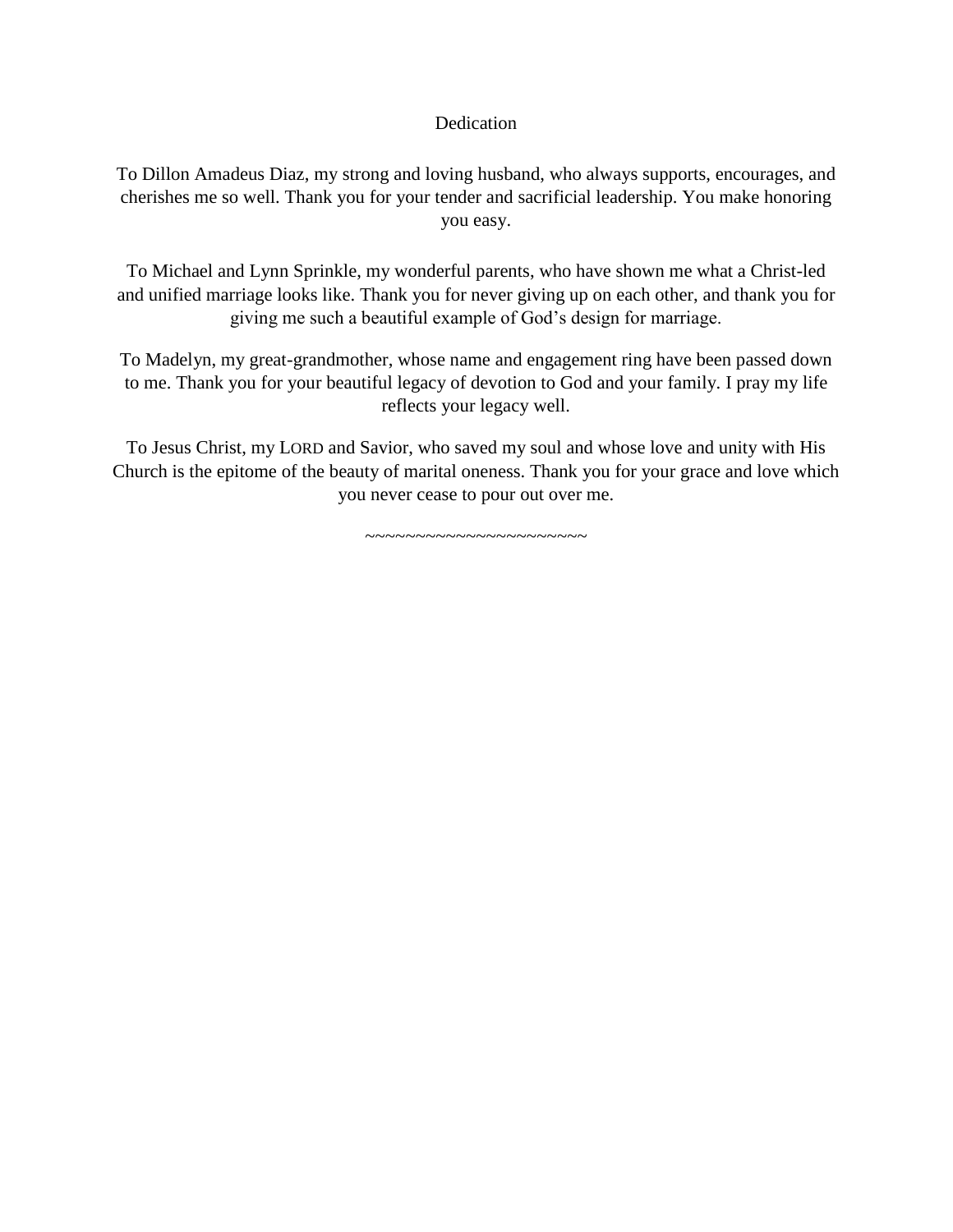#### Table of Contents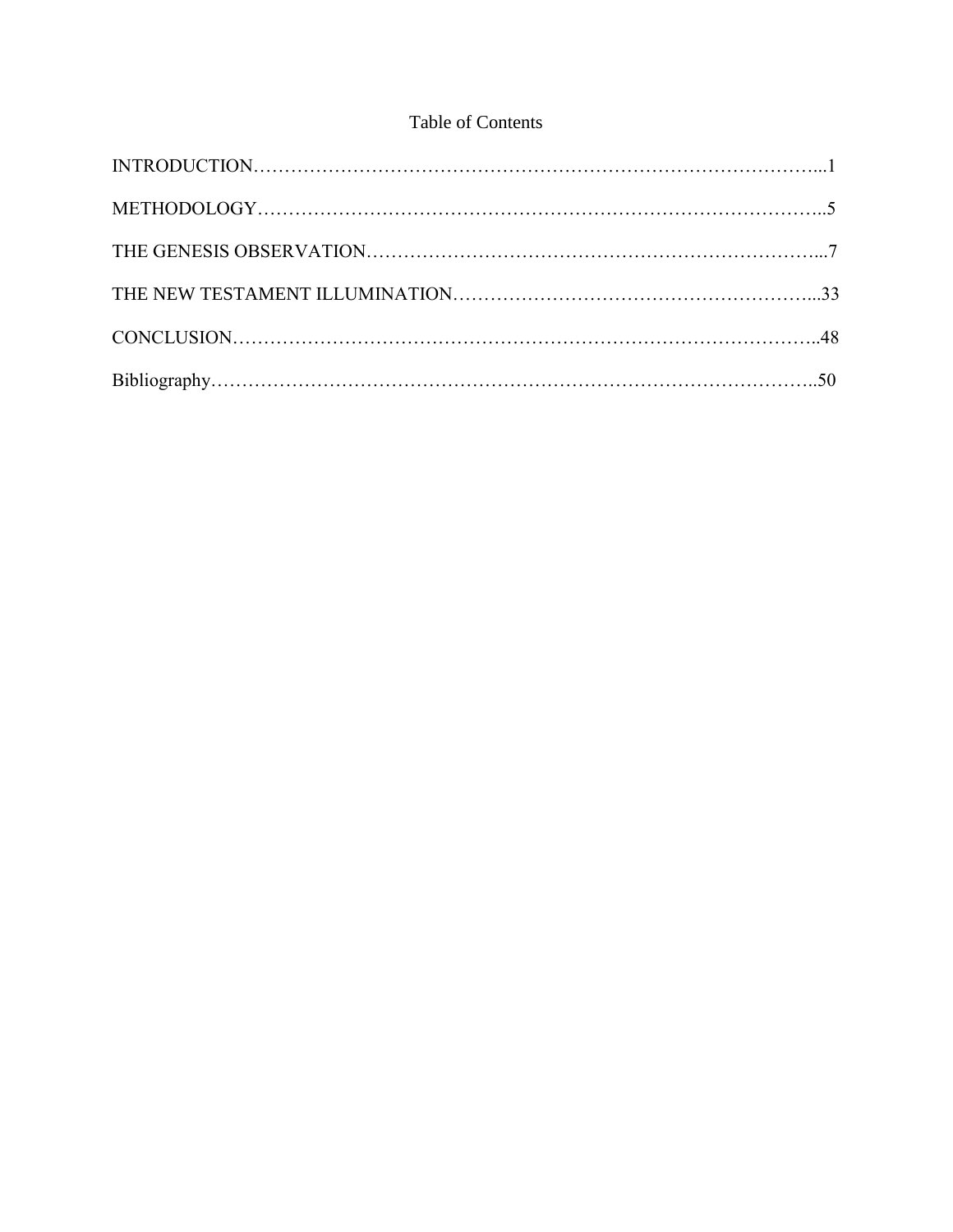#### **INTRODUCTION**

Originally written in 1941, C.S. Lewis' book *The Screwtape Letters* creatively presents a variety of insights on the spiritual life, including marriage, from the perspective of a demon writing letters to another demon on how to affect humans against their Creator - "the Enemy." In training the younger demon about human marriage, the elder demon has frightening thoughts and cunning strategies for its attempted destruction:

The Enemy described a married couple as "one flesh". He did not say "a happily married couple" or "a couple who married because they were in love", but you can make the humans ignore that.... They regard the intention of loyalty to a partnership for mutual help, for the preservation of chastity, and for the transmission of life, as something lower than a storm of emotion. (Don't neglect to make your man think the marriage-service very offensive.)1

It is astonishing how Lewis' insights on marriage and Satan's attacks against it are

relevant to modern times. For how characteristic it is of the true rival to pit the generous Creator

against us as our "Enemy," to instill offense at God's design for unity and servitude in marriage,

and to motivate human relations by fleeting drives and emotions rather than intentional care,

trust, and commitment.

 $\overline{a}$ 

These tactics are evident from the ancient conversation between human and crafty serpent to the current human relations seen in modern society. Even in just the past century, culture has shifted, through influencers such as Judge Ben B. Lindsey, from a more committed perspective of marriage to one more focused on individual fulfillment, allowing separation when such fulfillment is not accomplished.<sup>2</sup> Not only is the divorce rate commonly known to be

<sup>1.</sup> C.S. Lewis, *The Screwtape Letters*, ill. ed. (West Chicago: Lord and King Associates, 1976), 63-64.

<sup>2.</sup> Rebecca L. Davis, "'Not Marriage at All, but Simple Harlotry': The Companionate Marriage Controversy," *The Journal of American History* 94, no. 4 (2008): 1137–1163, accessed October 31, 2018, https://doi.org/10.2307/25095323.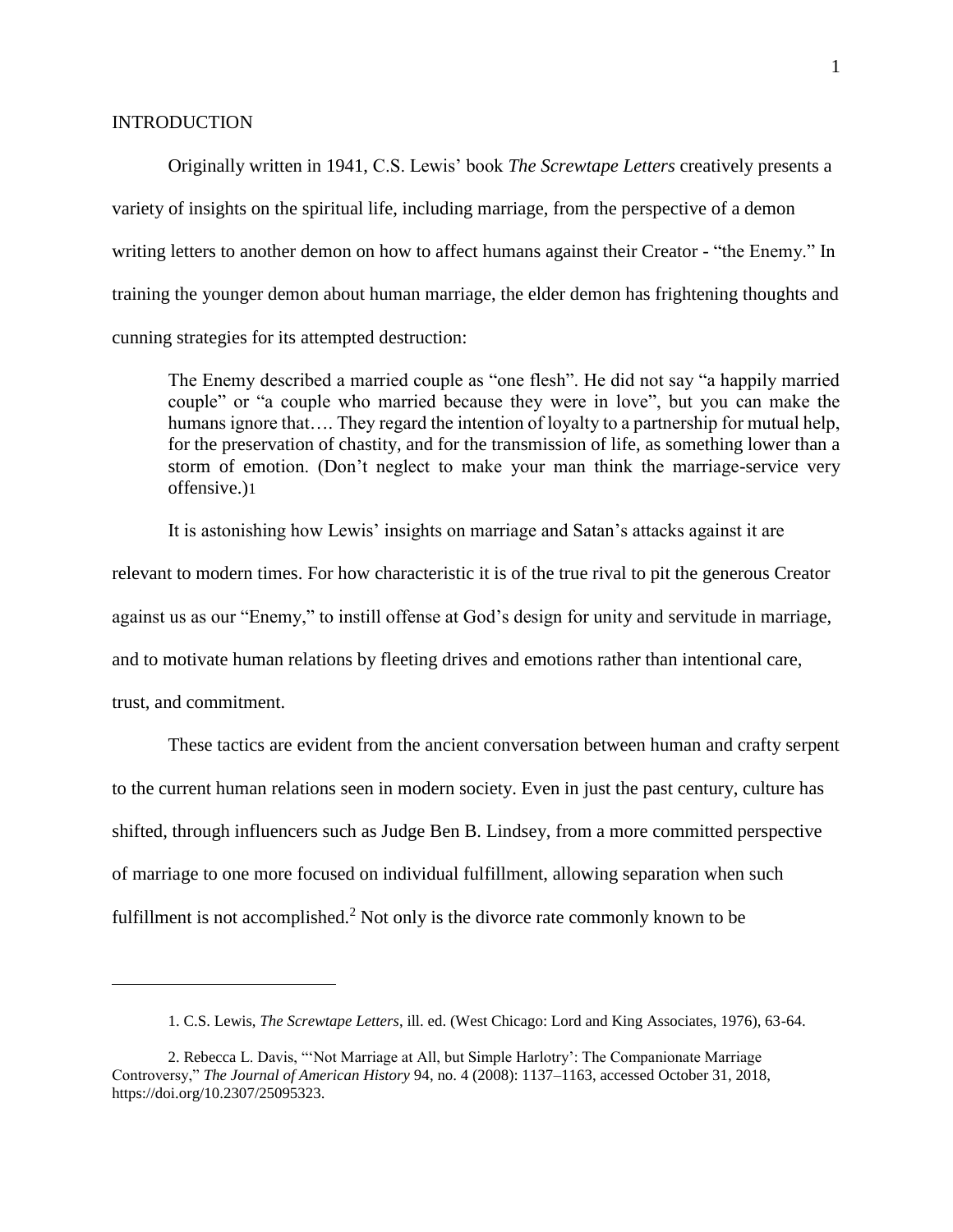substantially higher than prior centuries, but the reasons for divorce are often in some way related to fault or blame on the other person.<sup>3</sup> Whether the blame is based in reality or perception, it is clear that selfish and individual desires and emotions - rather than unconditional love and commitment - drive the union, execution, and dissolution of marriage in today's world. Yet, even though separations and divorce have become more prevalent, this does not necessarily mean that people were always relating in humble and selfless unity simply because an actualized divorce was more socially unacceptable. For from the initial division in Eden, marriages throughout time have felt the tugs and effects of human depravity.<sup>4</sup>

The realm of Biblical conversation and scholarship in regards to marital concepts and values in some ways is not necessarily any more enhanced than its cultural practice. For even in attempting to interpret Biblical principles and Scriptural truths on marriage, many scholars appear to be motivated by politics, personal interest, an inherent bias, or simply a faulty presumption about a Biblical text that causes many to reject or misinterpret Scriptural instructions and revelations on the matter.<sup>5</sup> Interpreting the Biblical insights on marriage has evidently divided scholars and laymen alike into the two camps of complementarianism and

<sup>3.</sup> Paul R. Amato and Denise Previti, "People's Reasons for Divorcing: Gender, Social Class, the Life Course, and Adjustment," *Journal of Family Issues* 24, no. 5, (July 2003): 619, accessed October 31, 2018, http://journals.sagepub.com.seu.idm.oclc.org/doi/pdf/10.1177/0192513X03254507.

<sup>4.</sup> Derek Kidner, *Genesis: An Introduction and Commentary*, ed. D. J. Wiseman, The Tyndale Old Testament Commentaries (Downers Grove: Intervarsity Press, 1967), 73.

<sup>5.</sup> c.f. Yolanda Dreyer, "Women's Spirituality and Feminist Theology: A Hermeneutic of Suspicion Applied to 'Patriarchal Marriage,'" *Hervormde Teologiese Studies* 67, no. 3 (September 2011): 1–5. https://doi.org/10.4102/hts.v67i3.1104; c.f. Karen V. Guth, "To See from Below: Dietrich Bonhoeffer's Mandates and Feminist Ethics," *Journal of the Society of Christian Ethics* 33, no. 2 (2013): 131–150, accessed October 31, 2018, http://www.jstor.org/stable/23563099; c.f. Ian A. McFarland, "A Canonical Reading of Ephesians 5:21-33: Theological Gleanings," *Theology Today* 57, no. 3 (October 2000): 344–356, accessed October 31, 2018, https://seu.idm.oclc.org/login?url=http://search.ebscohost.com/login.aspx?direct=true&db=rfh&AN=ATLA0000915 735&site=ehost-live&scope=site; c.f. Gary J. Quinn, "A New Look at Christian Marriage," *Journal of Religion and Health* 10, no. 4 (1971): 387–398, accessed October, 31, 2018, http://www.jstor.org/stable/27505096.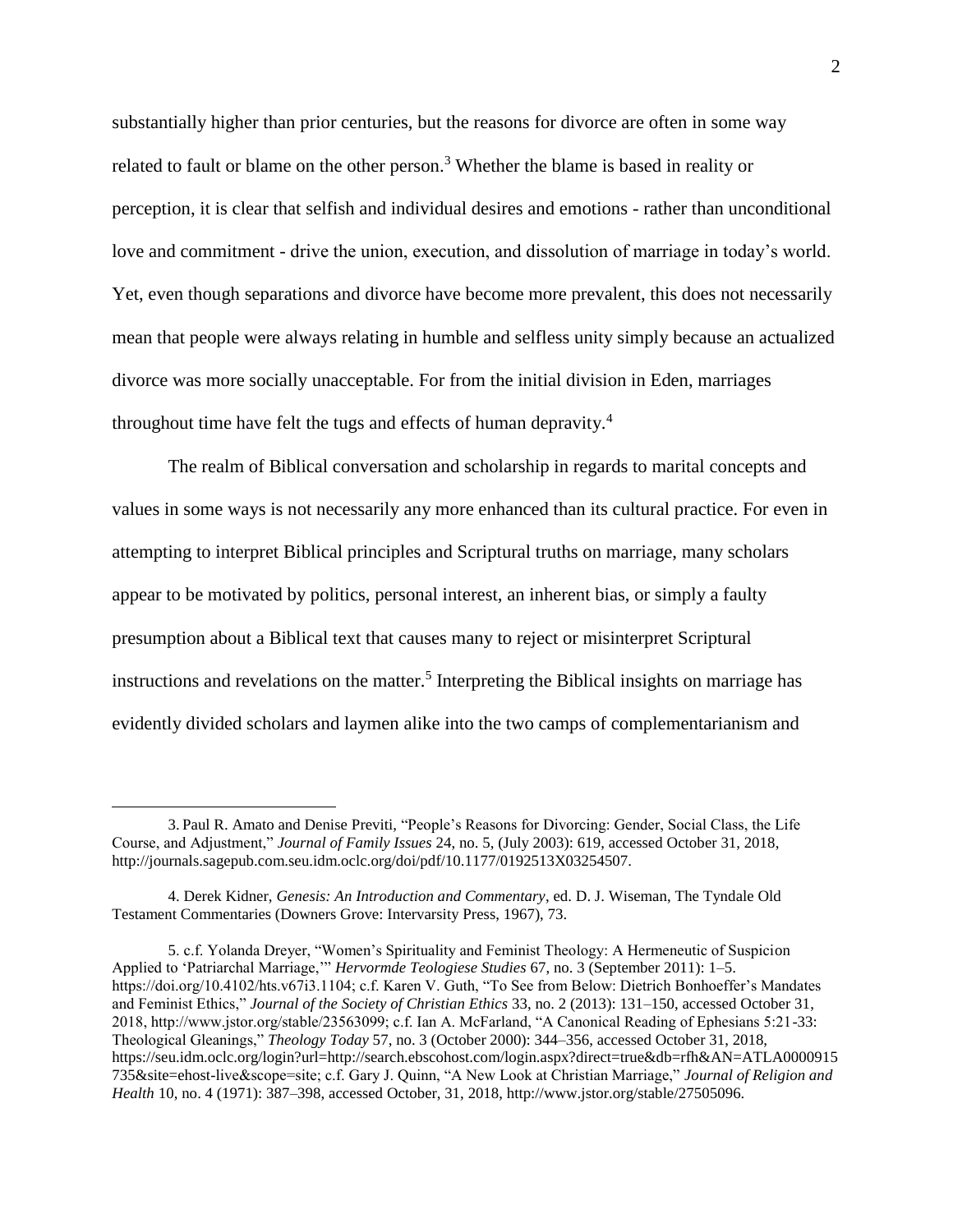egalitarianism with the passage of Ephesians 5:21-33 as a primary text of focus, with which complementarians often overlook the mutual submission command of verse 21 and egalitarians reject the headship-submission instruction of verse 24.<sup>6</sup> Whereas some will argue complete equality without gender roles was designated in the original creation, and thus reject the explicit or implied insights of Eph. 5:21-33, others will claim that God's initial design of creation inherently designated a hierarchical chain of command and take Eph. 5:21-33 farther than it was ever intended to go.

In light of this debate, it is still vitally important to explore the entirety of Scripture to attempt to interpret the divine design of the marital institution. No single passage can stand alone, be misinterpreted to force it to agree with one's perception of another passage, nor be rejected as inherently flawed. Thus, to observe God's original, ongoing, and ultimate desire for the marital union requires a study of both creation's opening chapters, as well as their revelational interpretation in New Testament teachings.<sup>7</sup> Although it is not plausible to include every mention and teaching from the Scriptures on marriage in order to get an extensive perspective, this thesis attempts to observe certain key passages in order to argue that a proper understanding of Biblical marriage, such as what is presented in Ephesians 5:21-33, can only be fully accomplished through the lens of original intended unity and the ultimately purposed reflection of Christ and His relationship with the church. In exploring this issue, this thesis focuses on the following questions:

• What was intended and experienced between man and woman at creation?

<sup>6.</sup> Neville Curle, "Towards a Theology of Authority and Submission in Marriage," *Conspectus (South African Theological Seminary)* 15 (March 2013): 108–110, accessed October 31, 2018, https://seu.idm.oclc.org/login?url=http://search.ebscohost.com/login.aspx?direct=true&db=a9h&AN=90599108&sit e=ehost-live&scope=site.

<sup>7.</sup> Kidner, *Genesis: An Introduction,* 31.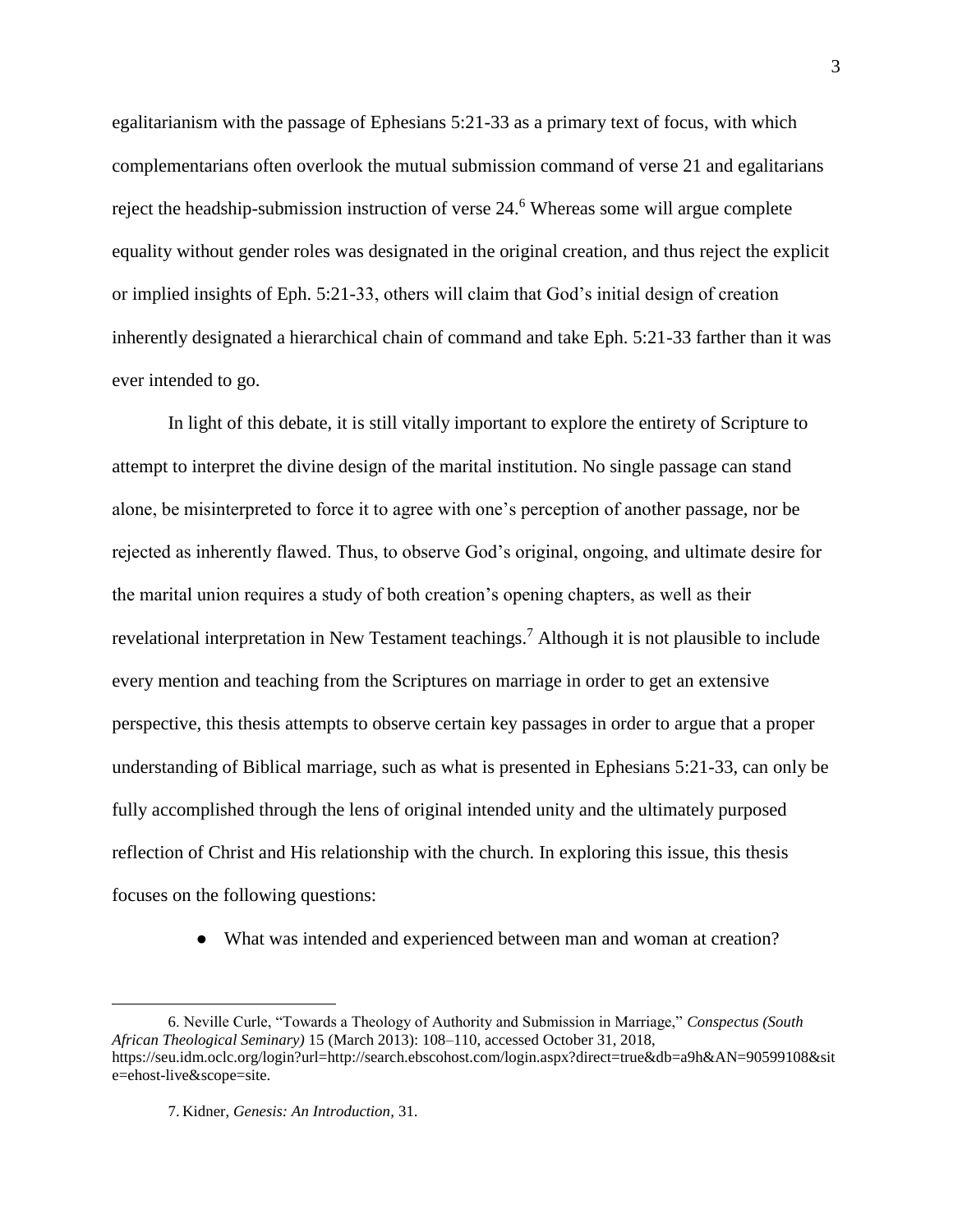- How was their relationship affected by the fall and the curses that resulted?
- How do apostolic teaching and the revelation of Christ coalesce with the Genesis text?
- What does all of this implicate for the Christian marriage even today?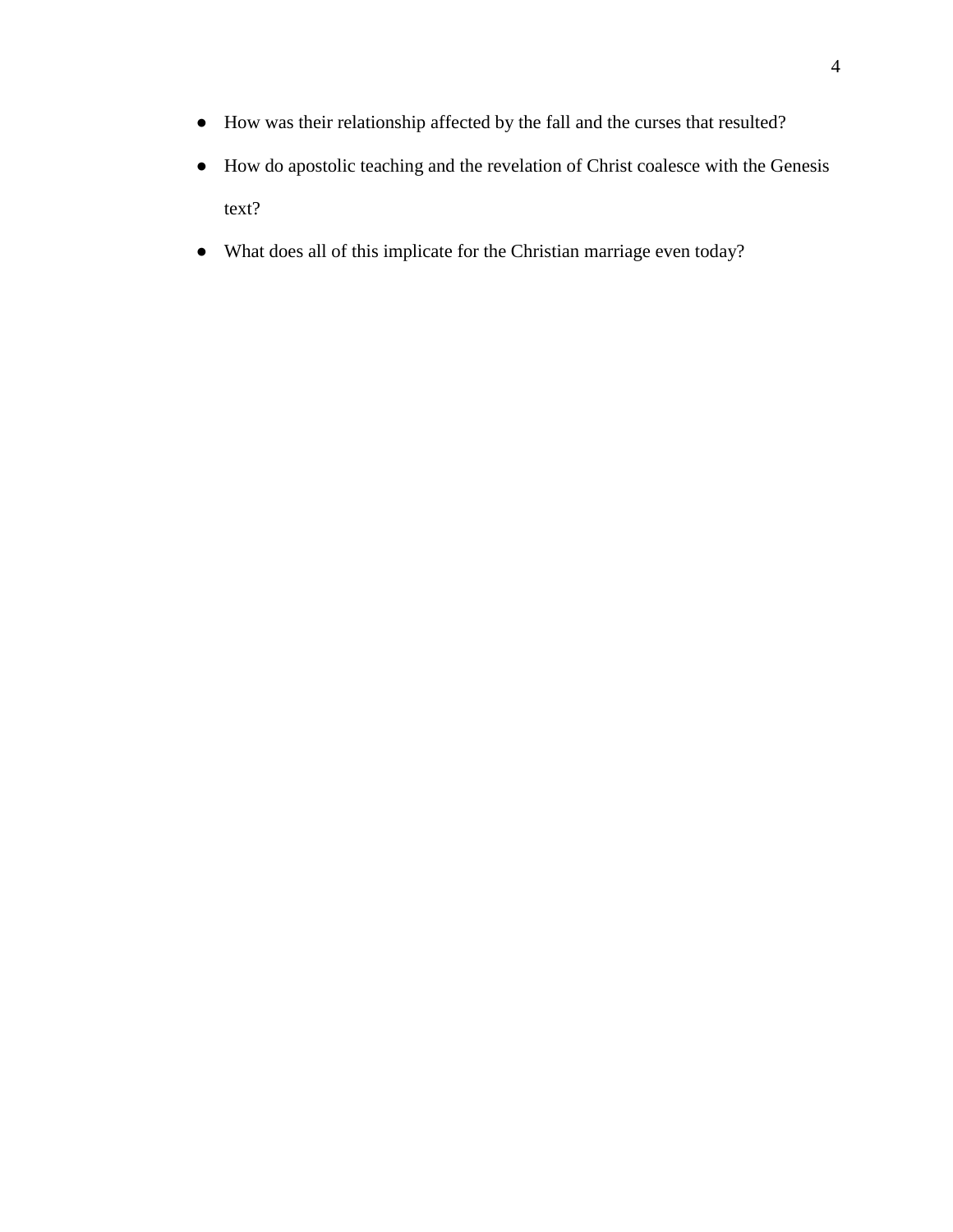#### **METHODOLOGY**

The purpose of this thesis is to discern the original nature of marital unity as created by God and how this unity was broken and affected in the fall, and then to examine New Testament Christological and apostolic principles in how they draw from and contribute to the Genesis text. The ultimate goal is then to argue that an understanding of marriage and a redemption of its divine purpose of unity requires a humble and Spirit-led approach to interpreting and applying Scriptural revelation on marriage, which can only be found through conjoined study of both the Genesis narrative and its redemptive Christological interpretation in Ephesians.

Thus, in answering the above questions, the approach in developing this thesis is to first perform in-depth exegetical study on Genesis 1:26-3:24, where the first marital union and the downfall of its members are found. Before exegeting the specific text, the historical and literary contexts of the book of Genesis are briefly observed. The following section forms the largest portion of the thesis in expounding on the focal text of Genesis. Beginning at the first mention of humanity, the chapter presents a detailed analysis of the narrative and its implications through the conclusion of the fall, concluding with the overarching principles and effects derived from the narrative relevant even to this day.

After the detailed Genesis study of the narrative, the thesis shifts to the New Testament to observe its contributions to the divine revelation of marital design, focusing specifically on the Ephesians 5:21-33 marital code and the Christological revelation which the passage presents. The process of this chapter is structured around an exegetical study of the Ephesians passage, while pulling from other texts to connect it to Christ. All the while, the chapter connects the revelations of the New Testament with that of the Genesis narrative to display the redemptive purpose of the instructions towards the designed unity of marriage, including how it reveals itself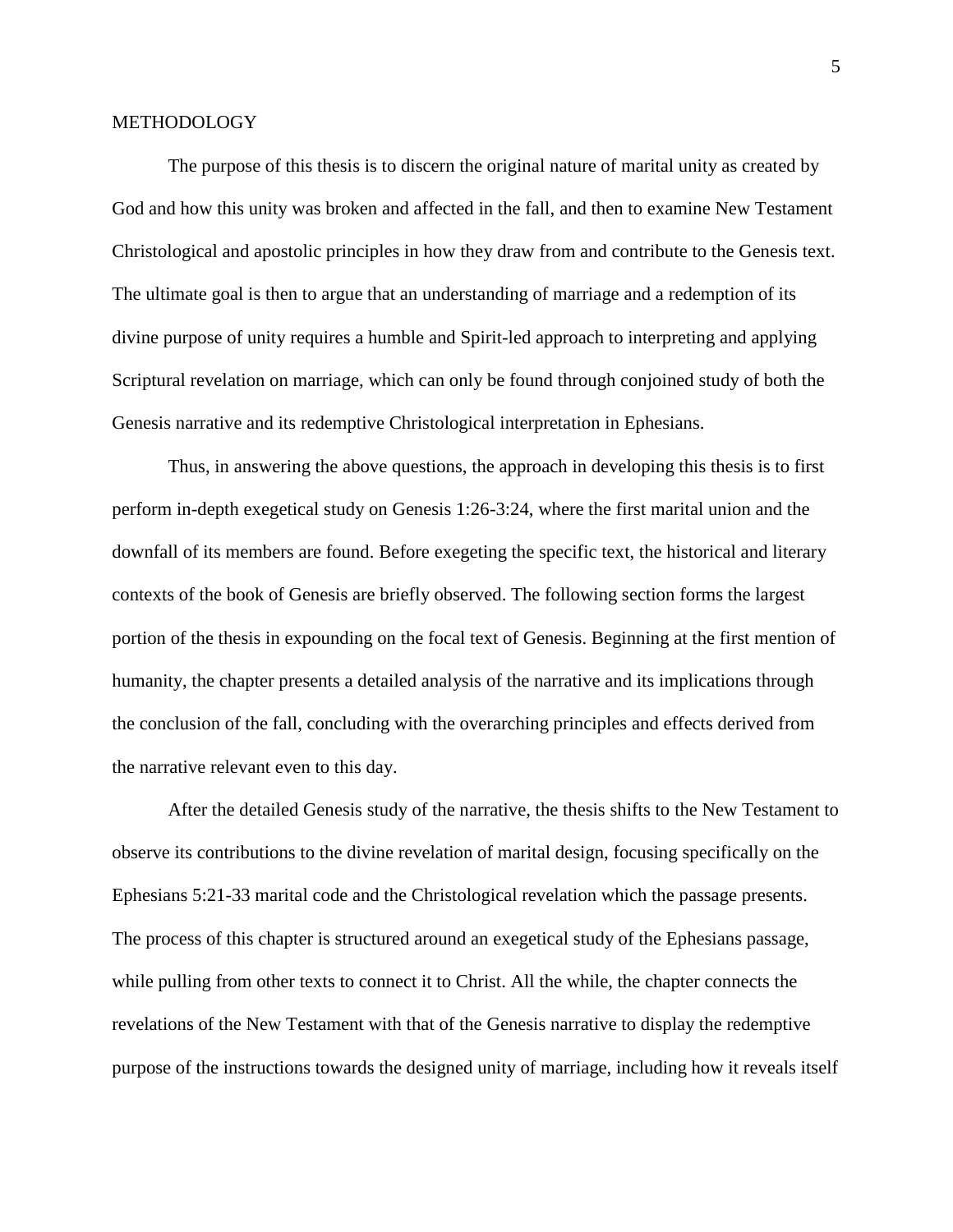in the reality of the Christ-church relationship. Tying this section into the conclusion, the thesis will finally present the general principles of redeeming this unity today.

The process and method of study throughout this thesis is essentially an extended literature review. The sources used are predominantly a wide variety of biblical and Scriptural commentaries or similar exegetical books, yet include some peer-reviewed journal articles as well. At few points, a less scholarly form of reference is used, such as a practical/popular book, for the purpose of accentuating a Scriptural point with modern application or expression. The authors of these sources span across varying perspectives and their contexts reach across a breadth of decades and cultural settings, so as to provide a sufficient scope of reliable research in attempting to uncover truth.

All in all, this thesis is approached with intentionality and respect for the sovereignty of God's truth. For to truly understand God's desire for marriage and unity requires more than unaffected scholarly study, it requires the spiritual revelation of the Holy Spirit. I do not attempt to write on the truth of God without seeking Him for it. I tremble at the thought of speaking for God apart from His true Word - the very tactic of deception used by the serpent in the garden. Thus, I have devoted myself to prayer and meditation throughout the writing process. I do not presume to be speaking the sovereign truth of God without human error, but rather attempt to observe whatever possible through Spirit-guided scholarly study. On all of these grounds, the following thesis is presented.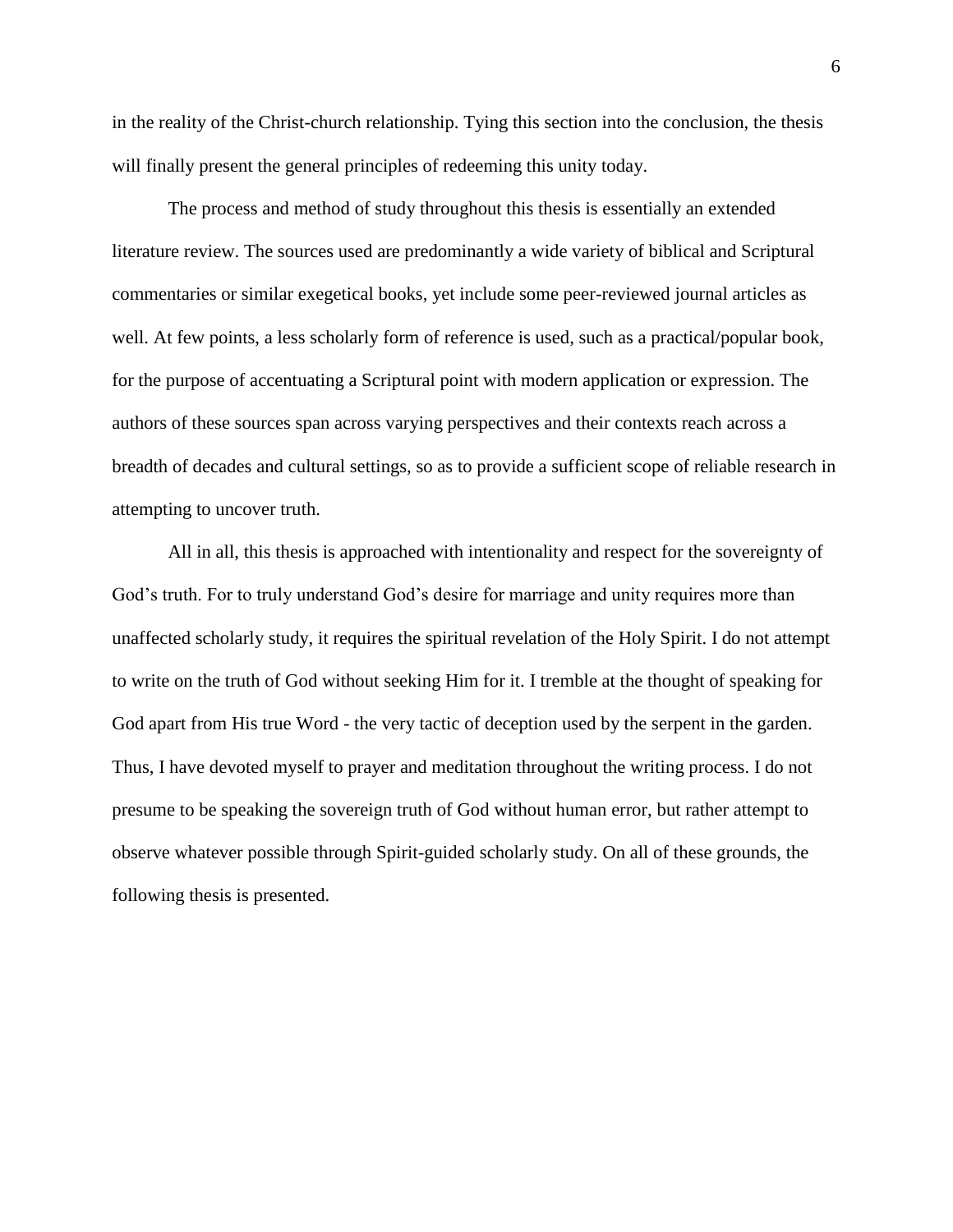#### THE GENESIS OBSERVATION

In approaching a controversial topic through the lens of Scripture, it is vital never to read personal opinions and thoughts into the text, but rather to objectively consider the overarching teaching throughout the entirety of God's Word.<sup>8</sup> To fully grasp God's intention for marriage requires exegetical study of both the text itself and the historical context in which it was written. In approaching such a feat, to understand the Biblical perspective of gender and marriage requires starting where it all began: the Garden of Eden.

The narrative portrayed in the garden setting is found within Genesis, which is part of the grander section of Biblical beginnings - the Pentateuch. While authorship of Genesis is not known with one hundred percent certainty, Moses is acknowledged in both Jewish tradition and the New Testament to be the author of the Pentateuch as a whole.<sup>9</sup> Yet, due to the third-person nature of many references to Moses throughout the Pentateuch, it is possible that the information was simply obtained from Moses, even if it was scribed by someone else.<sup>10</sup>

In terms of the Genesis context, there are two sides to consider: the historical context of the characters and the historical context of the audience.<sup>11</sup> Being that this thesis focuses on the creation account in Genesis of Adam and Eve, the historical-cultural context of the characters is a unique side to observe. This is a rare account of Scripture that lacks a broad cultural context because it tells of the first two people on earth. However, this is a vital point of context because

<sup>8.</sup>James B. Hurley, *Man and Woman in Biblical Perspective* (Grand Rapids: Zondervan Publishing House, 1981), 80.

<sup>9.</sup> Frank E. Gaebelein, *The Expositor's Bible Commentary with The New International Version of The Holy Bible* (Grand Rapids: Zondervan Publishing House, 1990) 2:3,5.

<sup>10.</sup> Kidner, *Genesis: An Introduction,* 15.

<sup>11.</sup> Gaebelein, *Expositor's Bible Commentary,* 3.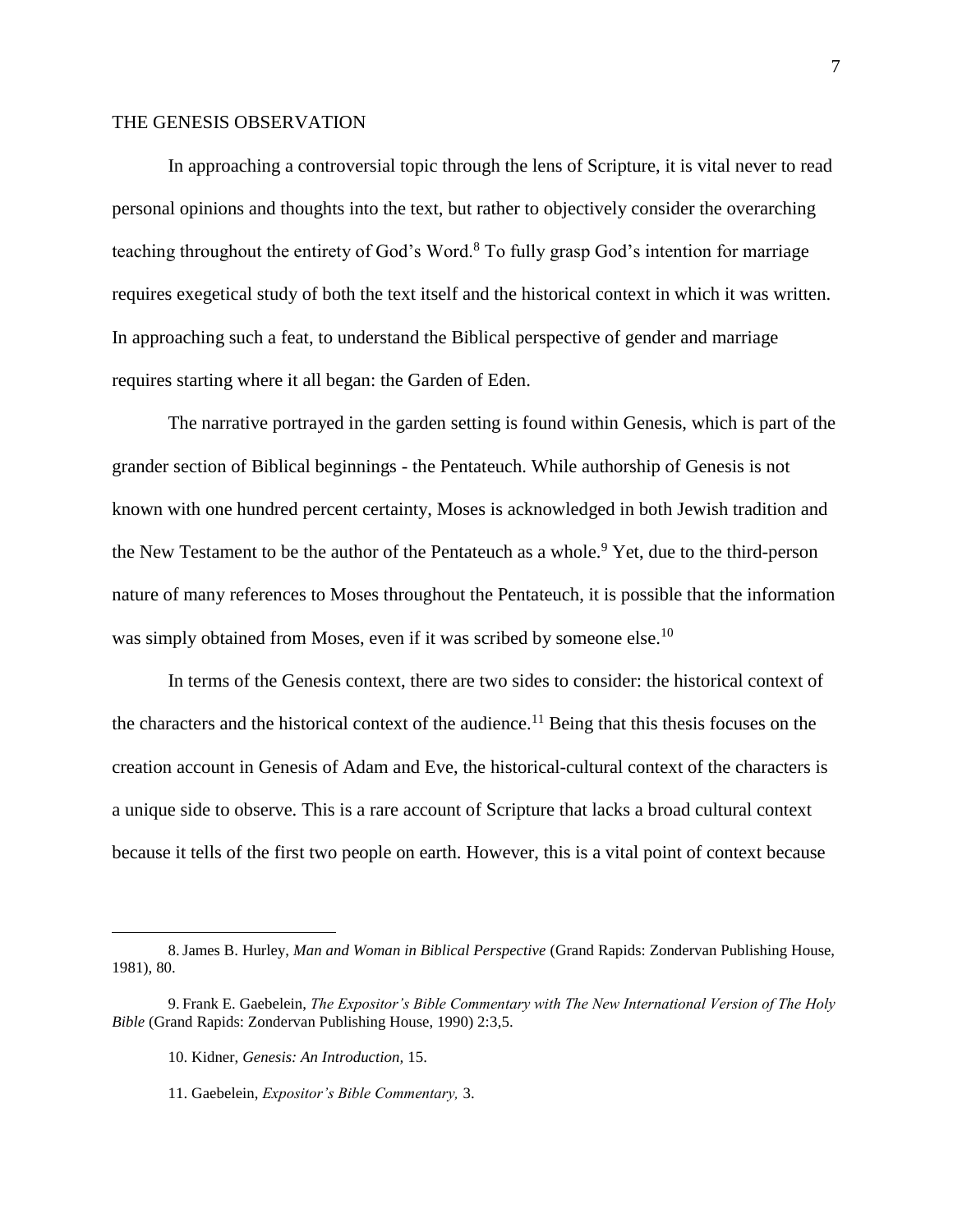it is the beginning of the world and of humanity, giving insight into how it was intended to be and what happened to affect how it continues throughout time. Nonetheless, the historicalcultural context of the book's audience is more tangible, however uncertain. There is much debate as to the date and contextual history of the Genesis text, but Brueggemann suggests it to be written around "the sixth century B.C. and addressed to exiles<sup>[1]</sup>, with an effect of proving God's faithfulness in the midst of contrasting ideas and trying circumstances.<sup>12</sup>

In any case, the Pentateuch text is marked by a consistent theme of the promise of God and the covenant with His people.<sup>13</sup> Through the method of story-telling, Genesis portrays the process of this promise and God-man relations by recounting past events and foretelling that which is still to come.<sup>14</sup> There is an implication that the past connects and corresponds to the future, manifested by the recurrence of certain figures and subjects from early Genesis chapters found again in Revelation such as the serpent, tree of life, paradise, and even marriage.<sup>15</sup> In light of this, the opening Genesis chapters - as supplemented by New Testament interpretation provide insight on God's promise that the originally designed peace and unity are ultimately to be redeemed and fulfilled.<sup>16</sup>

<sup>12.</sup> Gordon J. Wenham, *Genesis 1-15*, Word Biblical Commentary (Waco: Word Books, 1987), xlii-xlv; Walter Brueggemann, *Genesis*, Interpretation, a Bible Commentary for Teaching and Preaching (Atlanta: John Knox Press, 1982), 24-25.

<sup>13.</sup> Gaebelein, *Expositor's Bible Commentary,* 2:12.

<sup>14.</sup> Brueggemann, *Genesis,* 4; Gaebelein, *Expositor's Bible Commentary,* 2:8; Kidner, *Genesis: An Introduction,* 14.

<sup>15.</sup> Gaebelein, *Expositor's Bible Commentary,* 2:10; Kidner, *Genesis: An Introduction,* 14. Kidner's commentary notes connection of Genesis figures to Revelation, but does not include marriage in his examples. I added the example of marriage because Genesis begins with the union of man and woman, and Revelation ends with the eternal marital union of Christ and His bride.

<sup>16.</sup> Kidner, *Genesis: An Introduction,* 14, 31.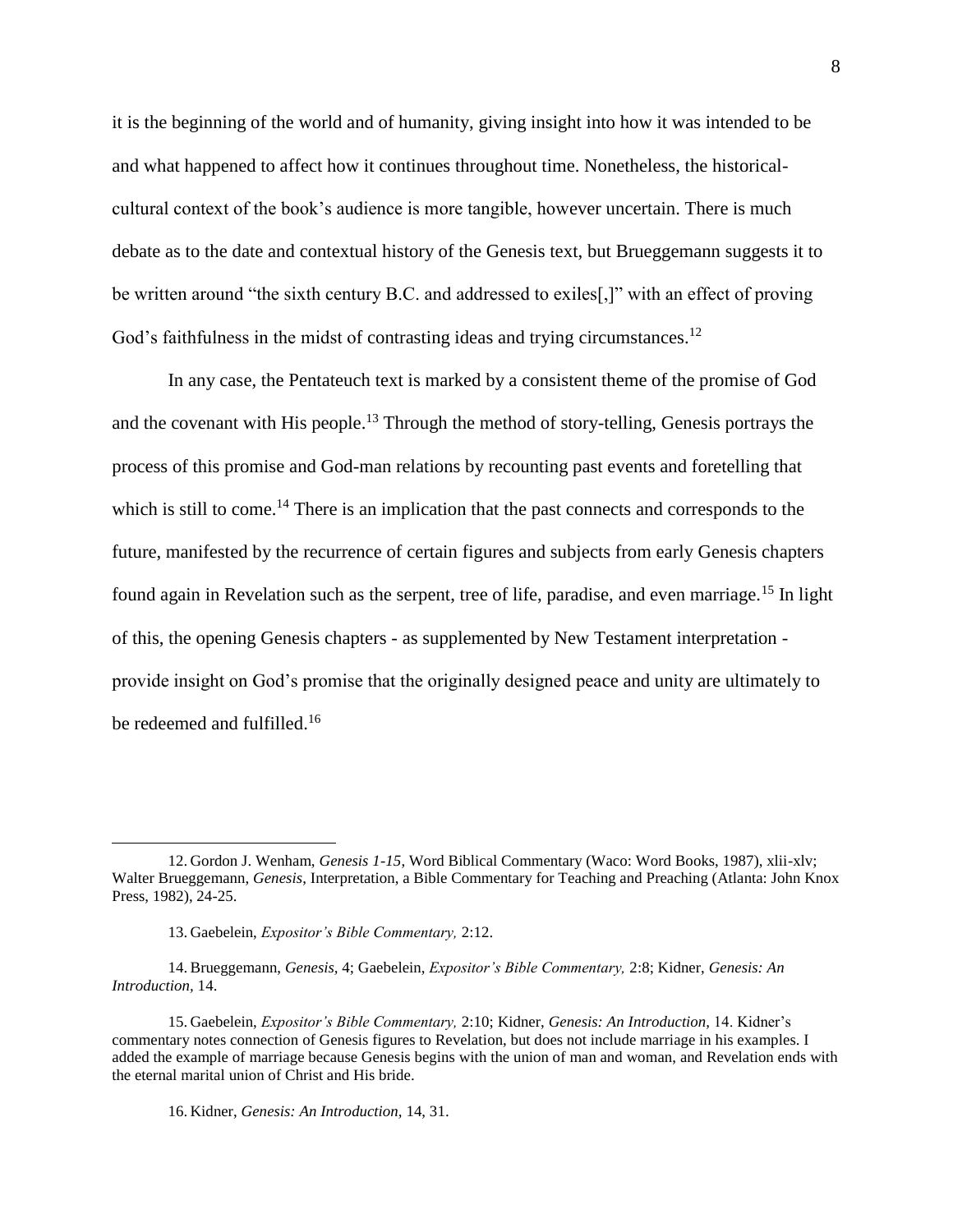#### *Creation*

"Let us make mankind in our image, in our likeness"  $(1:26)^{17}$ : the first reference to humanity in all the Scriptures. The initial point to be noted is the plurality of God expressed in this verse. Some have theorized that this "us" refers to the angels of heaven, however, there is no indication elsewhere in Scriptures that mankind is made in the image of angels.<sup>18</sup> In light of Christological and pneumatological considerations, a modern interpretation quite logically suggests this plurality refers to the triune Godhead, but because the concept of the Trinity was not an explicitly realized thought until later in history, some scholars suggest that this is not what the original author intended.<sup>19</sup> Nonetheless, this multiplicity of God's command has theological implications for the following verse which - specifying a gender distinction for the first time in the creation account<sup>20</sup> - says, "in the image of God he created them; male and female he created them" (1:27). The one and only God expressed in plural terms parallels the fact that the "singular man ('ādām) is created as a plurality, 'male and female'... ."<sup>21</sup> Thus, the full meaning of the *Imago Dei* is purposed to be expressed in both of the sexes – male and female.<sup>22</sup> Both the plurality and the community of humanity are created as an expression of the plurality of community within God.<sup>23</sup> The *plurality* of God with *singularity* of movement and purpose - a

20. Gaebelein, *Expositor's Bible Commentary*, 2:37.

21. Ibid., 2:38.

<sup>17.</sup> All Bible references are from the New International Version (NIV) 2011 unless otherwise noted.

<sup>18.</sup> Gaebelein, *Expositor's Bible Commentary,* 2:37.

<sup>19.</sup> Wenham, *Genesis 1-15*, 1:27-28. Yet, in the sovereignty of God, I believe that God could have inspired the author to write 'us' in reflection of the Father, Son, and Holy Spirit even if the author himself did not understand this idea or truth about God.

<sup>22.</sup> Gerhard Von Rad, *Genesis: A Commentary*, trans. John H Marks, rev. ed., The Old Testament Library (Philadelphia: Westminster Press, 1972), 60.

<sup>23.</sup> Gaebelein, *Expositor's Bible Commentary*, 2:38.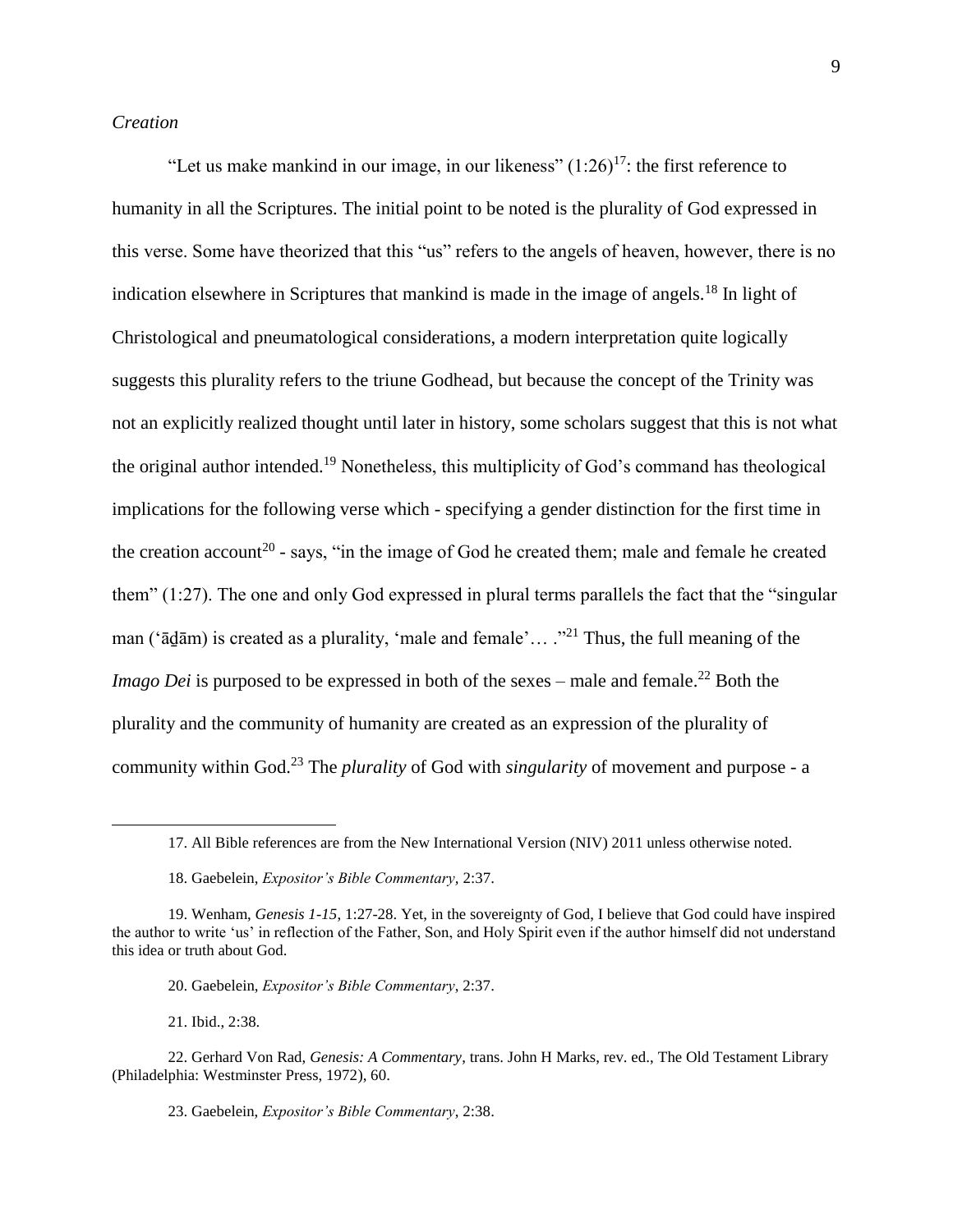picture of perfect unity and community - is intended to be reflected within humanity. Man and woman are mutually and communally made to represent the image of their Creator. This is their primary spiritual purpose. After blessing *both* with the responsibility to "be fruitful and increase in number" and to rule over the earth and its creatures,  $24$  God declares this human community and all he has made - to be "very good" (1:28-31). The world in which God and man communed was a naturally beautiful and unified paradise.<sup>25</sup> Thus, satisfied with a work so "attuned to his purposes," the divine Creator rests  $(2:1-3)$ .<sup>26</sup>

Chapter two of the Genesis account then goes on to expound upon the simple creation of mankind account of chapter one, specifying the details of how the LORD God created humankind. While the previous chapter had used the simple and impersonal name *Elohim* in referencing God, this version of man's creation narrative now uses the personal name for God - *Yahweh Elohim* - showing the personal and intimate relationship between the Creator and those made in his image.<sup>27</sup> When the LORD God had created man out of the dust of the ground and breathed life into him (2:7), this personal Creator extends to him "*vocation, permission,* and *prohibition.*" <sup>28</sup> Man's *vocation* - in keeping with creation's purpose of unity and as a secondary

- 26. Brueggemann, *Genesis*, 17-18, 37.
- 27. Scotchmer, "Lessons from Paradise," 81.
- 28. Brueggemann, *Genesis,* 46.

<sup>24.</sup> Kenneth O. Gangel, "Toward a Biblical Theology of Marriage and Family Pt 1: Pentateuch and Historical Books; Pt 2: Poetical and Prophetic Books," *Journal of Psychology & Theology* 5, no. 1 (Winter 1977): 56, accessed October 1, 2018, https://seu.idm.oclc.org/login?url=https://search.ebscohost.com/login.aspx?direct=true&db=rfh&AN=ATLA000076 0430&site=ehost-live&scope=site.

<sup>25.</sup> Paul F. Scotchmer, "Lessons from Paradise on Work, Marriage, and Freedom A Study of Genesis 2:4- 3:24," *Evangelical Review of Theology* 28, no. 1 (January 2004): 81, accessed October 1, 2018, https://seu.idm.oclc.org/login?url=https://search.ebscohost.com/login.aspx?direct=true&db=a9h&AN=12284294&si te=ehost-live&scope=site.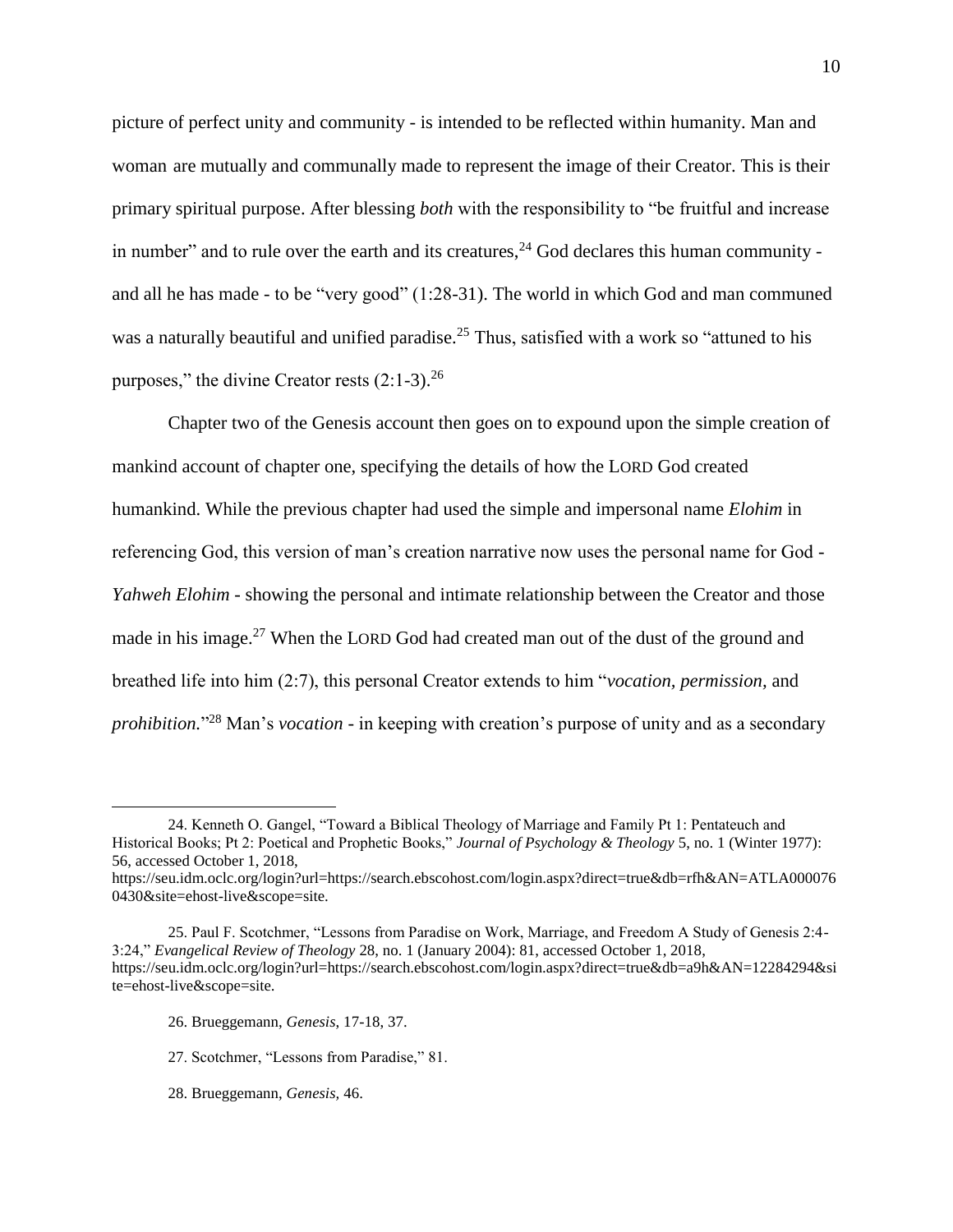subsection of his purpose to reflect the image of God - was to care for the very ground he came from (2:15). The rule given to man over creation in the previous chapter was to be practically accomplished by his nurture and care over it. Thus, Adam's responsibility was to work and take care of the garden – all the while obeying, fellowshipping with, and worshipping  $God.^{29}$  Man's *permission* - again in alignment with the Creator's image - was that he was free: specifically free to eat from any tree in the garden which he cared for, and ultimately free to worship his Maker who he was created for.<sup>30</sup> For although he could not predetermine or change his purpose, he was not forced or coerced into fulfilling it.<sup>31</sup> This *permission* of freedom is intertwined with and inseparable from the *vocation* to care for that which he ruled over and to worship who he was created under.<sup>32</sup> It is thus a freedom to be used for others, not for himself.<sup>33</sup> Finally, as the necessary limit of his freedom, man's *prohibition* is the "expectation of obedience" to the stated yet unexplained command not to eat from the tree of the knowledge of good and evil  $(2.16-17)$ .<sup>34</sup> All man is and does must remain in the boundary of God's all-knowing designation of good. For when man trusts God's knowledge of good, he enjoys its accompanying pleasure,<sup>35</sup> and he "delights to do the will of the Creator."<sup>36</sup> For man to cross the boundary, however, is to doubt

31. Brueggemann, *Genesis,* 13, 17-18, 27-28.

32. Ibid., 46.

- 33. Bonhoeffer, *Creation and Fall,* 37.
- 34. Brueggemann, *Genesis,* 46.
- 35. Gaebelein, *Expositor's Bible Commentary*, 2:45.
- 36. Brueggemann, *Genesis,* 28.

<sup>29.</sup> Gaebelein, *Expositor's Bible Commentary*, 2:44-45; Rad, *Genesis: A Commentary*, 80-81.

<sup>30.</sup> Dietrich Bonhoeffer, *Creation and Fall: A Theological Interpretation of Genesis 1-3*, trans. John C. Fletcher (New York: The Macmillan Company, 1959), 36-37.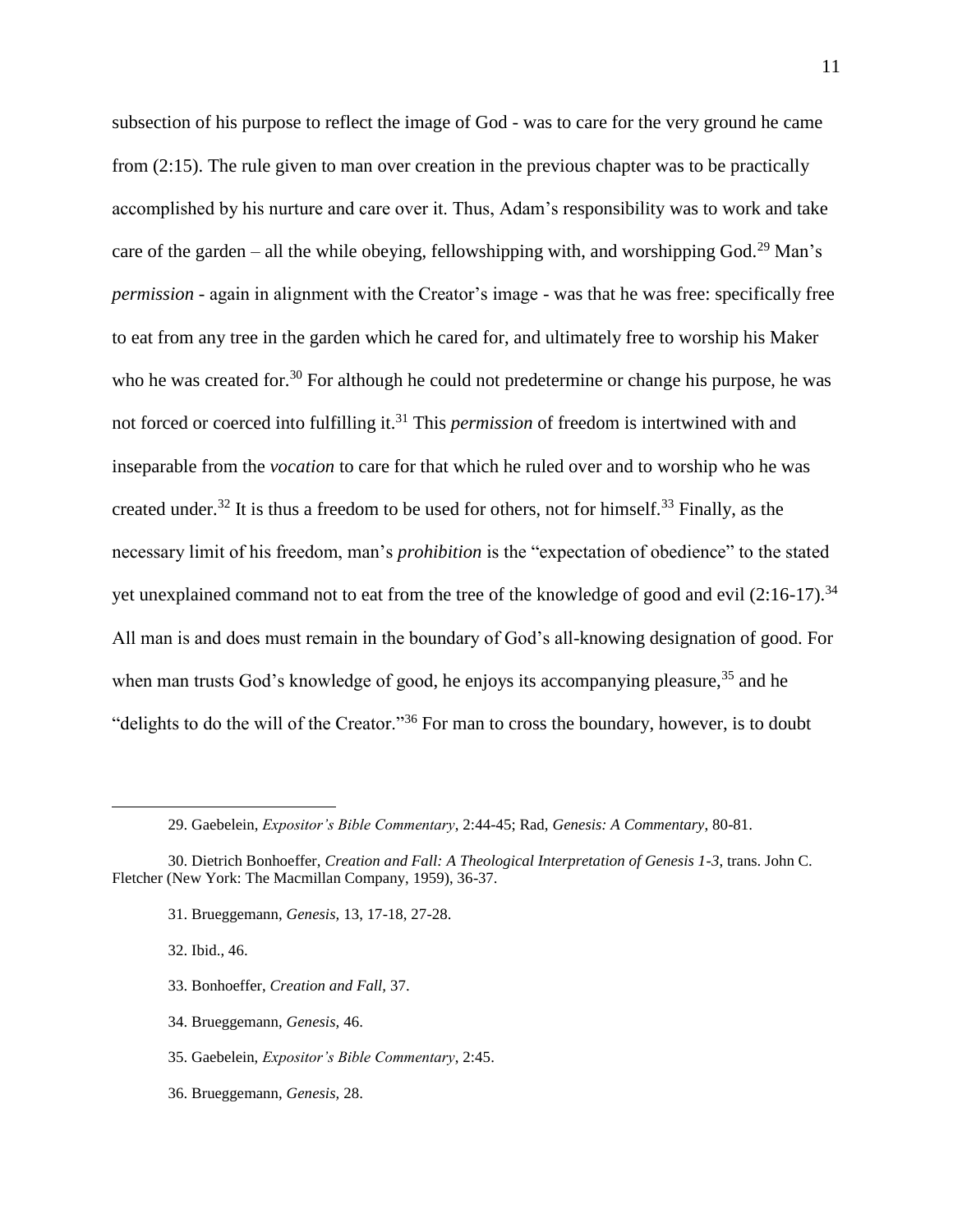God's divine knowledge and to grasp hold of the impossible and dangerous attempt to discern good for himself.<sup>37</sup>

After the Creator gives this blessing and command, He then further exemplifies His own knowledge of good by stating for the first time that something was *not* good: that man should be alone.<sup>38</sup> God, in further illumination of his own image in mankind, created man for companionship and relationship,<sup>39</sup> and until this need was fulfilled, humanity was yet incomplete and not yet "good."<sup>40</sup> Therefore, the LORD presents all the creatures of the earth to Adam, and yet, "no suitable helper was found" (2:19-20). Adam, expressing his caring rule over the animals, named each and every one of them. Even so, his need for fellowship, partnership, and companionship could not be fulfilled from any of the creatures under his dominion; "they remain creatures subjected to him," while "Adam remains alone."<sup>41</sup> Power could not fulfill his emptiness; he needed intimate fellowship.<sup>42</sup> He cannot truly "live until he loves, giving himself away  $(24)$  to another on his level.<sup> $3$ </sup> Thus, none of the animals would do. He still lacked one who was like him as his equal - someone with which to become one.<sup>44</sup>

<sup>37.</sup> Scotchmer, "Lessons from Paradise," 81-82; Gaebelein, *Expositor's Bible Commentary*, 2:45.

<sup>38.</sup> Gaebelein, *Expositor's Bible Commentary*, 2:45-46; Wenham, *Genesis 1-15*, 68.

<sup>39.</sup> Gaebelein, *Expositor's Bible Commentary*, 2:46.

<sup>40.</sup> Gilbert Bilezikian, *Beyond Sex Roles: What the Bible Says about a Woman's Place in Church and Family*, 3rd ed. (Grand Rapids: Baker Academic, 2006), 22.

<sup>41.</sup> Bonhoeffer, *Creation and Fall*, 59.

<sup>42.</sup> Kidner, *Genesis: An Introduction,* 65.

<sup>43.</sup> Ibid., 65.

<sup>44.</sup> Gangel, "Toward a Biblical Theology of Marriage and Family Pt 1," 56.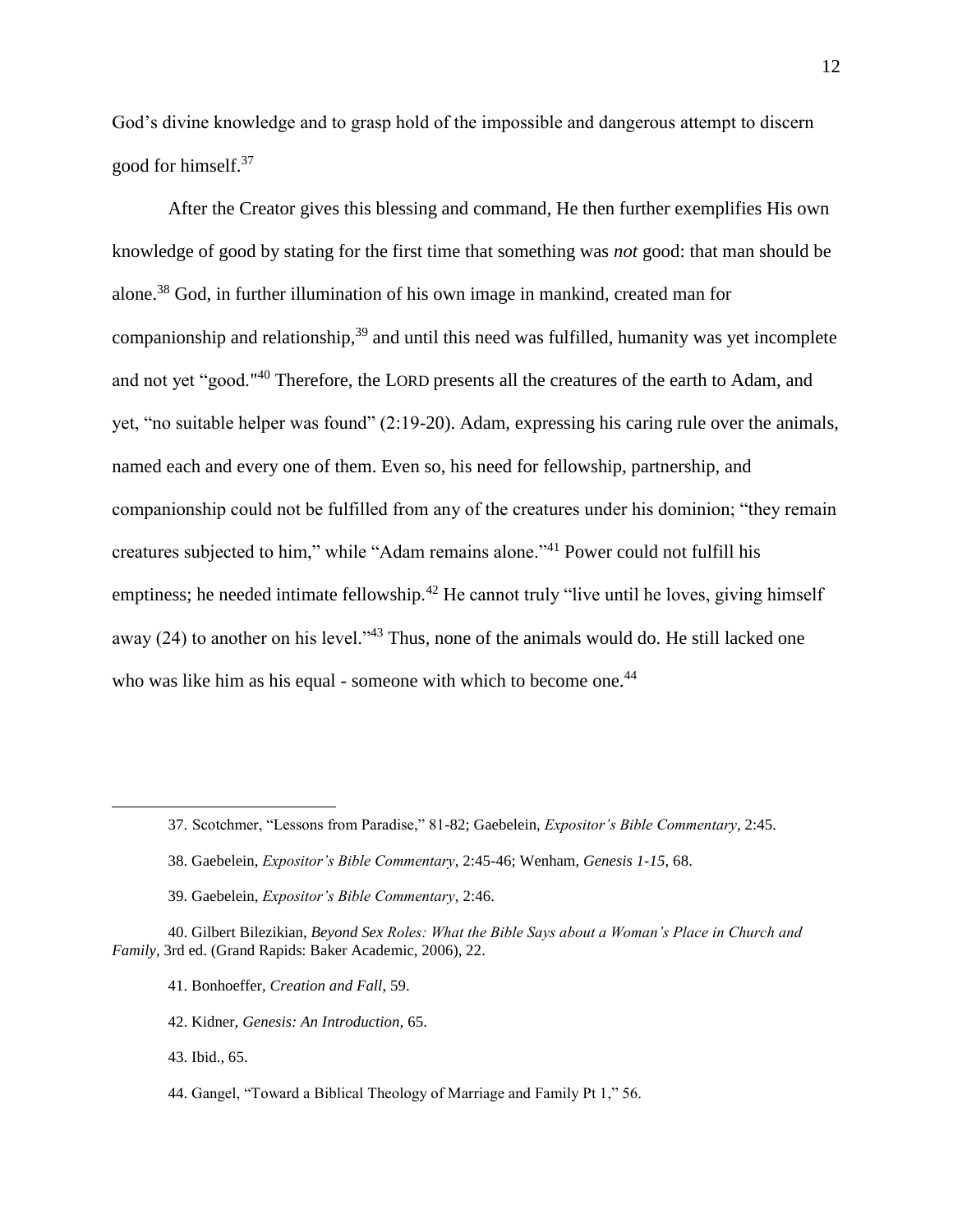Therefore, God decided to make a "helper" for Adam. This Hebrew word for "helper" is not connoted with someone inferior, but rather a partner or someone in correspondence<sup>45</sup> someone matching him for the purpose of the "mutual support that companionship provides."<sup>46</sup> Thus, if man's *vocation* in the garden was for unity expressed in worship and fellowship towards God, this companion was intended to take on the same purpose and assist the man in fulfilling it together.<sup>47</sup> Her physical purpose - under the spiritually purposed reflection of God's image - was to be a partner in the functions given to man: caring for the garden, subduing the earth, and being fruitful and multiplying.<sup>48</sup> Likewise, if man's *permission* was freedom, so this helper's would be. Finally, if man's *prohibition* was not to eat the fruit of the knowledge of good and evil, so her limit would also be. So out of the man himself, expressing this intended equality and unity, God thus created such a partner - woman.

The divine Creator puts the man in a deep slumber, disguising the wonder of his "miraculous creating",<sup>49</sup> and forms this woman. Rather than creating the woman from dust as he did the man and molding another separate and individual stranger,<sup>50</sup> God's purposed oneness is expressed as he forms woman from Adam's own rib and flesh, signifying her identity as his equal and their relationship as intimate.<sup>51</sup> For she was not inferior because she was created

- 47. Gaebelein, *Expositor's Bible Commentary*, 2:44-45, 48.
- 48. Walton, *Genesis: From Biblical Text*, 187.
- 49. Rad, *Genesis: A Commentary*, 84.
- 50. Bonhoeffer, *Creation and Fall,* 59-60.
- 51. Wenham, *Genesis 1-15,* 69.

<sup>45.</sup> John H. Walton, *Genesis: From Biblical Text ... to Contemporary Life*, The NIV Application Commentary (Grand Rapids: Zondervan, 2001), 176-177.

<sup>46.</sup> Wenham, *Genesis 1-15*, 68.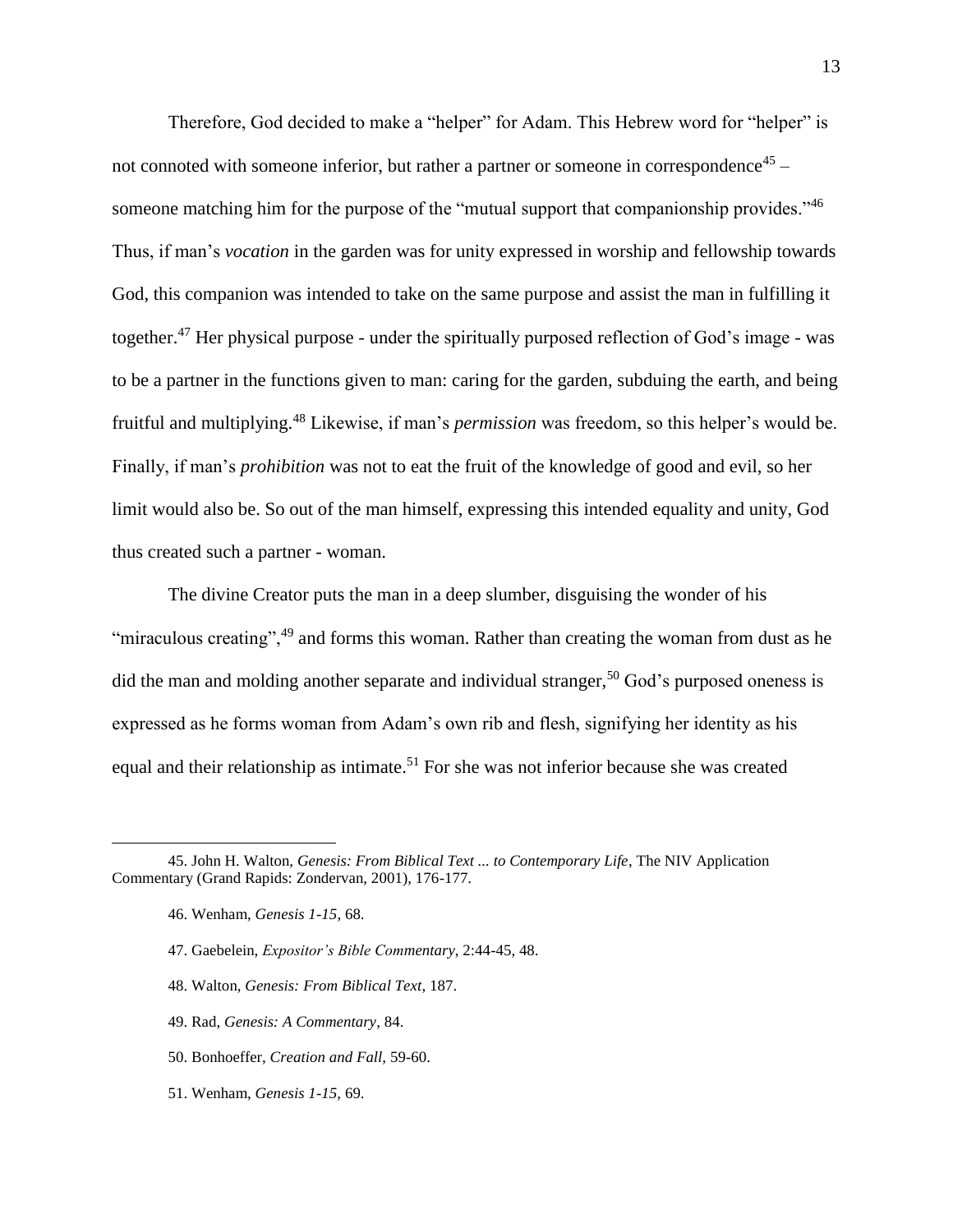second, rather she was the final touch and the "crowning event" to make the purposed community of a unified creation complete.<sup>52</sup> After forming and raising up such a precious treasure, the LORD God, "like a father of the bride, leads the woman to the man."<sup>53</sup> For the "LORD God brought her to the man" (2:22), implying that she, like Adam, knew her Creator before she knew her fellow partner. Adam excitedly rejoices at the sight of his companionate and covenant-bonded helper, exclaiming her to be "bone of my bones and flesh of my flesh" (2:23).<sup>54</sup> He sees in her something not found in the animals; he sees a resemblance of himself in her.<sup>55</sup> It is not that he sees one identical to him, but one complementary to him, with which he could relate and connect in intimacy.<sup>56</sup> He recognizes her humanity - for she is *wo*-man as he is man.<sup>57</sup> Furthermore, he acknowledges and values the covenantal bond they share because of their united origin.<sup>58</sup> She is not only someone like him and equal to him; she is from him and for him. Yet he does not claim credit, portray any arrogant pride, or demand his rights over her because she came from his body, but rather expresses complete humility and joyous gratitude at the presentation of God's miraculous and gracious gift.<sup>59</sup> She is not simply his, but he is hers - for they belong to one another.<sup>60</sup> They live, not for themselves, but for each other. She is purposed to care for and

59. Bonhoeffer, *Creation and Fall,* 60.

<sup>52.</sup> Brueggemann, *Genesis,* 50-51.

<sup>53.</sup> Rad, *Genesis: A Commentary*, 84.

<sup>54.</sup> Kathleen M. O'Connor, *Smyth & Helwys Bible Commentary: Genesis 1-25A* (Macon: Smyth & Helwy's Publishing, 2018), 54.

<sup>55.</sup> Gaebelein, *Expositor's Bible Commentary*, 2:47.

<sup>56.</sup> Kidner, *Genesis,* 35-36.

<sup>57.</sup> O'Connor, *Genesis 1-25a,* 54; Bilezikian, *Beyond Sex Roles,* 25.

<sup>58.</sup> O'Connor, *Genesis 1-25a,* 54.

<sup>60.</sup> Ibid.*,* 60.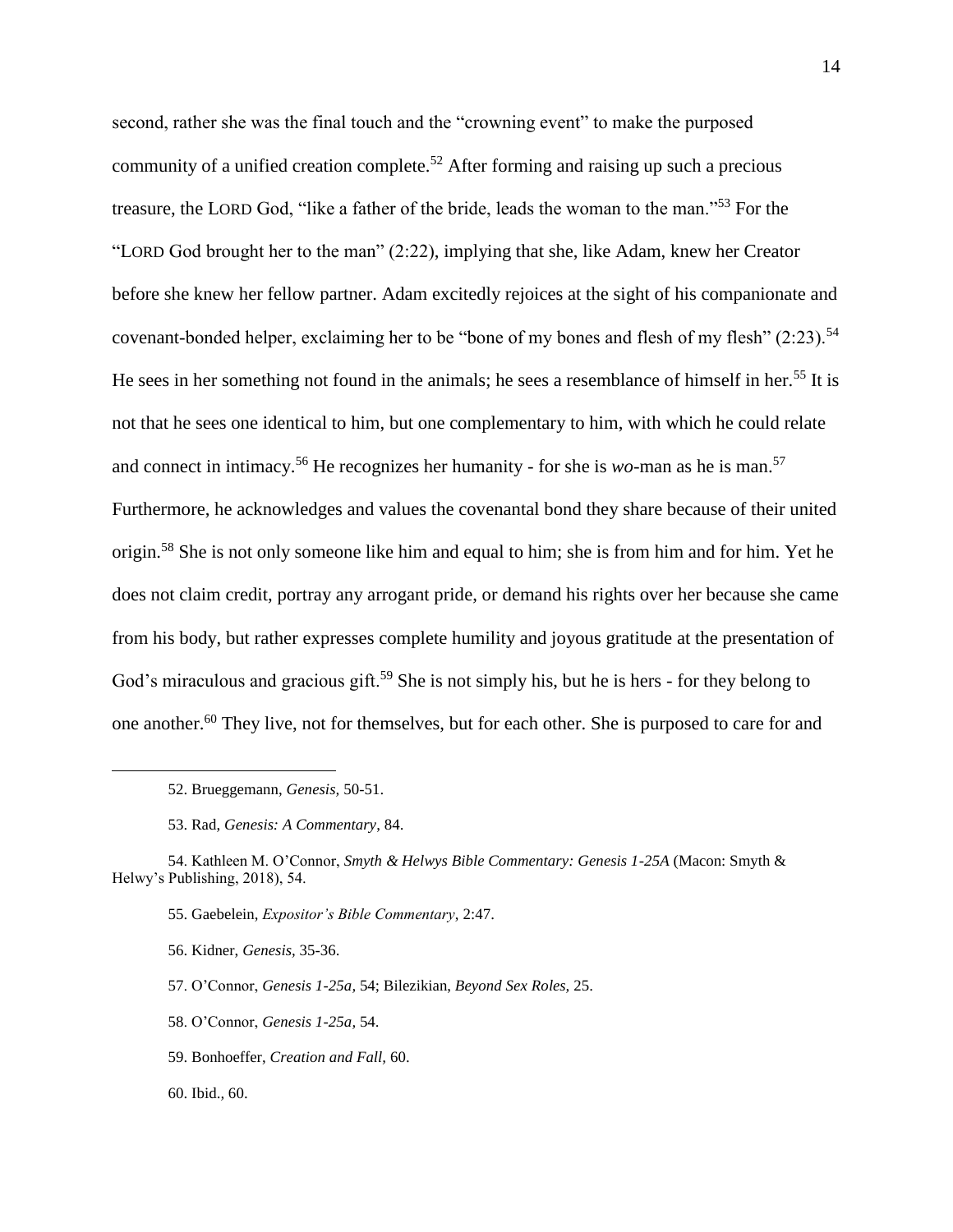support him as her origin; he is responsible to nurture and treasure her as his own flesh. In this selfless and harmonious intimacy, there is unity.

"Therefore a man shall leave…" (2:24a ESV). Turning from the narrative account of the first marriage, the author explicitly establishes its divine value. He shifts from a *descriptive*  narrative to a *prescriptive* principle of God's design for marriage.<sup>61</sup> The mention of a father and mother did not directly apply to Adam as he was the first created man. Nonetheless, speaking to a cultural audience in which a person's family was the source of his identity and worth, the author signifies that the marital relationship is divinely intended from the beginning to be a strong bond above all others, stronger than even blood ties.<sup>62</sup> The man's primary call in the marriage relationship is to his wife and vice versa, prioritizing their covenantal unity above all outside relations and responsibilities.<sup>63</sup> This was the given process to achieve the designed purpose: "and they become one flesh" (2:24b). They were "originally *one* flesh" and "must come together again."<sup>64</sup> As Bonhoeffer states it, "they were one from their origin and only when they become one do they return to their origin."<sup>65</sup> It is not that they are ridden of their uniqueness, but it is the full expression of the reality that they belong to each other.<sup>66</sup> In a way, they are each other's visual representation of the limit of freedom given by God, because they are not their own, but each other's.<sup>67</sup> For they are to use their freedom to serve, care for, support, and relate to

- 63. Wenham, *Genesis,* 71.
- 64. Rad, *Genesis: A Commentary*, 84-85.
- 65. Bonhoeffer, *Creation and Fall,* 60.
- 66. Ibid.

 $\overline{a}$ 

67. Ibid.*,* 61.

<sup>61.</sup> Rad, *Genesis: A Commentary*, 84-85.

<sup>62.</sup> Scotchmer, "Lessons from Paradise," 82-83.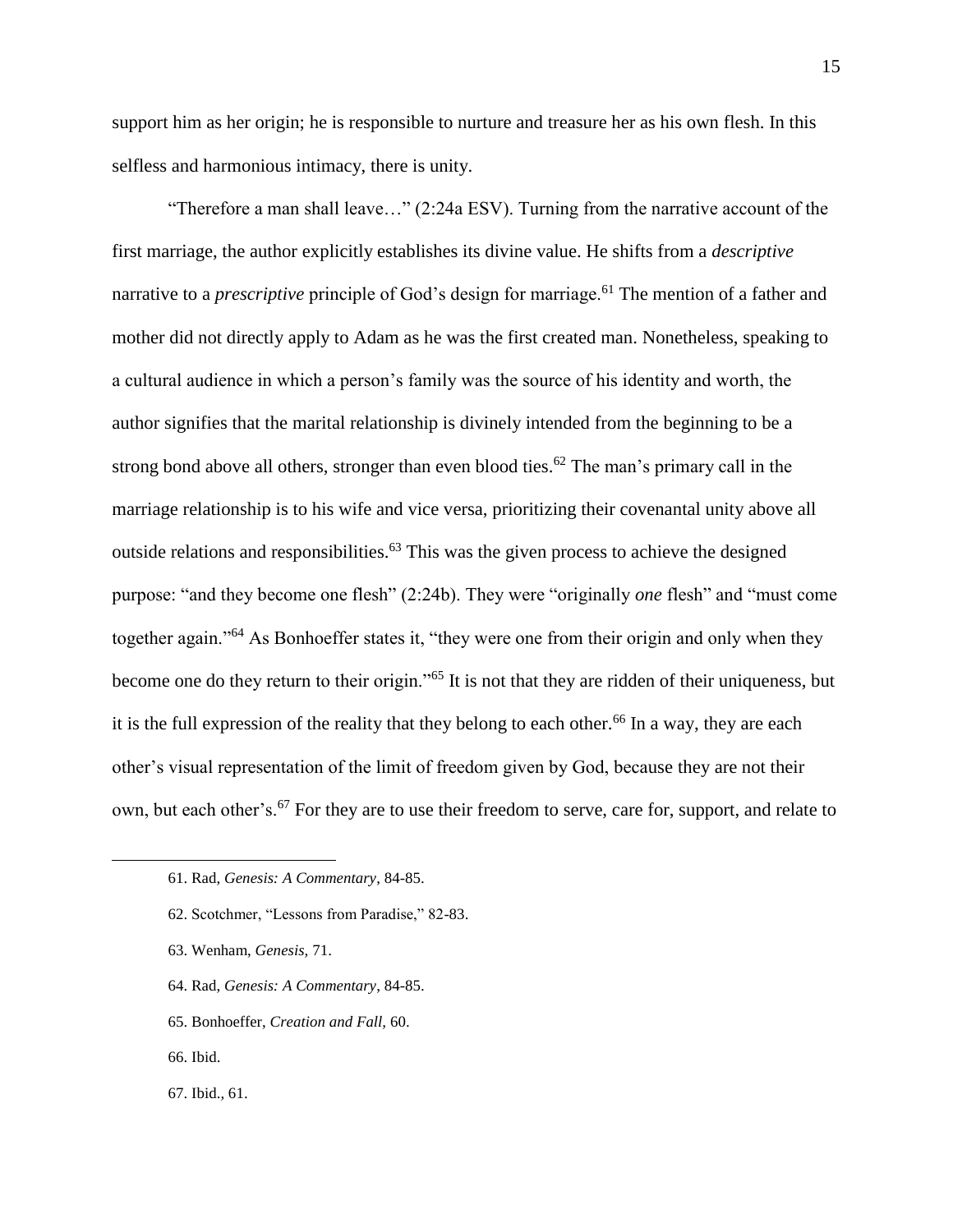the other rather than themselves. Yet, in a beautifully perfect and harmonious unity, the limit is not viewed as such with resentment, but accepted graciously bound with complete love for the other.<sup>68</sup> For when they are one, the other's well-being is also their own. By maintaining a communal relationship marked by "solidarity, trust, and well-being[,]" they are fully united, and the two become one.<sup>69</sup>

This divinely designed unity is expressed through the holy sexuality between the two as they "become one flesh." Their oneness is not necessarily limited to mere carnality, but the physical sexual activity is the tangible realization of their grander unity and mutual belonging.<sup>70</sup> Thus, the power of the sexual act is that it is the return to a united origin. For even the act itself is not purely physical. The word used throughout the Scriptures for such an activity is the word meaning "to know," implying its intimately personal and relational essence.<sup>71</sup> Sex is the pleasurable gift from God that accompanies and signifies the intimate commitment of a harmonious union. Furthermore, being a process whereby two can literally contribute to the formation of another single and eternal soul, it is a gift of "participation in divine creativity."<sup>72</sup> The triune God, who Himself created eternal human souls by way of a unified communal act ["Let *us* make man…" (1:26)], designates a similar life-giving process to be enjoyed within a relationship of complete harmony and unity - a relationship divinely purposed to reflect His image.

- 68. Bonhoeffer, *Creation and Fall,* 61.
- 69. Brueggemann, *Genesis,* 47.

- 70. Bonhoeffer, *Creation and Fall,* 62.
- 71. Kidner, *Genesis: An Introduction,* 36.
- 72. O'Connor, *Genesis 1-25a,* 58-59.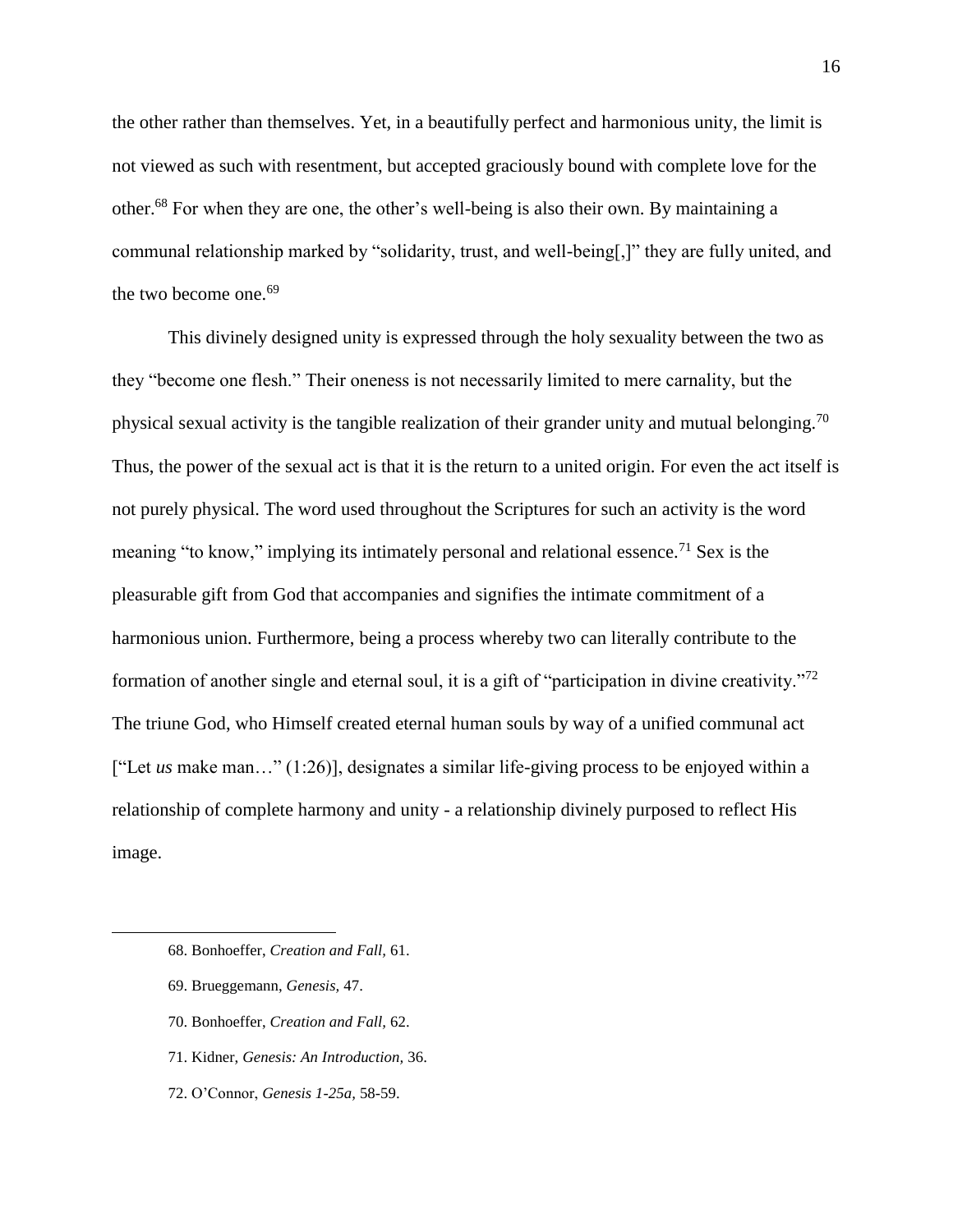The text here returns to the Adam and Eve narrative to reiterate the peaceful, unified intimacy between them, for they "were both naked, and they felt no shame" (2:25). Adam and Even enjoyed the divinely intended physical, emotional, and spiritual unity. Their nakedness was a sign of vulnerability, of trust, and of harmony.<sup>73</sup> They were unashamed because - having not yet eaten of the tree of knowledge - they *knew* no reason to be otherwise. Shame could only be experienced through knowledge of division.<sup>74</sup> Shame would indicate personal and relational disunity and dissatisfaction.<sup>75</sup> The other would no longer be "satisfied just to belong to me but desires something from me."<sup>76</sup> But knowing nothing better than their perfect unity, they trusted in each other's loving belonging without shame. Shame would mean something was not *good*  and not as their faithful Creator intended. Yet they lived unashamed - for they trusted God's verbal designation of good to be true and His creation's original state to be just as it should. Their perfect love left no room for fear.<sup>77</sup> Thus, in perfect relationship and worship of their Maker,<sup>78</sup> having nothing to hide, and being "secure in themselves and in one another,"<sup>79</sup> they were together as one: naked and unashamed.

#### *Fall*

 $\overline{a}$ 

This beautiful picture of oneness and intimacy given by God for the sake of his own glory, however, was threatened at the very introduction of another voice - one which was outside

- 75. Ibid.
- 76. Ibid.
- 77. c.f. 1 John 4:18; Brueggemann, *Genesis,* 53.
- 78. Gangel, "Toward a Biblical Theology of Marriage and Family Pt 1," 61.
- 79. Walton, *Genesis: From Biblical Text*, 179.

<sup>73.</sup> O'Connor, *Genesis 1-25a*, 64.

<sup>74.</sup> Bonhoeffer, *Creation and Fall,* 63.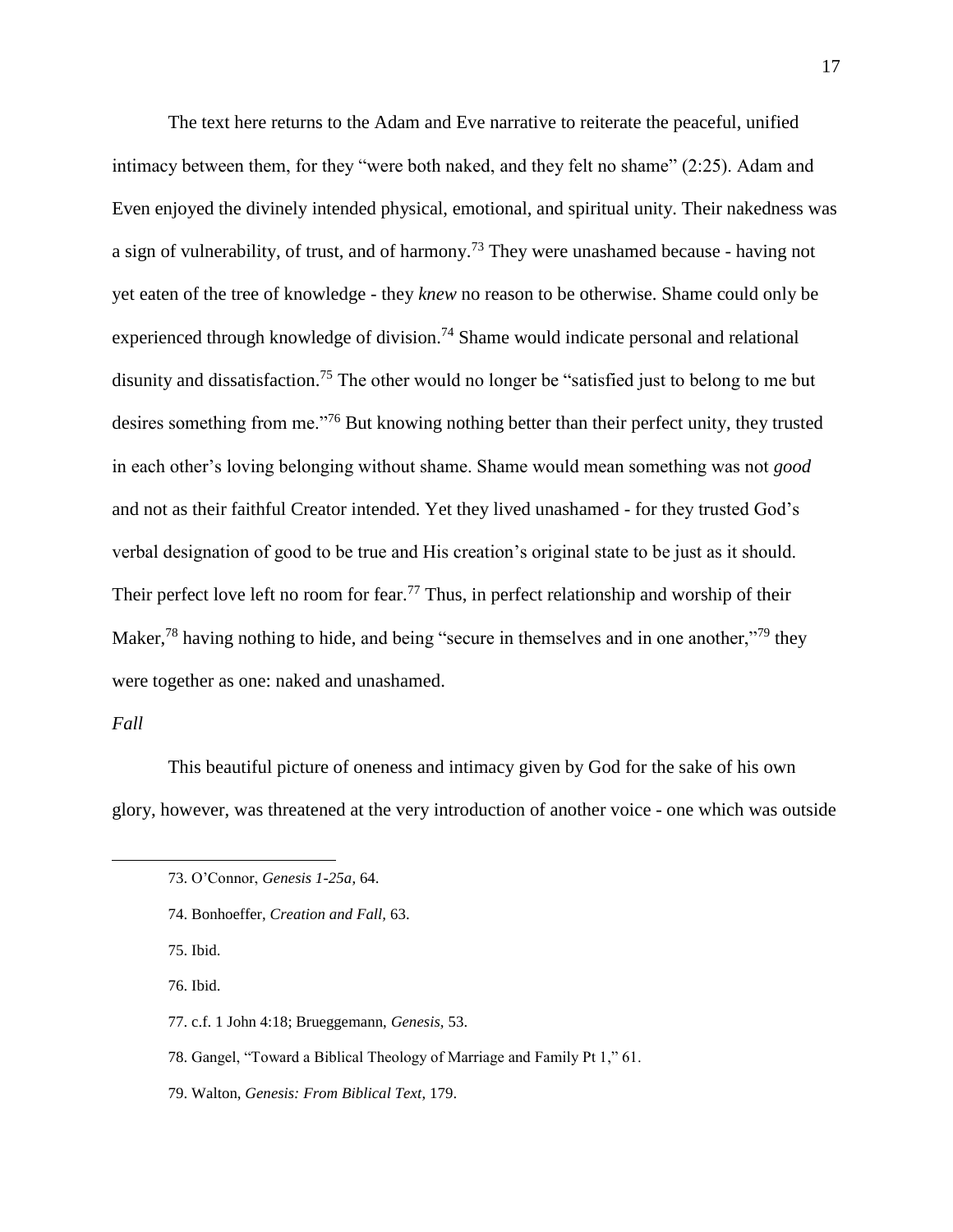of their triune union. Until this point, the only conversing among humanity was between God and man, and between man and woman. Now, a new chapter begins (3:1), and a crafty serpent enters with a seemingly simple question: "Did God really say…?" With the utterance of an innocently disguised inquiry, the snake "fractures all relationships in the garden."<sup>80</sup> The name used for God drops *Yahweh* and reverts to simply *Elohim*, for He is no longer the relational and faithful Creator, but an official and distant entity under investigation.<sup>81</sup> Humanity is no longer conversing *with* God, but rather *about* Him, engaging in the "first theological talk" in history.<sup>82</sup>

Nonetheless, the serpent is subtle. He does not yet contradict God's Word directly, but simply presents the plausibility of a misunderstanding.<sup>83</sup> His questioning of God's command presents the idea that "God's word is subject to [human] judgment."<sup>84</sup> Are they not to eat from *any* tree (3:1)? He exaggerates God's command, forcing Eve to defend God's actual words. Yet, by entertaining the question and having to correct at all, Eve is already falling trap to his schemes.<sup>85</sup> She counters the serpent's obvious exaggeration with a more obscure one, yet nonetheless "magnifying God's strictness,"<sup>86</sup> as she states that they can eat of any tree except the one in the middle, but *they must not even touch it*, or they will die (3:2-3). Her words are already expressing doubt about her Creator's goodness, and even the voice through which it was relayed - her husband. The discourse continues with the serpent now correcting God's word for the sake

- 81. Scotchmer, "Lessons from Paradise," 83.
- 82. Brueggemann, *Genesis,* 47-48.
- 83. Bonhoeffer, *Creation and Fall*, 66.
- 84. Kidner, *Genesis: An Introduction,* 67.
- 85. Kidner, *Genesis: An Introduction,* 67-68; Brueggemann, *Genesis,* 48.
- 86. Kidner, *Genesis: An Introduction,* 67-68.

<sup>80.</sup> O'Connor, *Genesis 1-25a,* 61.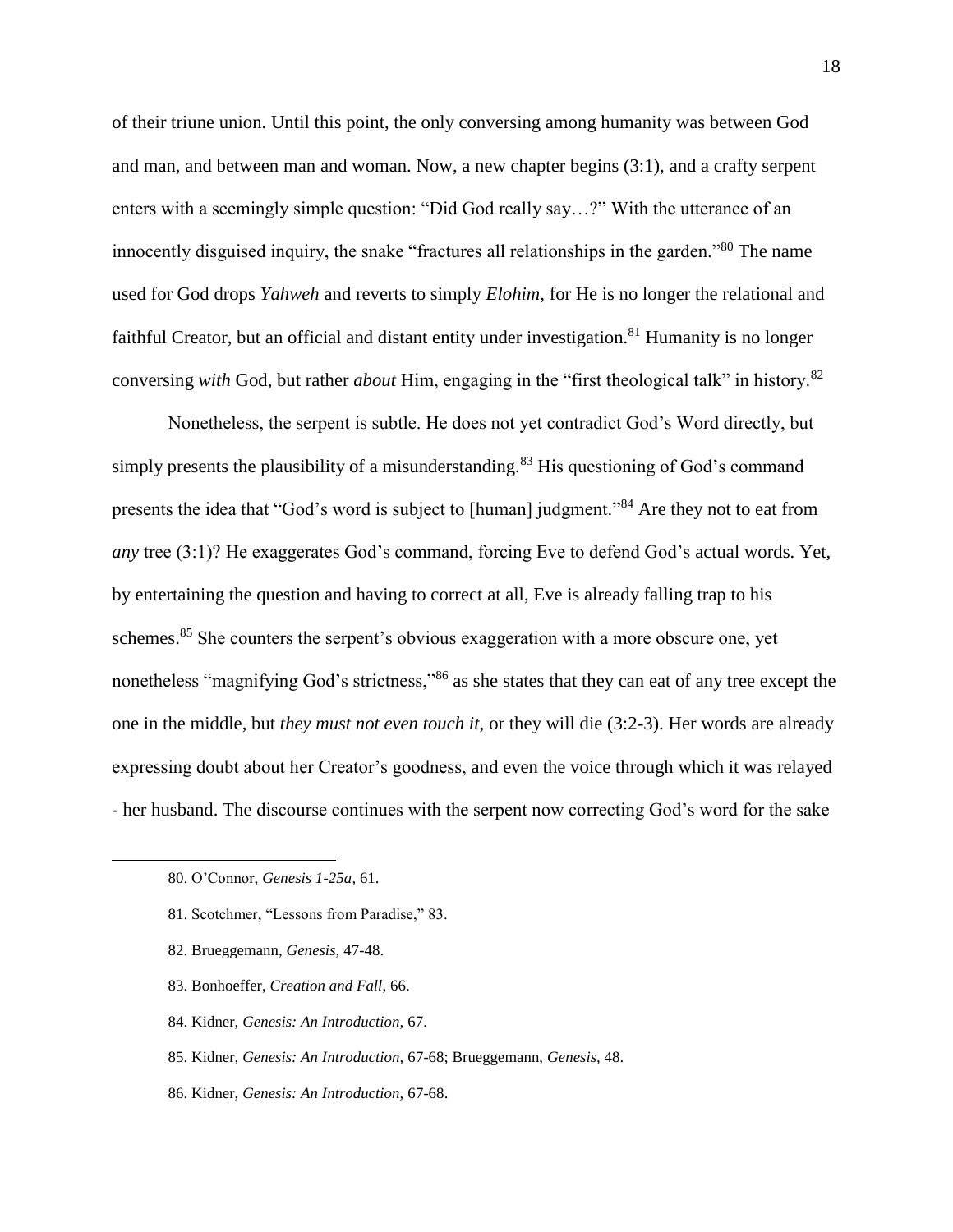of His intention, claiming to know a deeper truth about God than the words these humans heard really expressed.<sup>87</sup> "You will not certainly die" (3:4). He did not deny the existence of the command, but suggested the discrepancy between God's Word and *actual truth* was found in the consequences. Whereas the woman exaggerated the Creator's command, the serpent "underplayed God's penalties."<sup>88</sup> The limit that God gave in order to protect was now presented as a threat intended to manipulate.<sup>89</sup> "For God *knows*…"<sup>90</sup> (3:5), yet is withholding. The LORD God whom they communed with and trusted, is really only trying to protect Himself, holding back from them what is truly *good* - knowledge.<sup>91</sup>

The discourse concludes, and the deception is finalized. Having established his power by pretending to speak to the true character of God apart from His Word,<sup>92</sup> humanity no longer trusts God's knowledge of good, but must grasp that knowledge for themselves.<sup>93</sup> Anxiety has set in, because their peace can no longer rest in their Creator, who is assumed to be dishonest and selfish with His power.<sup>94</sup> Overcoming this anxiety is attempted by overcoming God Himself.<sup>95</sup> For if God is using His power to protect Himself, they must procure His power to obtain their

- 88. Scotchmer, "Lessons from Paradise," 83-84.
- 89. Brueggemann, *Genesis,* 48.
- 90. Italics added for emphasis.
- 91. Gaebelein, *Expositor's Bible Commentary*, 2:51.
- 92. Bonhoeffer, *Creation and Fall,* 66-67.
- 93. Brueggemann, *Genesis,* 49.
- 94. Ibid.*,* 53.
- 95. Ibid.

<sup>87.</sup> Bonhoeffer, *Creation and Fall*, 66.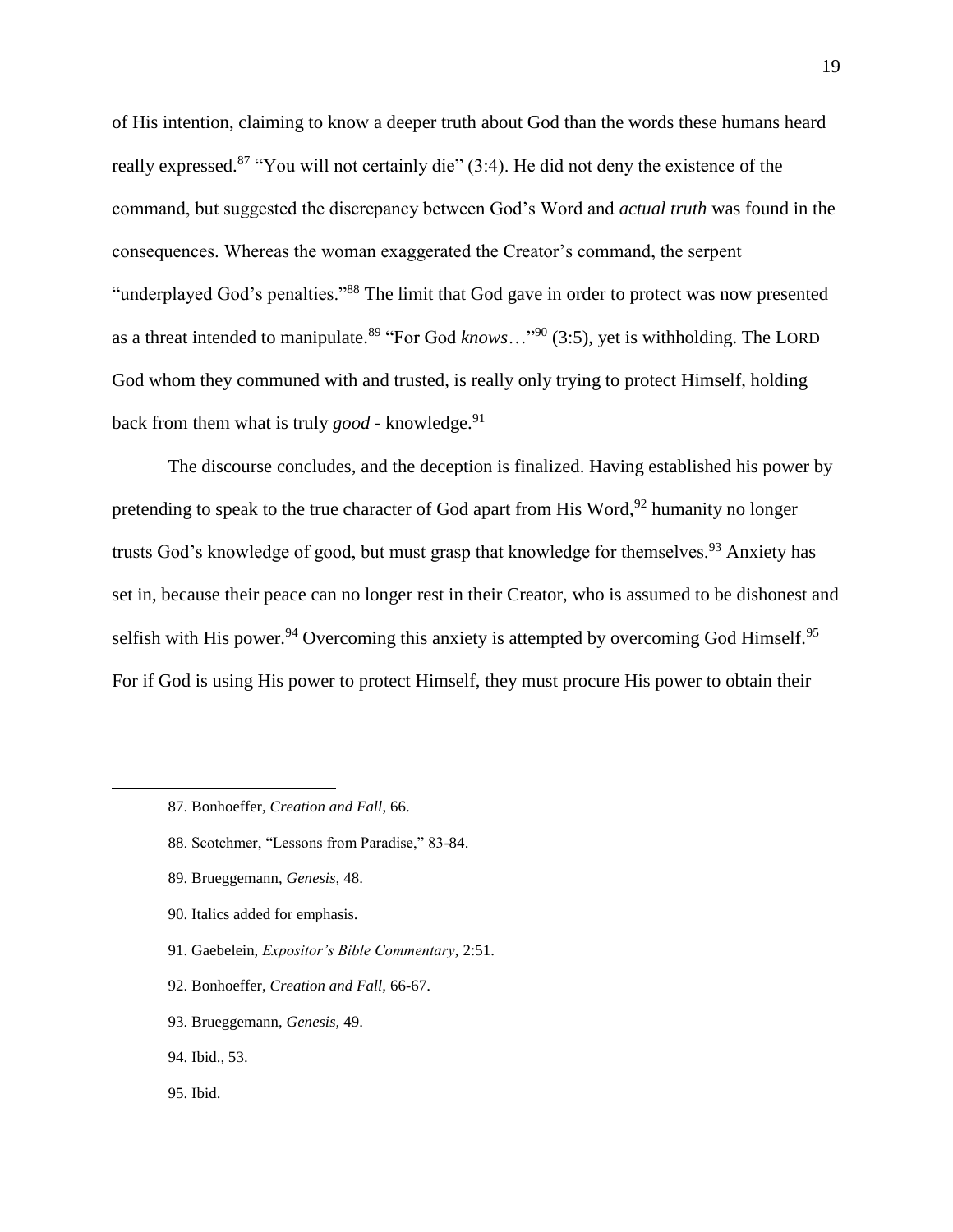own security.<sup>96</sup> This anxiety fuels their desire to be "like God"  $(3:5)$ , yet they neglect to realize they were already made in his image.  $97$ 

Thus, examining the fruit, the woman seizes the divine role of discernment and "saw that [it] was good"  $(3:6)$  - a phrase previously attributed only to God.<sup>98</sup> She took the fruit and ate. In a last glimpse of marital unity, she gave to her husband beside her, and he joined in her consumption (3:6). She rejected both the Word of God and trust in her husband who she shared the Word with. For her understanding of the Word was received secondhand, and yet he who gave her the Word did not defend it.<sup>99</sup> Although perhaps enticed, Adam was not personally *deceived* (I Tim. 2:14), for he had both received the initial command of God directly and even seen His goodness as He placed man in paradise and compassionately gifted him the woman to fulfill his needs of companionship.<sup>100</sup> Despite this, Adam had bothered neither to speak up for God's Word against the serpent, nor even to correct his wife in her exaggeration of it.<sup>101</sup> Rather than caring for his wife as his own flesh and rescuing her from deception, he abstained from involvement and remained passive.<sup>102</sup> He neither stood up for God, nor protected her. He said nothing; so she listened to the voice of another. Adam followed suit with a mutual desire to circumvent his Creator, and submitted to her words as the expense of God's  $(3:17)$ .<sup>103</sup> Though he

98. Ibid.

 $\overline{a}$ 

99. Bilezikian, *Beyond Sex Roles,* 32; Rad, *Genesis: A Commentary,* 90.

100. Bilezikian, *Beyond Sex Roles,* 36, 33.

101. Ibid.*,* 32.

103. Bilezikian, *Beyond Sex Roles,* 36, 42.

<sup>96.</sup> Brueggemann, *Genesis,* 53-54.

<sup>97.</sup> Gaebelein, *Expositor's Bible Commentary*, 2:51.

<sup>102.</sup> John Eldredge, *Wild at Heart: Discovering the Secret of a Man's Soul* (Nashville: Thomas Nelson, 2001), 51; Bilezikian, *Beyond Sex Roles,* 36.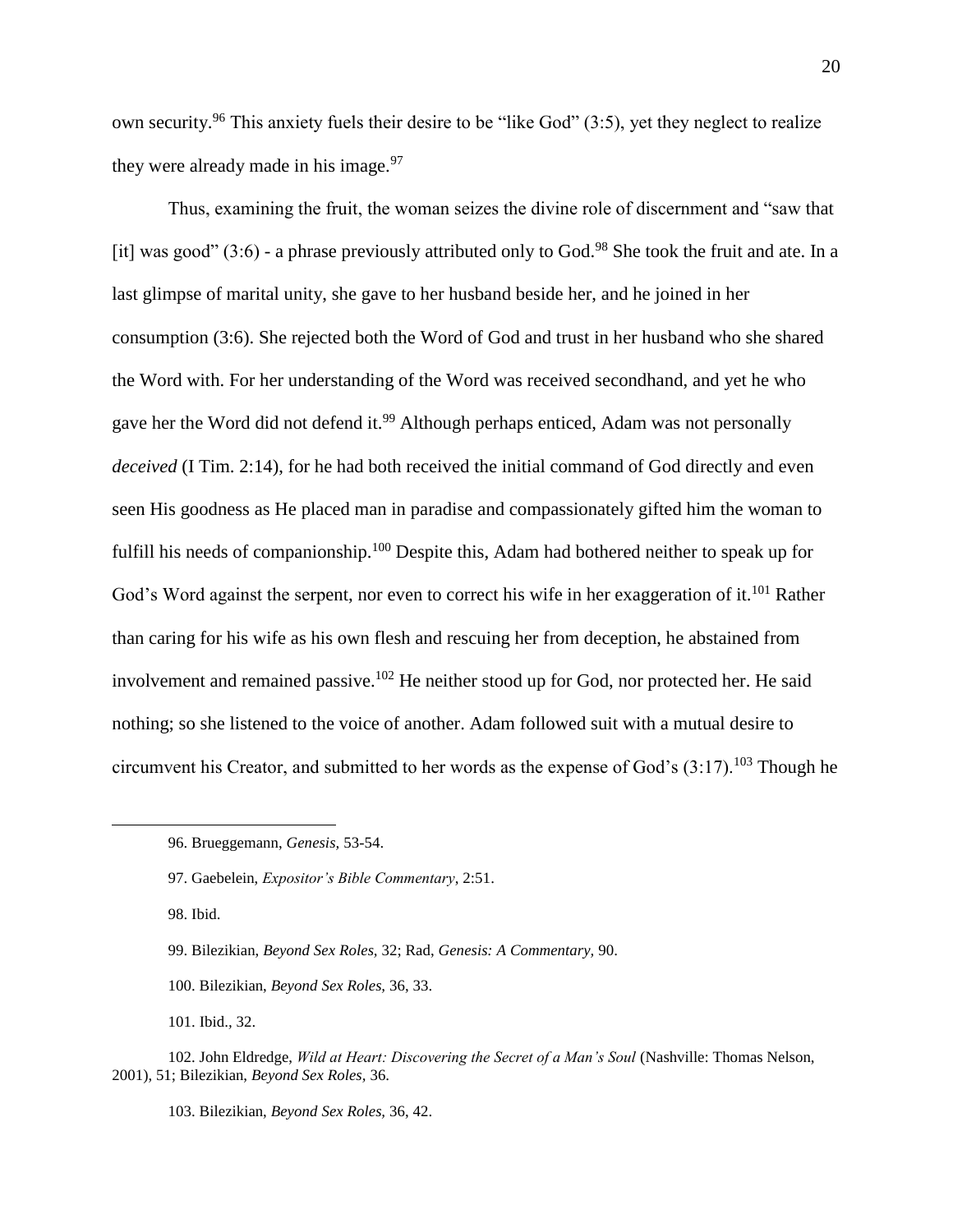knew his accountability to God's command, she was his opportunity to rebel against Him.<sup>104</sup> In an ironic attempt to attain divine status, both of them allowed themselves to be ruled by the creation they were called to rule over - the serpent.<sup>105</sup> Neither stood firm. Together, they fell: Adam due to Eve's deception, and Eve to Adam's silence. The two fall as one, yet are guilty individually and alone.<sup>106</sup>

The natural effects of their anxious disobedience were immediately realized. At the taste of the forbidden fruit, the grandeur of the wisdom and perfection deceitfully promised to them fell to void and shame. "They realized they were naked" (3:7). This nakedness was no longer a mark of communal harmony, but a threat to bodily security.<sup>107</sup> Unified and peaceful trust turns to anxious and defensive vulnerability. After once being in such divinely intended unity in their *Imago Dei* as to see themselves in one another, now they were divided, ashamed of their differences before each other and before God.<sup>108</sup> The knowledge presented to advance them to be more "like God" only caused them to realize "they were no longer even like each other."<sup>109</sup> Their perspective of their *other* shifts from being their own flesh to being someone else.<sup>110</sup> Now, "perfect fear casts out love."<sup>111</sup> With the newly grasped discernment of good and evil, they no

- 105. Kidner, *Genesis: An Introduction,* 68.
- 106. Bonhoeffer, *Creation and Fall,* 75.
- 107. O'Connor, *Genesis 1-25a,* 64.
- 108. Gaebelein, *Expositor's Bible Commentary*, 2:47, 52.
- 109. Ibid., 2:52.

- 110. Bonhoeffer, *Creation and Fall,* 77-78.
- 111. Brueggemann, *Genesis,* 53.

<sup>104.</sup> Bilezikian, *Beyond Sex Roles,* 36.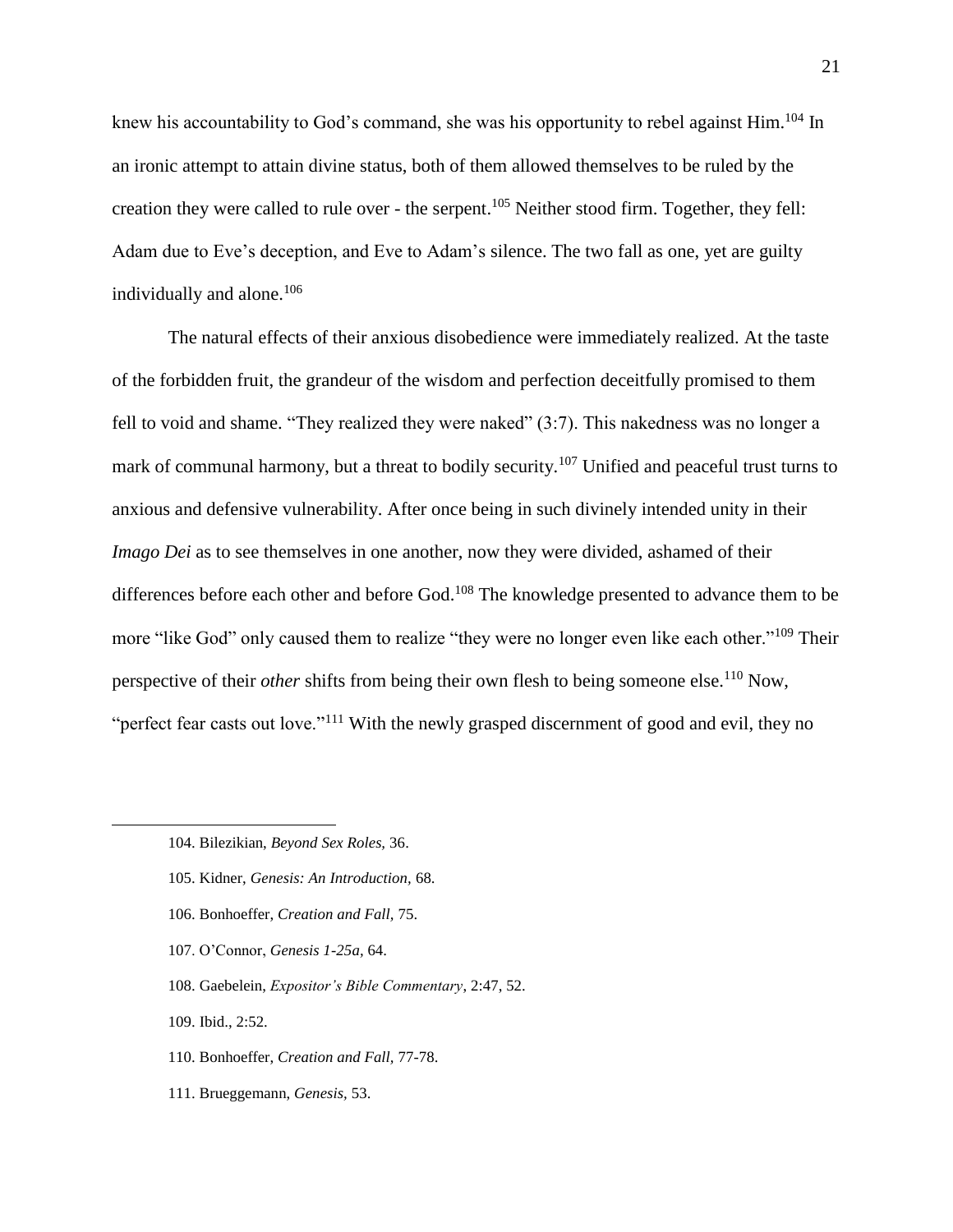longer approve of themselves, and they do not approve of each other.<sup>112</sup> Man and woman no longer tend to each other as their own; the focus has shifted solely to their individual selves and the personal horror that arose from taking freedom farther than its limit.<sup>113</sup> Thus, each attending to themselves, they cover up themselves with fig leaves to shield their guilt. The shame of a conjoined act disjointed them.<sup>114</sup> The relationship of pure and open unity is broken - not because they disagreed, but rather "[agreed] together against God."<sup>115</sup>

Yet, the LORD God - *Yahweh Elohim* - searched for them. Their ever personal and relational Creator was walking in the garden where they dwelled, and they heard Him (3:8). At what may have previously been a soothing sound of the tangible and tender presence of their Creator God, now they frantically hid in fear of facing Him.<sup>116</sup> Nonetheless, in His grace, The LORD God calls to them.<sup>117</sup> He first addressed the man, for God held the responsibility for the fall firstly over Adam before over Eve, as he was the first to receive the initial prohibition.<sup>118</sup> "Where are you  $(3:9)$ ?" - a rhetorical question from an omniscient God.<sup>119</sup> Yet, His compassion desires to invite humanity out of hiding.<sup>120</sup> The man replies: "I heard you"  $(3:10)$  - the sound of intimate relationship with His Creator was perceived to be a threat.<sup>121</sup> "I was afraid"  $(3:10)$  - the

- 115. Kidner, *Genesis: An Introduction*, 36.
- 116. Wenham, *Genesis 1-15,* 76.
- 117. Bonhoeffer, *Creation and Fall,* 82.
- 118. Hurley, *Man and Woman*, 60; Bilezikian, *Beyond Sex Roles,* 38.
- 119. Wenham, *Genesis 1-15,* 77.
- 120. Kidner, *Genesis: An Introduction,* 70.
- 121. Bonhoeffer, *Creation and Fall,* 82.

<sup>112.</sup> O'Connor, *Genesis 1-25a,* 64.

<sup>113.</sup> Brueggemann, *Genesis,* 48.

<sup>114.</sup> Rad, *Genesis: A Commentary*, 92.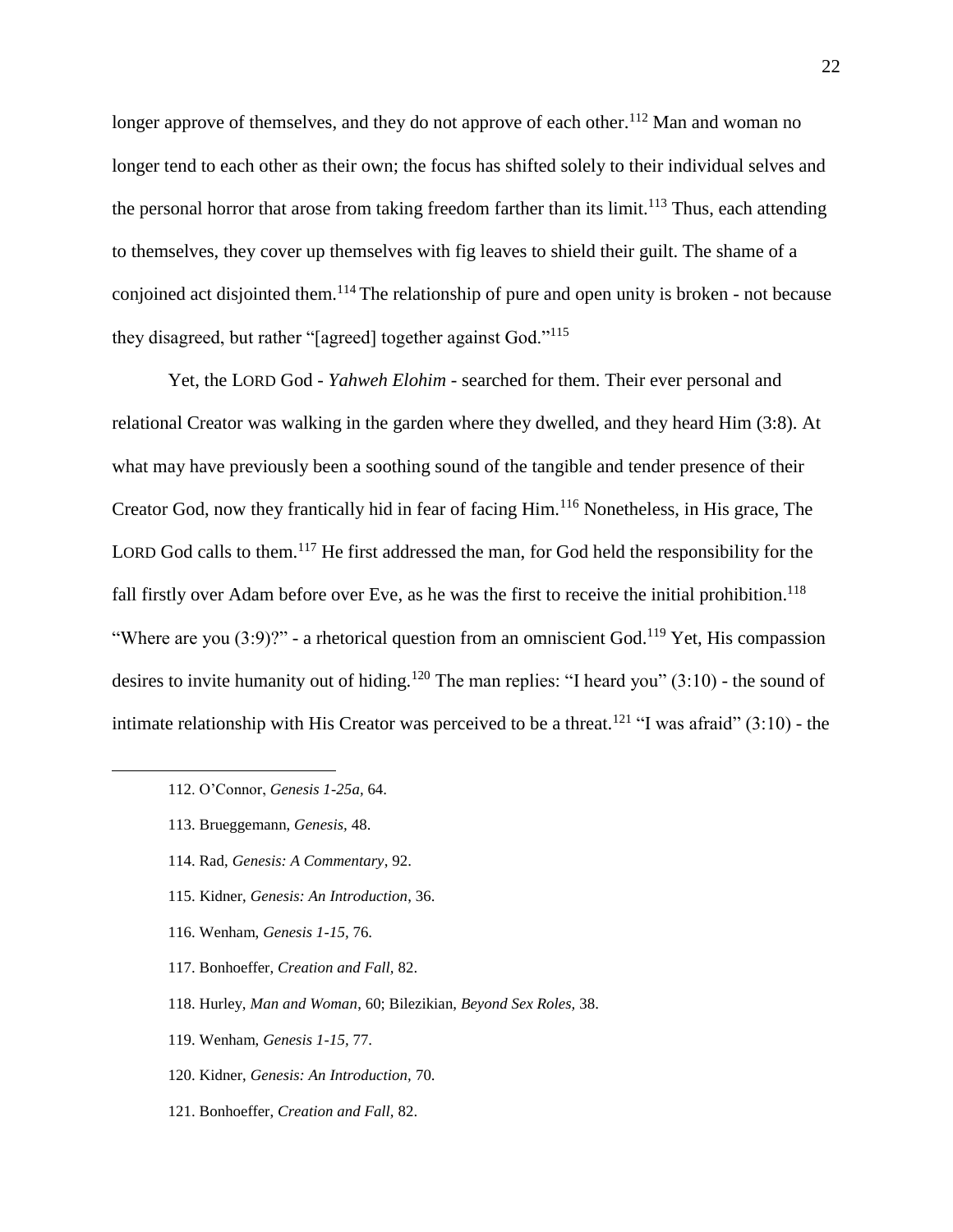answer setting the precedent for all confronted in their sin for lack of faith.<sup>122</sup> "I was naked" (3:10) - by the time he had heard God, he had already covered his physical nakedness; yet, he was ashamed still of his spiritual nakedness.<sup>123</sup> "I hid"  $(3:10)$  - his hiding already implicates him, admitting he had something to conceal.<sup>124</sup> Nonetheless, although he recognizes God's direct address to him as individual (as implied by "I" responses), he does not yet give the whole story, nor admit explicit guilt; for now, he is simply excusing his shame and his hiding, not his  $\sin^{125}$ 

God's nudging has not yet received confession, so his questions continue: "Who told you that you were naked (3:11)? Have you eaten of the tree…?" By exhibiting shame and vulnerability in his nakedness, Adam is pointing out his own guilt, because feeling shame requires recognition of offense, and feeling vulnerable entails awareness of potential attack - i.e. the knowledge of evil.<sup>126</sup> Thus, he must have eaten of the forbidden tree; he has accused himself in his excuse.<sup>127</sup> He cannot deny it nor delay confession any longer. He begrudgingly admits his transgression, but not before prefacing his confession with another excuse - blame. The one he used as opportunity to sin in freedom became his excuse under judgment.<sup>128</sup> "The woman you put here with me" - he blames both the woman and God, pitting himself against and alienating himself from those who were intended to be appreciated as his closest companion and his

 $\overline{a}$ 

125. Bilezikian, *Beyond Sex Roles*, 37-38; Wenham, *Genesis 1-15*, 77.

126. Bonhoeffer, *Creation and Fall,* 79; Merriam-Webster Dictionary, s.v. "shame," accessed October 10, 2018, https://www.merriam-webster.com/dictionary/shame; Merriam-Webster Dictionary, s.v. "vulnerability," accessed October 10, 2018, https://www.merriam-webster.com/dictionary/vulnerability?src=search-dict-hed.

127. Bonhoeffer, *Creation and Fall,* 81-82.

128. Bilezikian, *Beyond Sex Roles*, 36, 38.

<sup>122.</sup> Brueggemann, *Genesis,* 49.

<sup>123.</sup> c.f. Scotchmer, "Lessons from Paradise," 84.

<sup>124.</sup> Bonhoeffer, *Creation and Fall,* 82.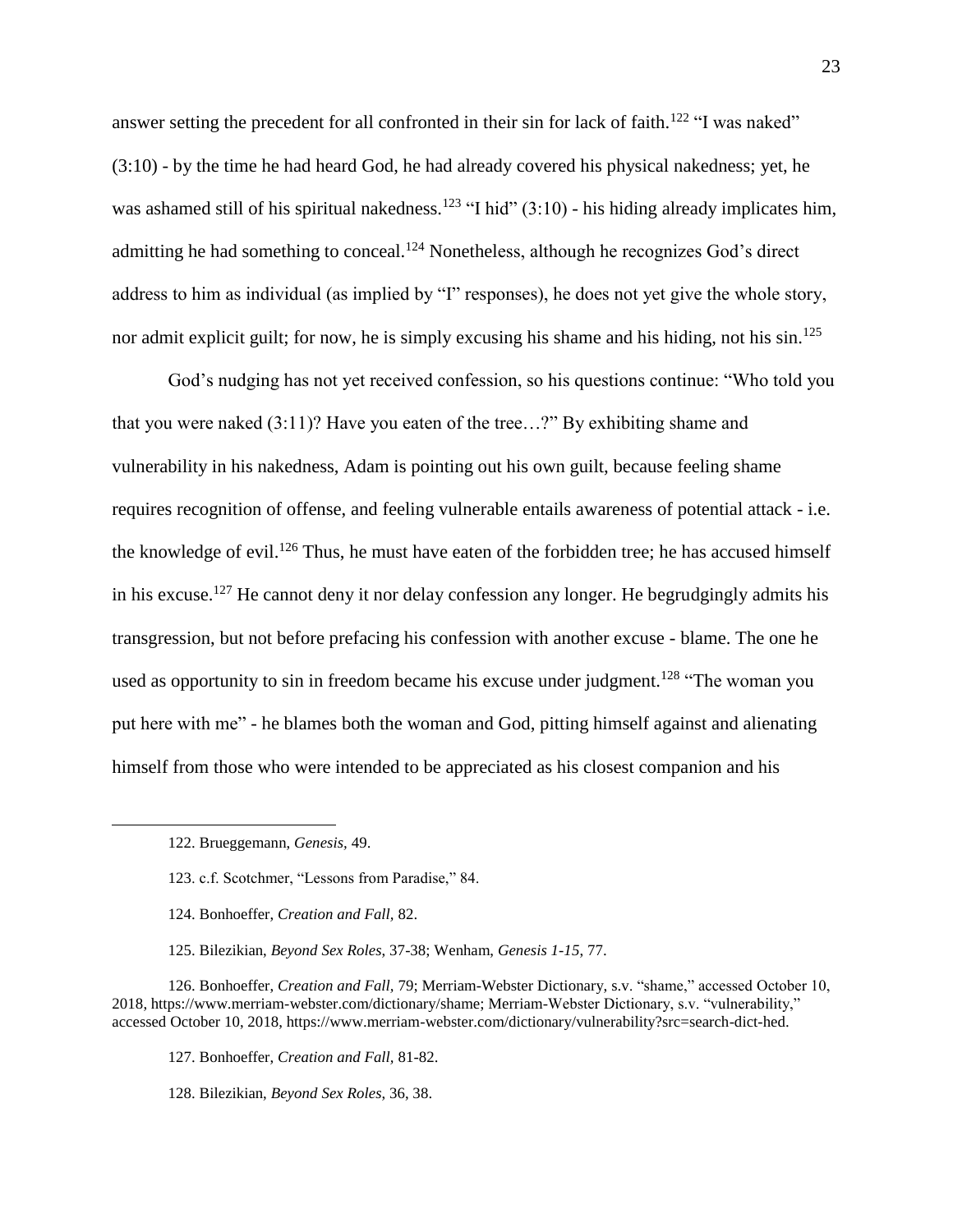generous Creator.<sup>129</sup> The freedom previously limited to the care of the other and the obedience of God has been transgressed, and he resents the limit which he has exceeded.<sup>130</sup> Woman - an intended blessing from God and the merciful embodiment of freedom's limit - is no longer a miraculous grace, but an undeserved curse.<sup>131</sup> Adam now views both the Creator Himself and His "good gift as the source of his trouble."<sup>132</sup> The lens of love through which the man viewed his wife was removed, and she who was created as a treasure to be cherished becomes a possession to be exploited.<sup>133</sup> All in all, he claims that he was not really guilty; the woman was, God was, but not him.

The LORD moves on to question Eve, whose response is slightly more ambiguous as to who she implies is responsible. Whereas Adam clearly blamed both the woman and God, her response appears to both humbly admit personal error by confessing deception, and yet points blame to the snake for its part in it.<sup>134</sup> She does not necessarily take full and personal responsibility, but nevertheless, she knows she was deceived.<sup>135</sup> She shamefully recognizes that the promise of a wise and powerful divine likeness remains unfulfilled; for she is hitherto answering subserviently under the interrogation of the true God. In any case, she inadvertently convicts herself of failing to listen to God's relayed command, but rather submitting to the

131. Ibid.

 $\overline{a}$ 

132. Gaebelein, *Expositor's Bible Commentary*, 2:54.

133. Bonhoeffer, *Creation and Fall,* 78.

134. c.f. Bilezikian, *Beyond Sex Roles,* 39; c.f. Scotchmer, "Lessons from Paradise," 84; c.f. Wenham, *Genesis 1-15,* 78.

135. c.f. Bilezikian, *Beyond Sex Roles,* 39; c.f. Scotchmer, "Lessons from Paradise," 84; c.f. Wenham, *Genesis 1-15,* 78.

<sup>129.</sup> Wenham, *Genesis 1-15*, 77.

<sup>130.</sup> Bonhoeffer, *Creation and Fall,* 78.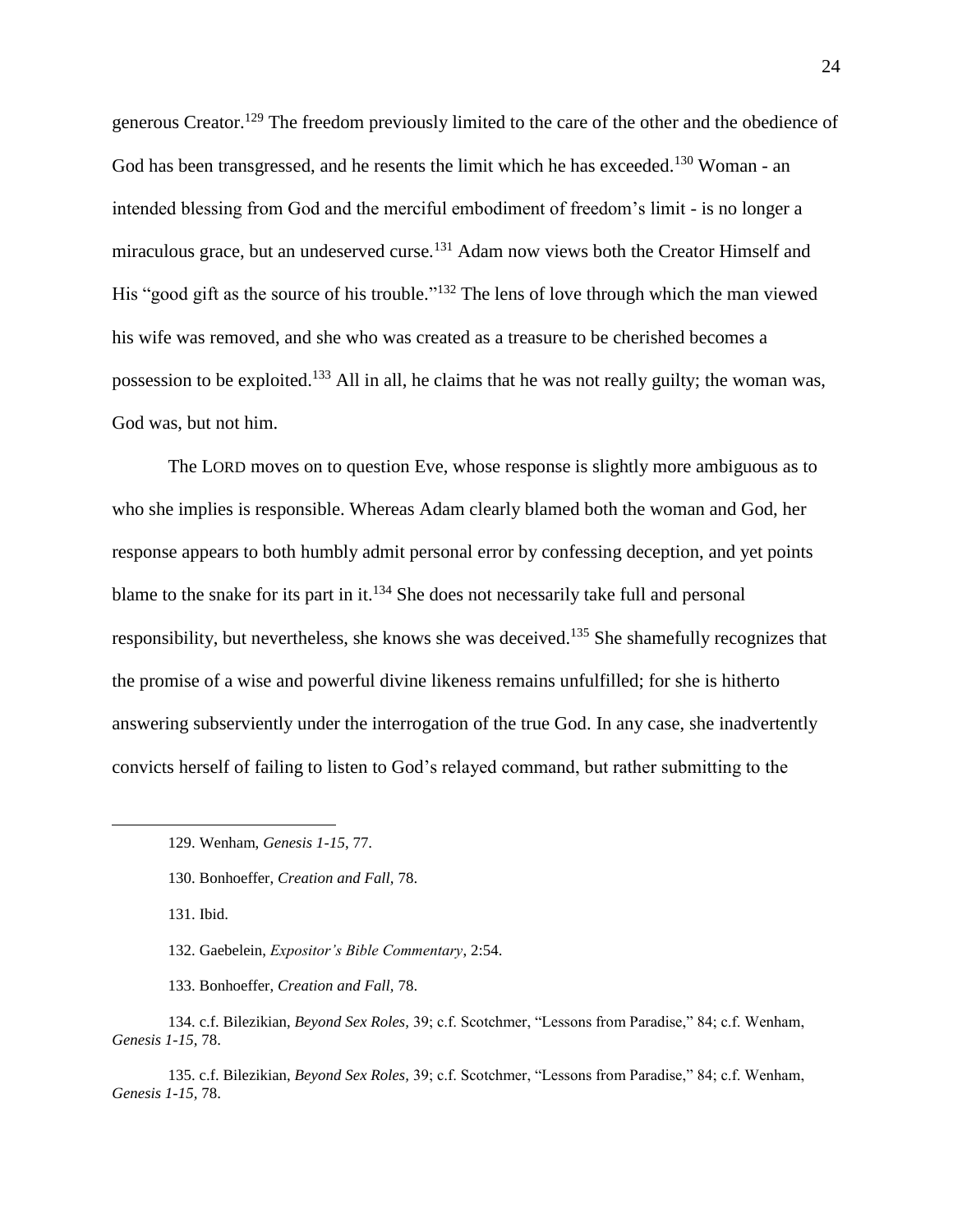alluring voice of one outside her united fellowship with her husband and God.<sup>136</sup> The LORD then turns from the deceived to the deceiver - the snake - who is the only one to receive curse without trial. $137$ 

At this point, the Creator's questions cease and sentences are given. In reverse order of address, each are held responsible and given their due consequences.<sup>138</sup> God prefaces both the serpent's and man's curses with "Because you...  $(3:14,17)$ ," as they had not acknowledged their true downfalls. Woman, however, receives her consequences without the explicit reminder of her sin, for she had already admitted to deception.<sup>139</sup> Nonetheless, while the serpent receives a direct curse upon himself, humanity's consequences affect their relations with that which they came from and were called to - woman with man and man with ground.<sup>140</sup> Their tangible conflicts with their physical purposes are their visible reflections of their separation from the God whose image they were spiritually purposed to reflect.

Thus, the woman's consequences relate to the physical source of her being and identity  $(3:16)$ <sup>141</sup> Both the blessing of marital unity with her husband and the fruit that proceeds from it will now be tainted by suffering.<sup>142</sup> She is told that the pain associated with conception, pregnancy, and childbirth itself will multiply; and she is told she will "desire" her husband, but "he will rule over [her]." She will desire to return to "one flesh" and redeem original unity with

- 138. Scotchmer, "Lessons from Paradise," 84.
- 139. Bilezikian, *Beyond Sex Roles,* 40.
- 140. Ibid., 41.

- 141. O'Connor, *Genesis 1-25a,* 66.
- 142. Gaebelein, *Expositor's Bible Commentary*, 2:56.

<sup>136.</sup> c.f. Bilezikian, *Beyond Sex Roles,* 34.

<sup>137.</sup> Rad, *Genesis: A Commentary*, 92.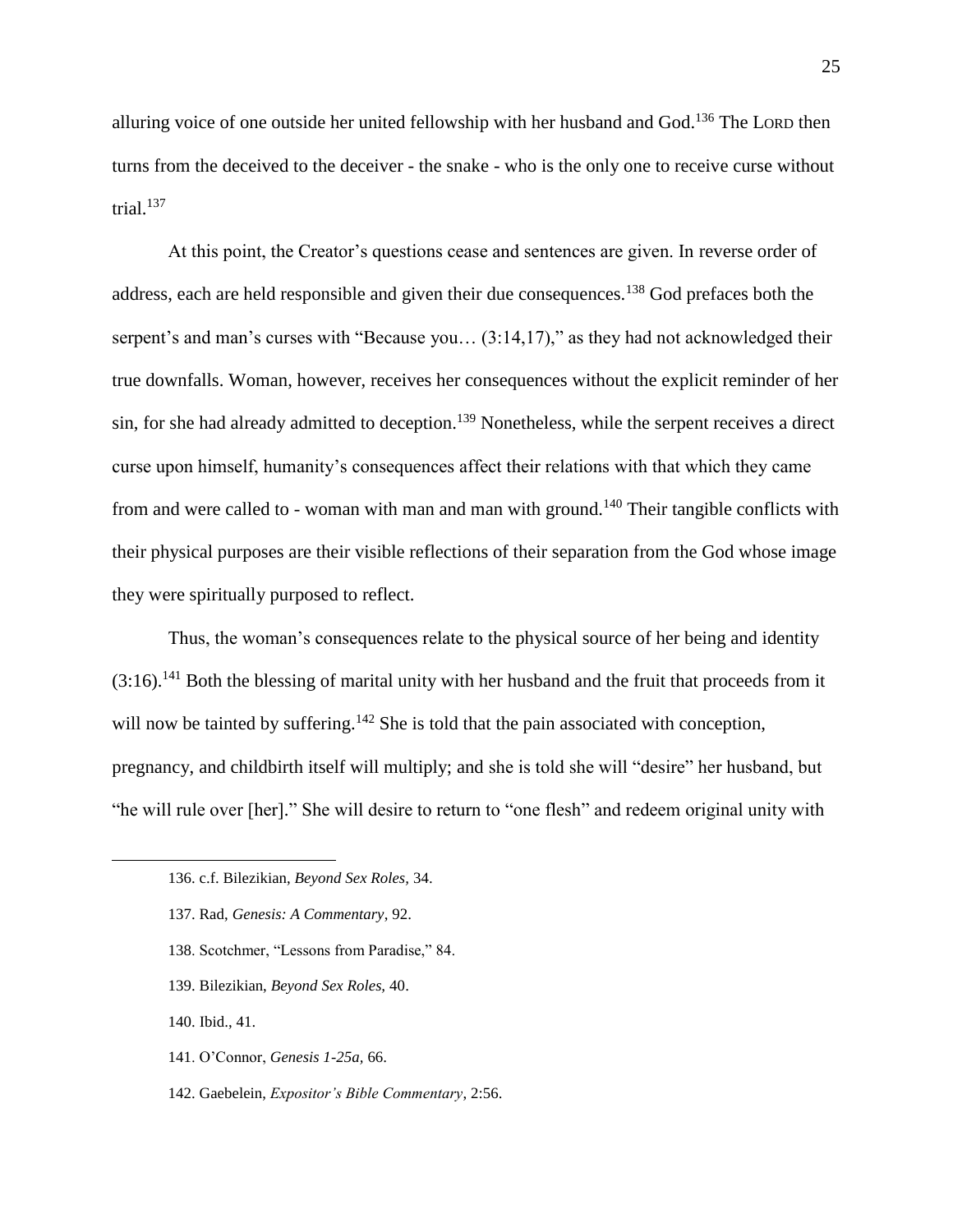man,<sup>143</sup> yet it is implied that this desire will return void in multiple ways, suggested by both the words preceding it (related to bearing children) and the words that follow (in being ruled by her husband). For this desire for intimacy and mutual unity with her husband and the longing to satisfy him will often remain unfulfilled, countered by his exercise of dominion over her.<sup>144</sup> Yet, even in the moments of fulfilled desire - intimacy and unity actualized through sexual relations she will experience pain with the offspring it produces. Through the severing of marital unity, desire is permanently united with pain.<sup>145</sup> Both her compulsive desire and its accompanying pain would ever remain strong.<sup>146</sup> In any case, this contrast of desire and dominion implies their marital relationship has disintegrated from personal and equal intimacy to the control of "instinctive urges passive and active."<sup>147</sup> In other words, what was created to be an intimacy of personal connection and unity has now become a divided battle of individual cravings and impulses. Thus, in as a result of their sin, "those who were created to be one flesh will find themselves tearing each other apart."<sup>148</sup> It is here, within these consequences, that the reality of all relational discord and estrangement between man and woman is birthed.<sup>149</sup> Woman's physical, emotional, and relational pain began with her curse, and the harsh aggression of men and oppressively practiced patriarchy finds it roots at the fall.<sup>150</sup>

- 145. Bonhoeffer, *Creation and Fall,* 84.
- 146. Scotchmer, "Lessons from Paradise," 84.
- 147. Kidner, *Genesis: An Introduction*, 71.
- 148. Wenham, *Genesis*, 89.
- 149. Bonhoeffer, *Creation and Fall,* 84; Kidner, *Genesis: An Introduction*, 73.
- 150. Kidner, *Genesis: An Introduction,* 37; Brueggemann, *Genesis,* 54.

<sup>143.</sup> Bilezikian, *Beyond Sex Roles,* 40-41.

<sup>144.</sup> O'Connor, *Genesis 1-25a,* 66.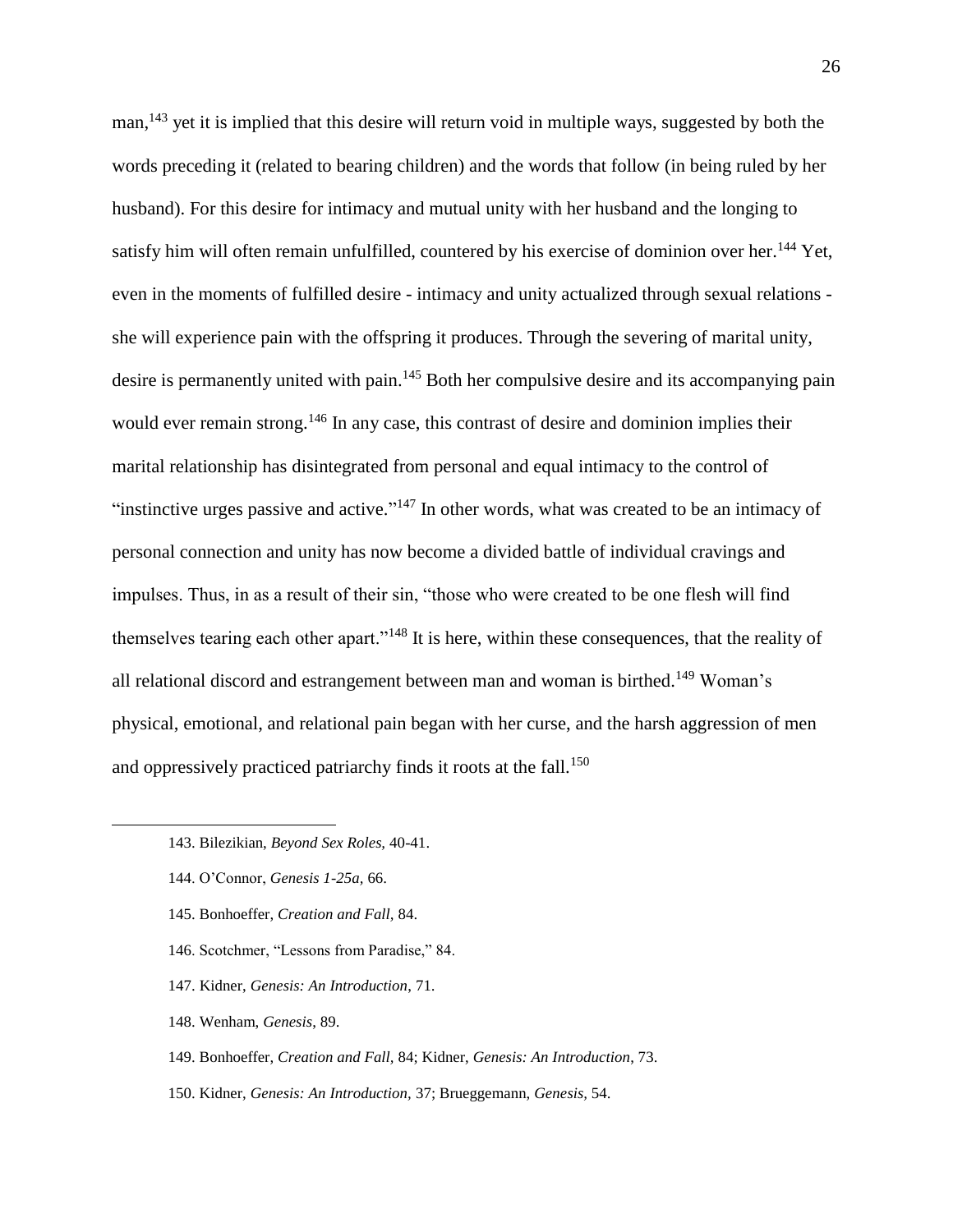As for man's curse, before it is given, God is sure to note man's primary mistake: he listened to his wife and obeyed her words over God's personally mandated instructions.<sup>151</sup> The man was with his wife as she was deceived, even as she twisted the words of God, yet the man did not correct her or even stand up for God's instructions.<sup>152</sup> Instead of leading according to God's word, he was led by his wife's (as she was by the serpent's).<sup>153</sup> God is not saying it is inherently wrong to listen to his wife, but that it is wrong to submit to her in disobedience to God's Word.<sup>154</sup> On these grounds, man then receives his curse. Like the woman's, his consequences are aimed at his physical source of life and identity: the earth which he tends to. 155 His call to subdue the ground could never be fully accomplished now that the earth battled against him.<sup>156</sup> Furthermore, while plenty was freely given to him to eat at his beginning, his sustenance was now made much more difficult to obtain once he decided to eat what was *not* given to him – now he would have to endure hard labor against the ground for it.<sup>157</sup> Concluding his curse, just as the land was reversed from the condition it was created to be cursed instead of blessed, so man's life was inverted. He was made from the ground and given life, and now was to ultimately return to the ground in death.<sup>158</sup>

- 153. Kidner, *Genesis: An Introduction*, 68.
- 154. Bilezikian, *Beyond Sex Roles,* 42.
- 155. O'Connor, *Genesis 1-25a,* 66; Rad, *Genesis: A Commentary*, 94.
- 156. Kidner, *Genesis: An Introduction*, 72.
- 157. Gaebelein, *Expositor's Bible Commentary*, 2:56-57.
- 158. Ibid., 2:57.

<sup>151.</sup> Wenham, *Genesis*, 82.

<sup>152.</sup> Wenham, *Genesis*, 73; Walton, *Genesis: From Biblical Text*, 206.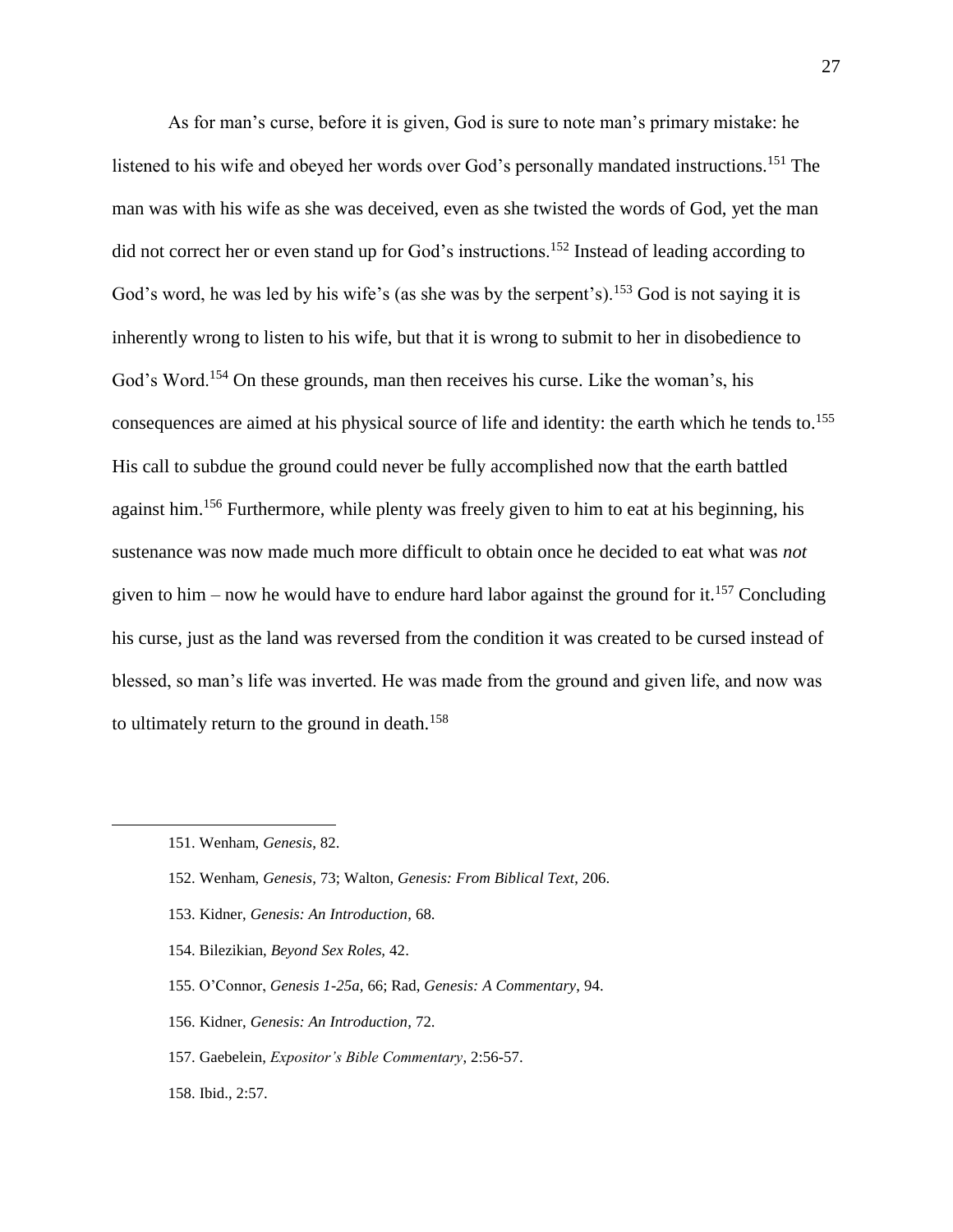Immediately after the punishments are distributed, Adam exerts his first act of dominion over the woman. Just as Adam had named the animals as part of his rule over them, he now names his wife - Eve. As part of her curse, Adam now "rules over her and interprets her being[,]" for she does not have the privilege of naming him in return.<sup>159</sup> Nonetheless, there is glimpse of faith in the name - "mother of all the living (3:20)" - for there is a subtle reminder of the promise of her offspring to actualize the serpent's curse  $(3:15)$ .<sup>160</sup> In all this, there is hope that the evil serpent, who through the woman brought down man, will itself be brought down by a Man through the woman. Yet until such redemption, man and woman are no longer granted the grace of eternal paradise, but are removed from the garden to live on in acceptance of merciful suffering.<sup>161</sup> In this, they will overcome.<sup>162</sup>

#### *Principles and Implications*

In light of this study of humanity's origins, the question is then raised: what are the overarching principles and implications for even the modern gender relation and marriage? What was purposed, and what was lost?

First of all, it must eternally be acknowledged that both man and woman are created in God's image as equal partners. Their shared and primary call is to reflect the One in whose image they were created. For this fact alone, they are equal. Male and female together were given rule over the earth and all the blessings of creation. They together were given the creative process of fruitful multiplying, for it cannot not accomplished without both of them. Only after making both of them did God declared his creation to be "very good" (1:31). In the second and

<sup>159.</sup> O'Connor, *Genesis 1-25A*, 67.

<sup>160.</sup> Kidner, *Genesis: An Introduction,* 72.

<sup>161.</sup> Scotchmer, "Lessons from Paradise," 85.

<sup>162.</sup> Ibid.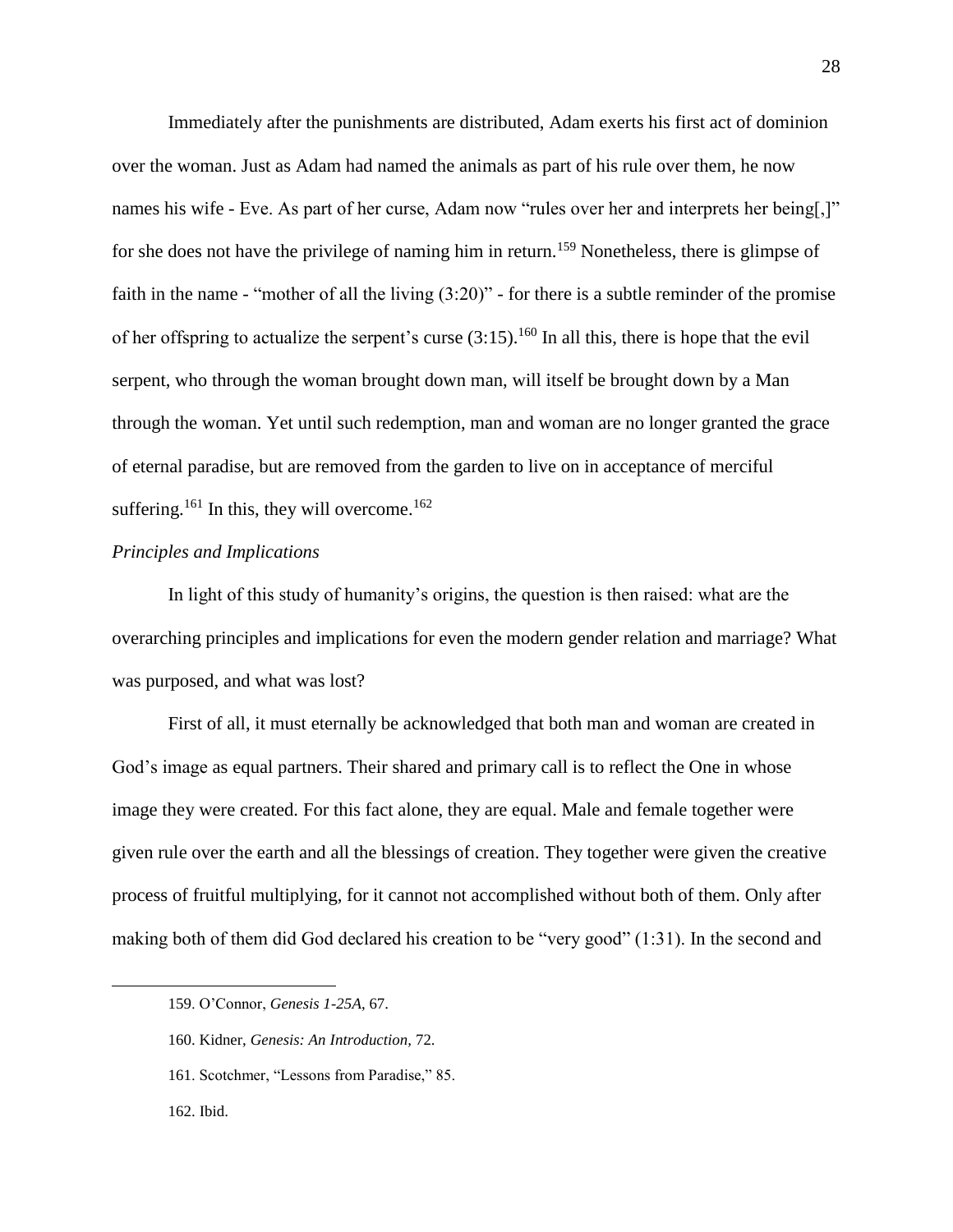more elaborated creation account, humanity was implied to be incomplete until woman was made. Neither is of higher value; each of them are necessary in portraying the full image of God. Yet, though they are equal in the image of God, the physical expression of their spiritual purpose grants their uniqueness. Man, made in *Imago Dei*, is created from earth and then called to tend to the earth (or simply work) in obedience and fellowship of His Creator. Woman, made in *Imago Dei*, is formed out of man and is purposed to be his companion, supporter, and partner. In whatever task either gender undertakes in filling and subduing the earth, and fulfilling their purposes, they must faithful represent the image of God in which they were both created.<sup>163</sup>

Furthermore, through this creation account, God's image is expressed to be one of unity and community. Thus, it is not simply male and female individually made in God's image, but the community of marriage - man and woman joined as one - intended to be an expression of this image. Man is not ultimately fulfilled in anything he rules over, but in one who on his level in whom to confide, rest, and belong to. Woman is designed to meet that need. Woman is then fulfilled in the security, loving belonging, unity with him who she came from, when she is nurtured by him as his own flesh (2:23), not as *someone else.* They belong to each other and their freedom is to be used for the care and honor of the other, not grasping for power and selfish gain. All other human ties are severed for the sake of their unity. Yet, in modern times - where the significance of family has been surpassed by personal autonomy - a truer application of leaving *father and mother* could translate to leaving *individual self*. <sup>164</sup> For the sacrifice most presently required for divinely intended unity is that of personal rights, individual freedoms, and "self-

<sup>163.</sup> Hurley, *Man and Woman*, 32.

<sup>164.</sup> Scotchmer, "Lessons from Paradise," 83.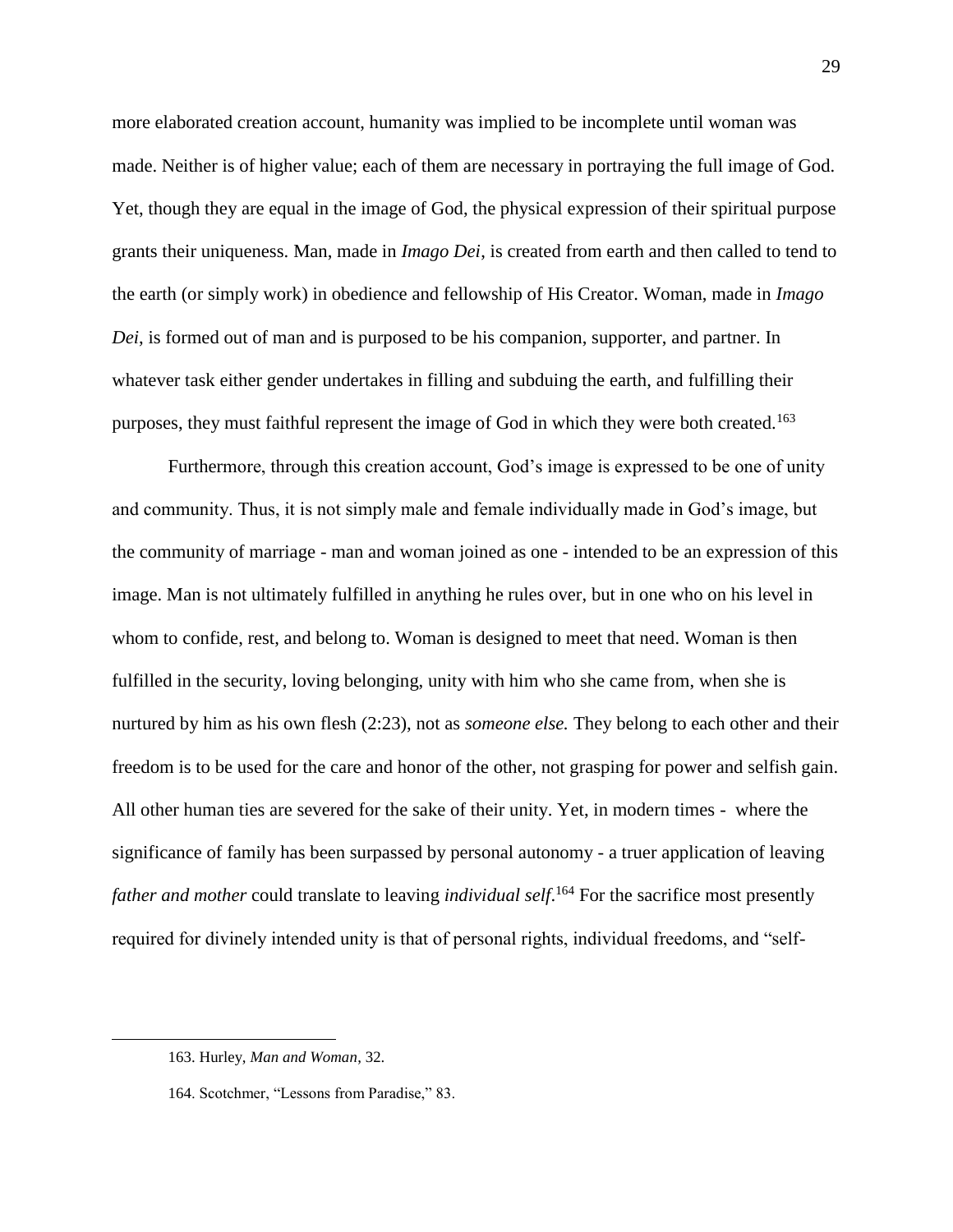interest on the altar of intimacy, mutual trust, and fidelity."<sup>165</sup> They are to give of themselves to the other. In this, they become one. This unity is the *Imago Dei* and the relation which God deemed "good."

However, couples can choose to follow in the footsteps of the original husband and wife, neglecting to walk in the destiny the LORD God designed. They can choose to portray God's communal and harmonious image on His terms, or they can deny what their Creator designates as good and attempt to define for themselves what they want to be "good," grasping to exceed their limit of freedom in the other person, and thus, begrudging both God and their spouse in the process. Depending on which path they choose, humanity "will either glorify God by faithfully mirroring his relationship to creation and to people, or it will be a distortion of the truth and destructive both to the earth and to the race."<sup>166</sup> Should they so choose to distort this image of God, there will arguably then be separation of what was intended to be united, shame where there was meant to be innocence and freedom, resentment where there was meant to be gratitude, and curse where there was meant to be blessing.

The reflection of such destruction has been seen since the beginning of time. Unified and selfless commitment is rejected, while fleeting personal pleasures are preferred. The value placed on individual fulfillment and success outside the home exceeds the perceived worth of the treasure within.<sup>167</sup> Rather than submitting to the single and true source of wisdom, the knowledge of good and evil makes way for individual and divisive designations of what is acceptable and

<sup>165.</sup> Scotchmer, "Lessons from Paradise," 83.

<sup>166.</sup> Hurley, *Man and Woman*, 32.

<sup>167.</sup> Diane N. Lye and Timothy J. Biblarz, "The Effects of Attitudes Toward Family Life and Gender Roles on Marital Satisfaction," *Journal of Family Issues* 14, no. 2 (June 1, 1993): 182, http://dx.doi.org/10.1177/019251393014002002.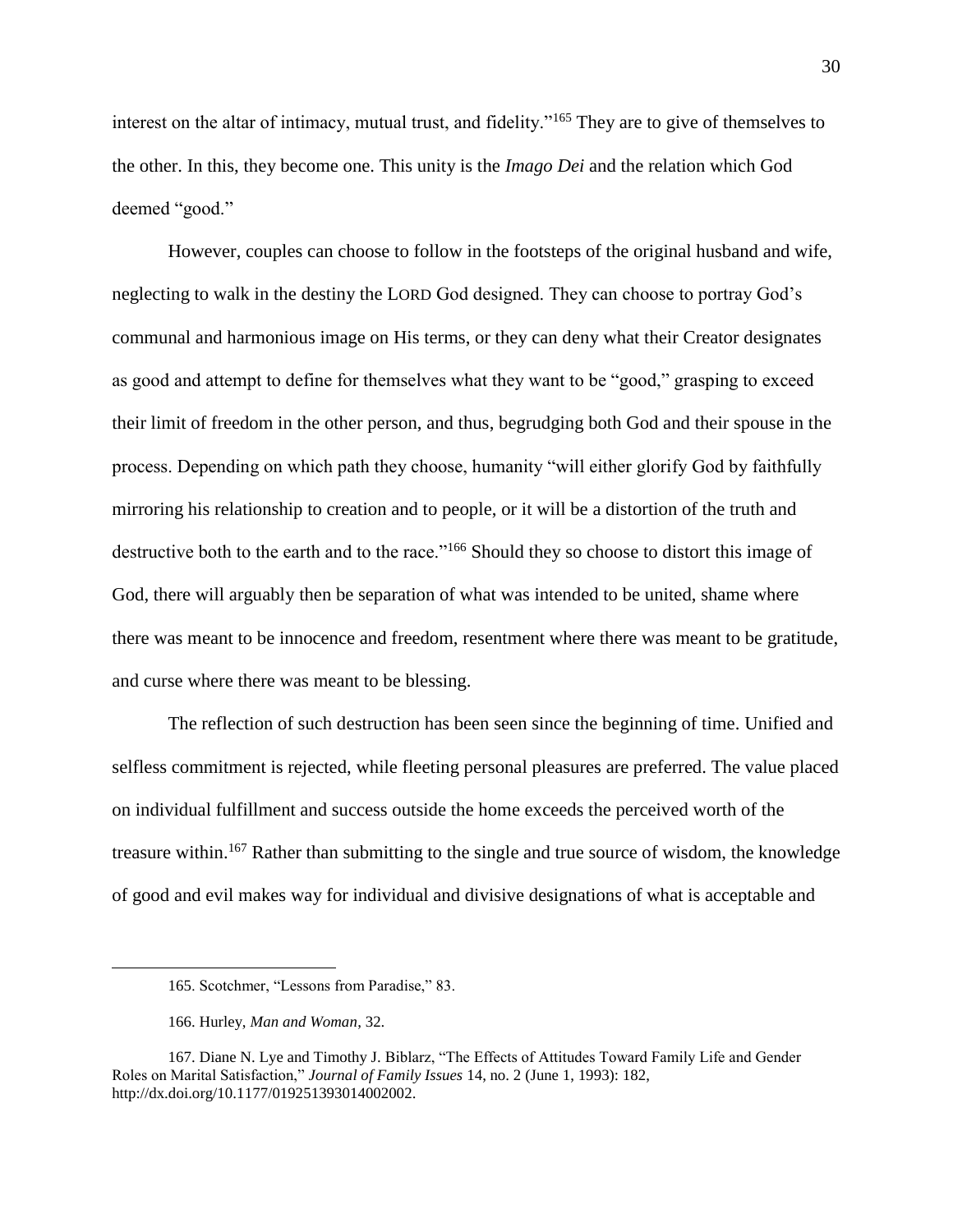what is not. This knowledge leads to the shame that imprisons both men and women to hide in their differences, feeling vulnerable to attack from the other, rather than secure in them. With the innate fear of being "exposed," men may cover their insecurities with the fig leaves of work, the gym, their sense of humor, a TV screen, or the list goes on.<sup>168</sup> Women, for their insecurities of not being loved, may use either similar or varying metaphorical fig leaves - such as make-up, seduction, or even simple silence, for fear of being the burden *Adam* claimed her to be. Men, like Adam, may consider women as the source of all their problems, when they are meant to be one of God's greatest gifts. The gratitude of men for the miracle made from them and gifted for them vanishes, and the demanding rights to possession take over.<sup>169</sup> Women, though created for companionship and helpfulness, may desire their independence or control from him who did not fight for her,<sup>170</sup> but may then be met with the husband's fight against her and a demand for submission.<sup>171</sup> Yet, her deeper need and soul's yearning for the fulfillment of emotional companionship and sexual intimacy from her husband is countered with an exploiting and degrading dominion, whether sexual or otherwise.<sup>172</sup> On the other hand, his allure towards her may supersede the truth of God until he passively follows her leading as she entices him into sin. He does not protect or fight for her, and neither of them stand up for God's truth. The blame game goes around so no one is responsible for their own actions. All unity is lost. The two are no

- 170. Eldredge, *Wild at Heart,* 51.
- 171. Wenham, *Genesis*, 89.

 $\overline{a}$ 

172. Wenham, *Genesis*, 81. Rad, *Genesis: A Commentary*, 93.

<sup>168.</sup> Eldredge, *Wild at Heart,* 45, 52.

<sup>169.</sup> Bonhoeffer, *Creation and Fall,* 61.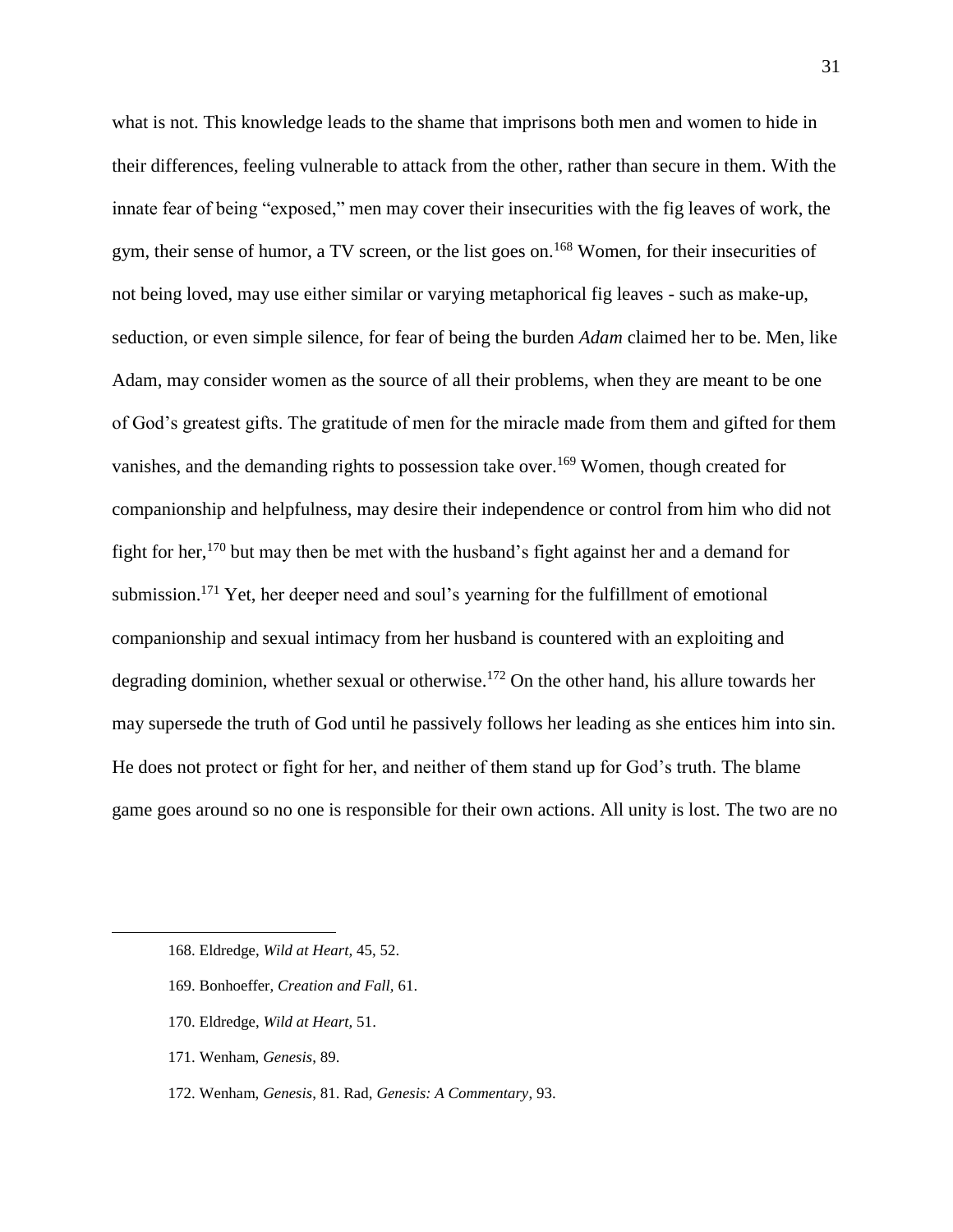longer one. From the beginning of time in the book of Genesis, one finds "the mistrusts and passions which will ravage society."<sup>173</sup>

So how is the purposed unity by Genesis design expected to be redeemed to reflect the *Imago Dei* and to become one? Thankfully, through the New Testament teaching and Christological example, the revelation of divinely intended and reflected marital intimacy can be perceived.

<sup>173.</sup> Kidner, *Genesis: An Introduction*, 73.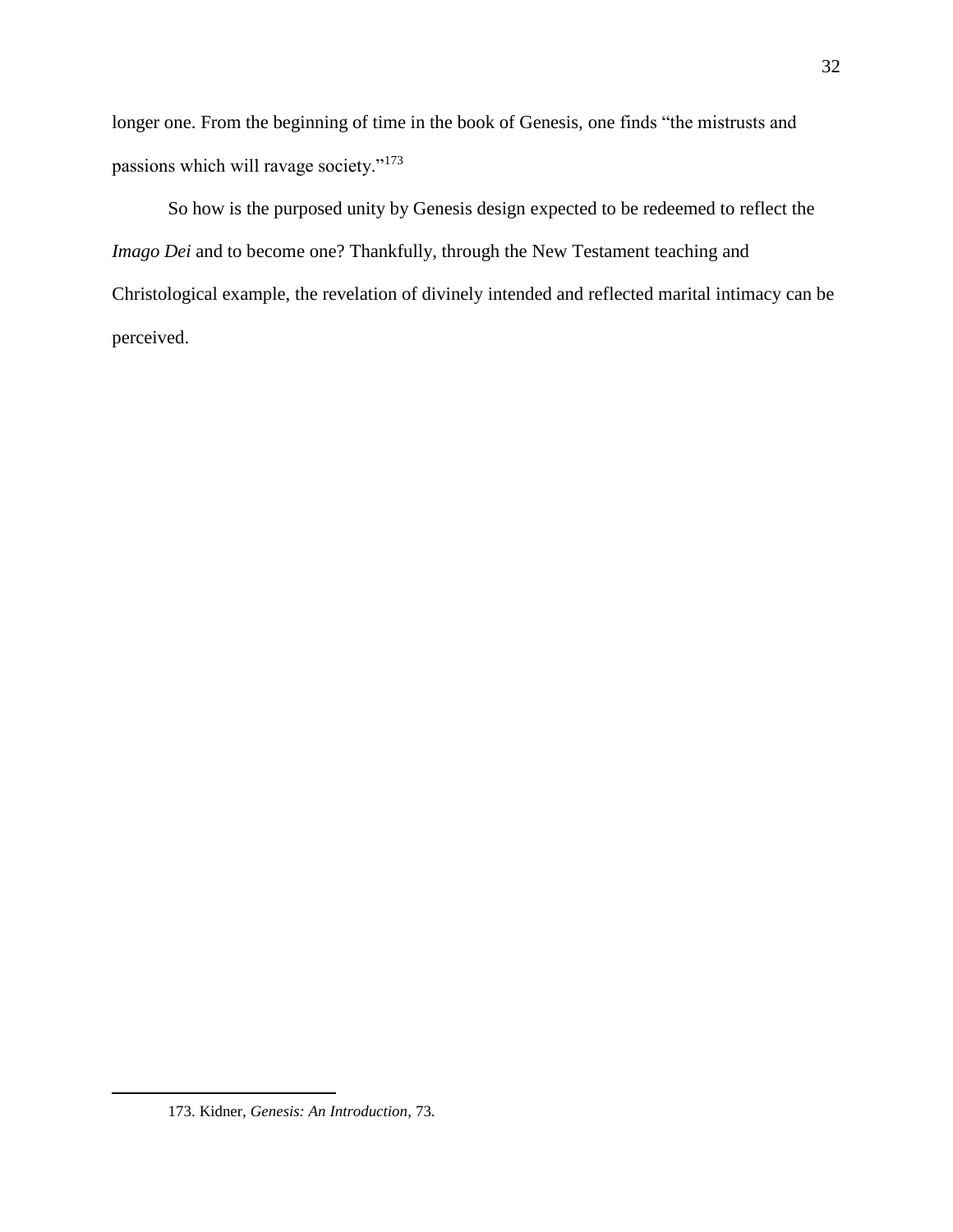#### THE NEW TESTAMENT ILLUMINATION

While a portrayal of how God created marriage and how sin affected its dynamics is given in Genesis, greater illumination on its practical principles for redemption are found through both the Christological narrative and apostolic teaching within the New Testament. The attempt of this chapter is to examine the explicit marital instructions alongside of their illustration in Christ, all in light of redeeming the Genesis unity. Although there are multiple New Testament passages that speak to marriage, this thesis specifically focuses on the passage of Ephesians 5:21-33 for both how it supplements the previous chapter's Genesis study of marital design and how Christ's relationship with His Church epitomizes and fulfills its principles for both husbands and wives.

Before the specific text can be explored, it is again vital to consider Ephesians' historicalcultural and literary context. The time and culture to which Paul is writing is one marked diversity and a variety theological and social views, including those related to social relations, the worship of multiple and varying deities, and the practices with which to serve their deities.<sup>174</sup> Thus, Ephesians is written to an equally diverse congregation: with likely members from male to female, slaves to elite, and from traditional Jews to former Roman priestesses.<sup>175</sup> The multiplicity of this audience thus necessitates the themes found in the letter, including cultural pressures and spiritual dynamics between Jews and Gentiles and other relationships, the practical instruction of identity and expected virtues for all who live in Christ, and spiritual warfare inherent in the lives of believers.<sup>176</sup> More specific issues of influence from their surrounding culture include a variety

 $\overline{a}$ 

176. Ibid., 43-45.

<sup>174.</sup> Clinton E. Arnold, ed., *Ephesians*. Zondervan Exegetical Commentary Series: New Testament (Grand Rapids: Zondervan, 2010), 30-33, 43-45, 378.

<sup>175.</sup> Ibid., 379.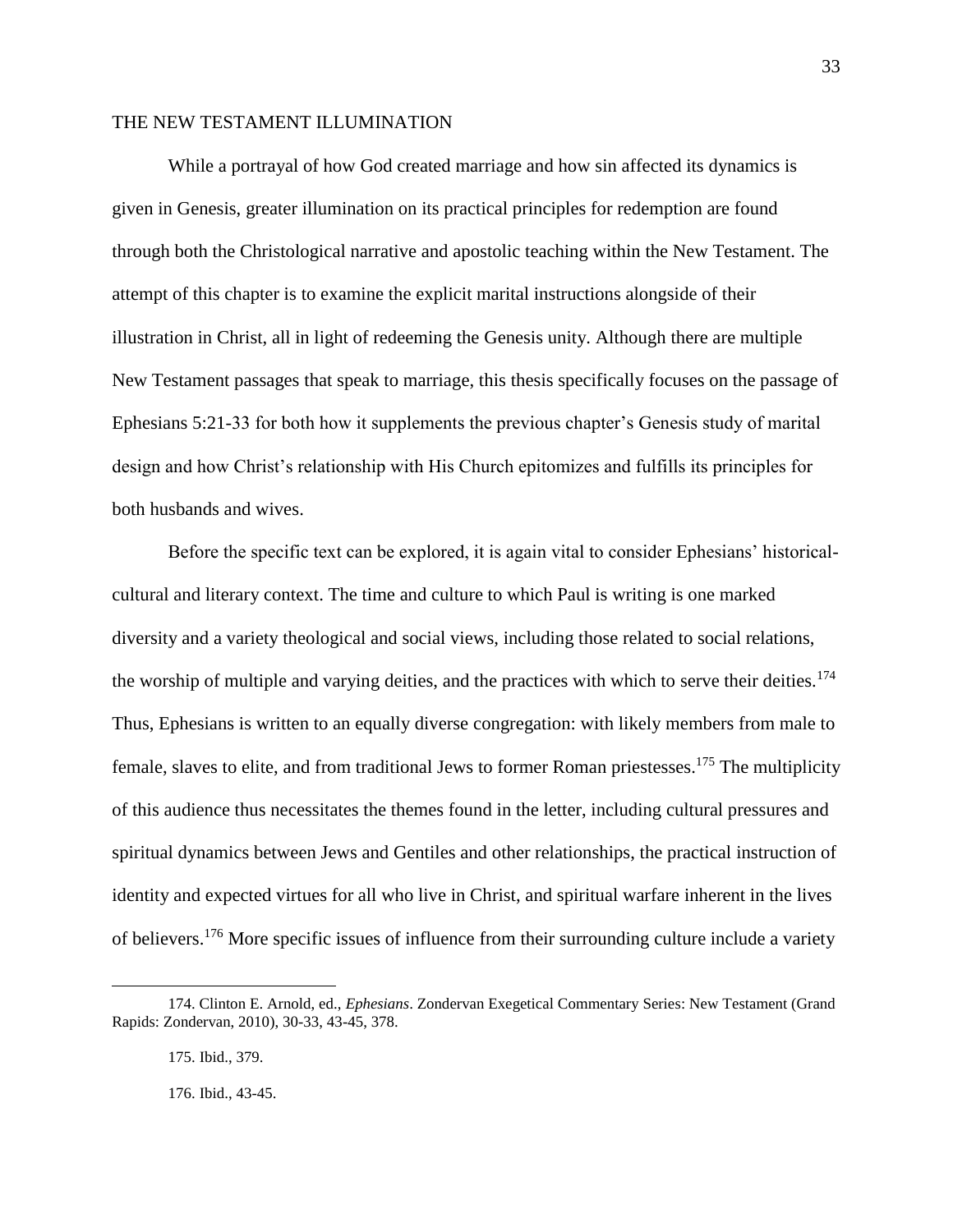of views on women and marriage. Greek and Roman cultural influences valued women's involvement and independence, gave them growing opportunities, and suggested they needed not be subject to anyone.<sup>177</sup> However, the traditional Jewish views of male dominance and female inferiority were also alive and well.<sup>178</sup> These views placed little to no responsibility of husbands towards their wives, portrayed women as property of their husbands, and suggested women as a whole were inferior and subject to men.<sup>179</sup> In general, "the average Roman wife did not submit to her husband," and the average Jewish husband did not lovingly value his wife.<sup>180</sup> In any case, unity was lacking.<sup>181</sup> Thus, among conflicting cultural pressures and within the overall themes of social relations and the spiritual expectations of believers is found the specific need to address gender relations and the marriage dynamic from a Christological perspective.<sup>182</sup>

#### *Ephesians 5:21-33*

 $\overline{a}$ 

**21** Submit to one another out of reverence for Christ. **22** Wives, submit yourselves to your own husbands as you do to the Lord. **23** For the husband is the head of the wife as Christ is the head of the church, his body, of which he is the Savior. **24** Now as the church submits to Christ, so also wives should submit to their husbands in everything. **25** Husbands, love your wives, just as Christ loved the church and gave himself up for her **26**  to make her holy, cleansing her by the washing with water through the word, **27** and to present her to himself as a radiant church, without stain or wrinkle or any other blemish, but holy and blameless. **28** In this same way, husbands ought to love their wives as their own bodies. He who loves his wife loves himself. **29** After all, no one ever hated their own body, but they feed and care for their body, just as Christ does the church— **30** for we are members of his body. **31** "For this reason a man will leave his father and mother

182. Arnold, *Ephesians,* 379.

<sup>177.</sup> Arnold, *Ephesians,* 378; Jack J. Gibson, "Ephesians 5:21-33 and the lack of marital unity in the Roman empire," *Bibliotheca Sacra 168*, no. 670 (April 2011): 162-177, accessed November 18, 2017, https://seu.idm.oclc.org/login?url=https://search.ebscohost.com/login.aspx?direct=true&db=rfh&AN=ATLA000183 5534&site=ehost-live&scope=site.

<sup>178.</sup> Arnold, *Ephesians,* 379; Hurley, *Man and Woman,* 147.

<sup>179.</sup> Arnold, *Ephesians,* 383; Hurly, *Man and Woman*, 58-75. Gibson, "Ephesians 5:21-33," 170-172;

<sup>180.</sup> Gibson, "Ephesians 5:21-33," 174, 173.

<sup>181.</sup> Ibid., 163-173.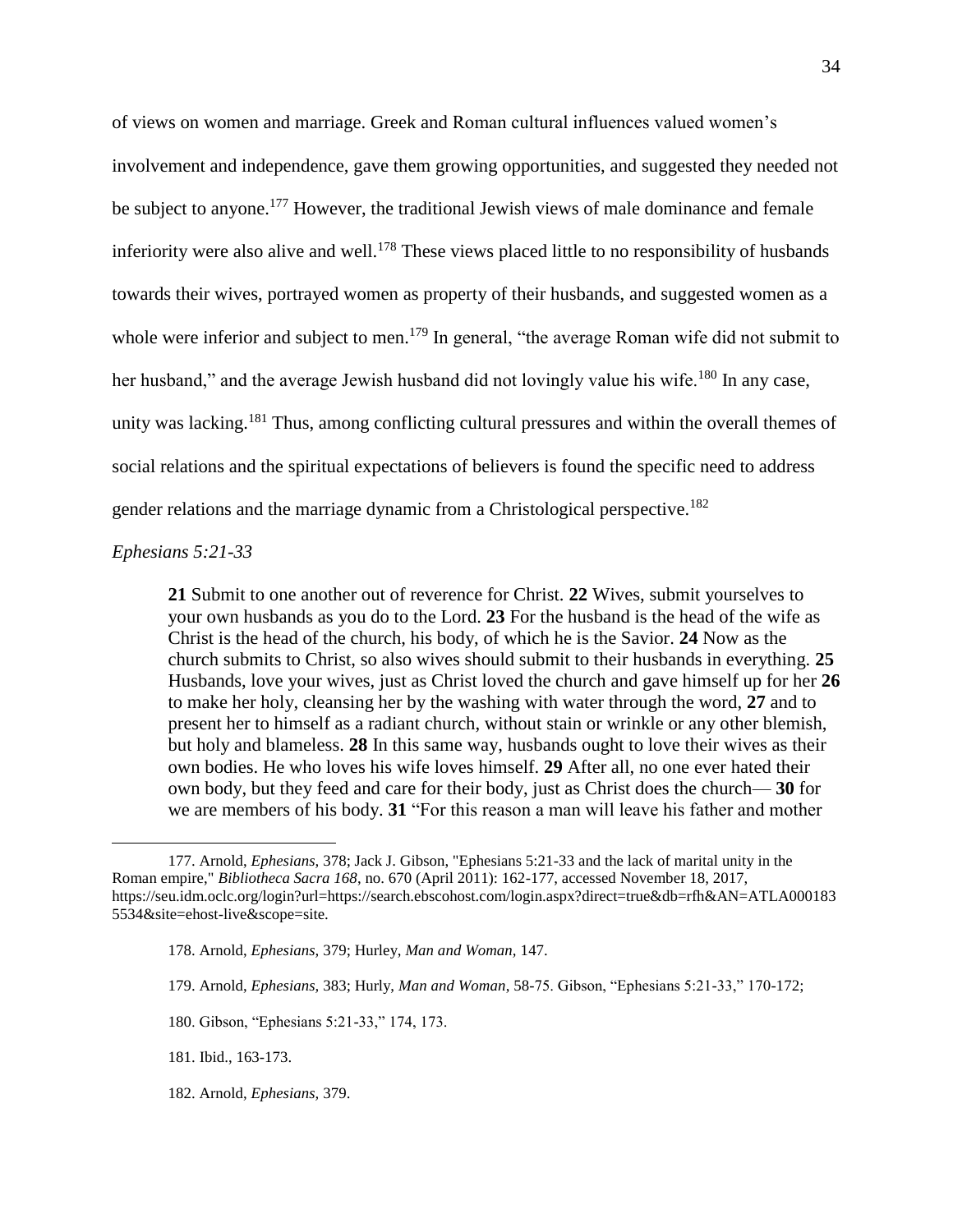and be united to his wife, and the two will become one flesh." **32** This is a profound mystery—but I am talking about Christ and the church. **33** However, each one of you also must love his wife as he loves himself, and the wife must respect her husband.

~~~~~~~~~~~~~~~~~~~~~~~~~~~~~~~~~

This passage begins with the command to "submit to one another." As the opening to an entire section on various relationships, this is vitally important and often misunderstood. The statement opens a section of Scripture that addresses the husband/wife, parent/child, and master/slave dynamics.<sup>183</sup> Some may argue that this command of mutual submission negates the interpretation of spiritual headship for the husband and submission for the wife, but being that the husband/wife instruction is parallel to the father/children and master/slave instructions that follow make it illogical to argue this mutual submission interpretation only for husbands and wives.<sup>184</sup> Furthermore, to understand the verb used for submit - *hypotassō* - as meaning a selfsacrificing of personal desires and needs for another's sake is inconsistent with all other uses for the word in the New Testament.<sup>185</sup> It means "to put under" or "subordinate" to another, more often because of their position rather than inherent characteristics or worth.<sup>186</sup> Thus, the commands that follow are the reinforced - not negated - examples of how each are to submit themselves to each other, including the wives' voluntary subordination, as well as "the husband's love, the children's obedience, the parents' responsibility for their offspring, the slaves' and masters' attitude toward one another."<sup>187</sup>

<sup>183.</sup> Hurley, *Man and Woman*, 139-140.

<sup>184.</sup> Ibid., 140.

<sup>185.</sup> Ibid., 143-144.

<sup>186.</sup> Gaebelein, *Expositor's Bible Commentary*, 11:75.

<sup>187.</sup> Markus Barth, ed., *Ephesians*, The Anchor Bible (Garden City: Doubleday, 1974), 34a:610.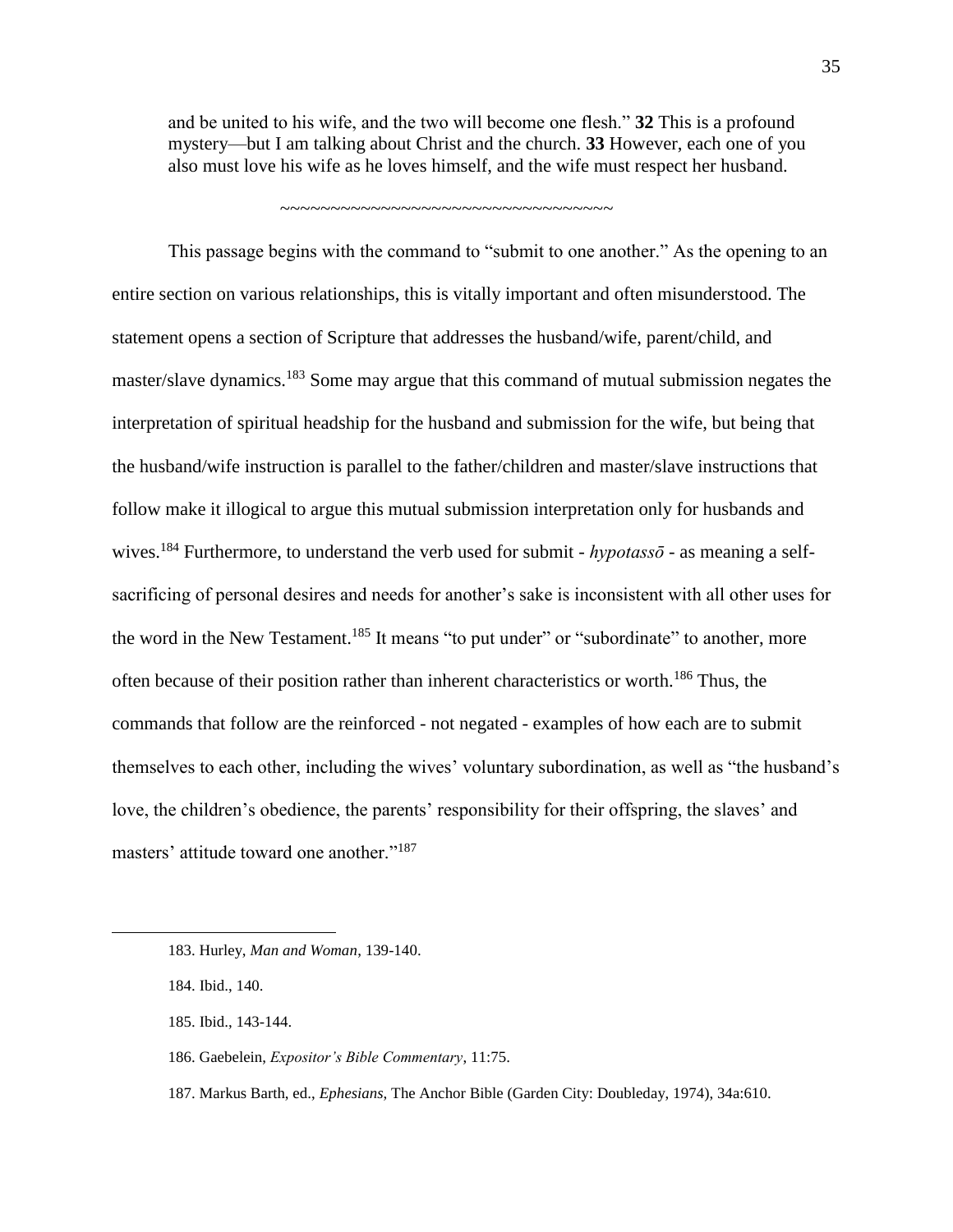The passage continues from this general mutual command into the specific address to the wives for submission. The verb for "submit" in the instruction for the wives does not actually appear in v. 22, but the meaning is carried over from the first sentence.<sup>188</sup> Nonetheless, the meaning is clear of the instruction for wives to submit or to put themselves under the headship of their own husbands in honor and respect, just as they do to the Lord. Some have argued that the Ephesians writer is only giving such instruction because of the influence of the surrounding patriarchal cultural context and have even suggested that his discernment of marriage was inherently flawed because of it.<sup>189</sup> However, a reference back to the above discussion of the surrounding culture shows how *counter*cultural Paul's instruction actually was. It is true that the patriarchal Jewish and Hellenistic culture would dictate all women were subordinate to all men, specifically their husbands and fathers, because they were inherently inferior.<sup>190</sup> However, to the Jewish and Hellenistic Christians, Paul's command of submission was in fact a restriction of the extent to which women were subordinate - it is only to their own husbands, not to all men in general.<sup>191</sup> It is also qualified for the purpose of honoring Christ, not because she is inferior as Jewish culture would suggest.<sup>192</sup> On the other hand, by New Testament times, Roman culture had begun to give women more rights, status, and opportunities such as they could initiate

192. Ibid., 620.

<sup>188.</sup> Hurley, *Man and Woman*, 139.

<sup>189.</sup> Stephen C. Barton, "Marriage, family, the Bible and the gospel," *Theology 119,* no. 3 (May 2016): 163-171, accessed November 18, 2017, http://dx.doi.org/10.1177/0040571X15623690; McFarland, "A Canonical Reading"; James R. Beck, "Mutuality in Marriage," *Journal of Psychology & Theology 6,* no. 2 (1978): 141, https://seu.idm.oclc.org/login?url=https://search.ebscohost.com/login.aspx?direct=true&db=rfh&AN=ATLA000076 6727&site=ehost-live&scope=site.

<sup>190.</sup> Jack J. Gibson, "Ephesians 5:21-33," 168-173; Barth, *Ephesians*, 610-611; Hurley, *Man and Woman*, 58-75.

<sup>191.</sup> Barth, *Ephesians*, 610-611.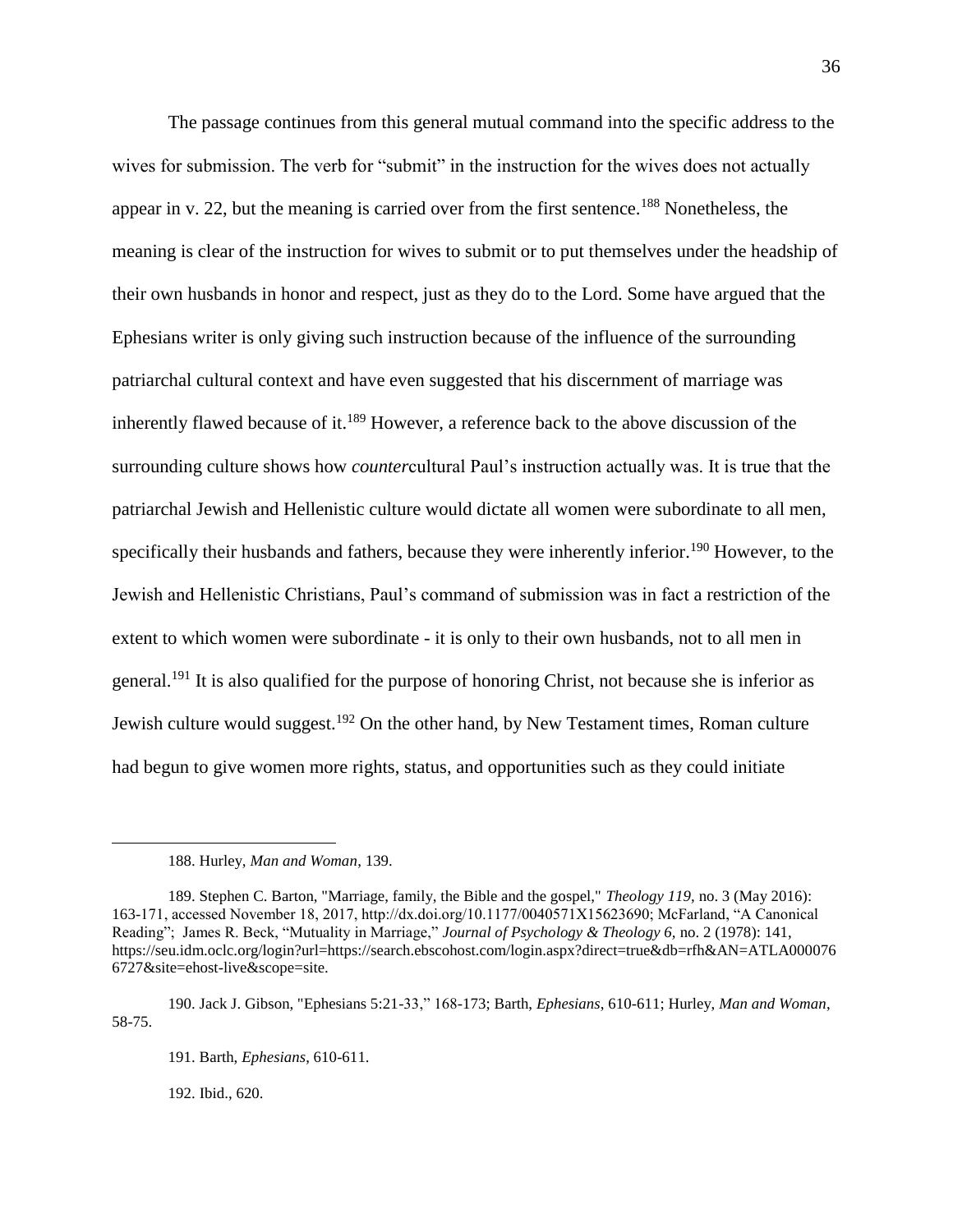divorce and they could legally be independent and free from having to submit to their fathers or their husbands.<sup>193</sup> Thus, to the Romans, Christian women, though equal before Christ, were called to still submit in respect to their husbands, again, for the sake of Christ.<sup>194</sup> In all of this, Paul's instruction appeals not to his own culture, but to the unchanging revelation of Christ and His church. The wives' relationship with Christ, not their culture, was to be the lens through which they viewed their relation to their husbands.<sup>195</sup>

Therefore, in the same way that believing wives would trust and submit to Christ, they are then called to treat their husbands with that honoring trust and humble submission.<sup>196</sup> Yet, because it is defined by their relation to their Lord Jesus Christ, the wives' responsibility to their husbands is not greater than her responsibility to Christ - it does not supersede her obedience to Christ.<sup>197</sup> Furthermore, submission is for her to humbly and voluntarily give, not for the husband to domineeringly enforce.<sup>198</sup> Nonetheless, she is to relate to her husband with an attitude of respect and honor in order to nurture the divinely intended oneness of their marital union, as revealed in the Christ-church relationship.<sup>199</sup> Thus, in giving these instructions, Paul was not succumbing to the cultural views of the day, but rather completely modifying all cultural

- 196. Barth, *Ephesians*, 612.
- 197. Barth, *Ephesians*, 611-612; Hurley, *Man and Woman*, 147
- 198. Gaebelein, *Expositor's Bible Commentary*, 11:75; Arnold, *Ephesians,* 380; Hurley, *Man and Woman*,

147.

<sup>193.</sup> Hurley, *Man and Woman*, 75-78; Arnold, *Ephesians,* 378; Gibson, "Ephesians 5:21-33," 166.

<sup>194.</sup> Hurley, *Man and Woman*, 147.

<sup>195.</sup> Ibid., 141.

<sup>199.</sup> Beck, "Mutuality in marriage."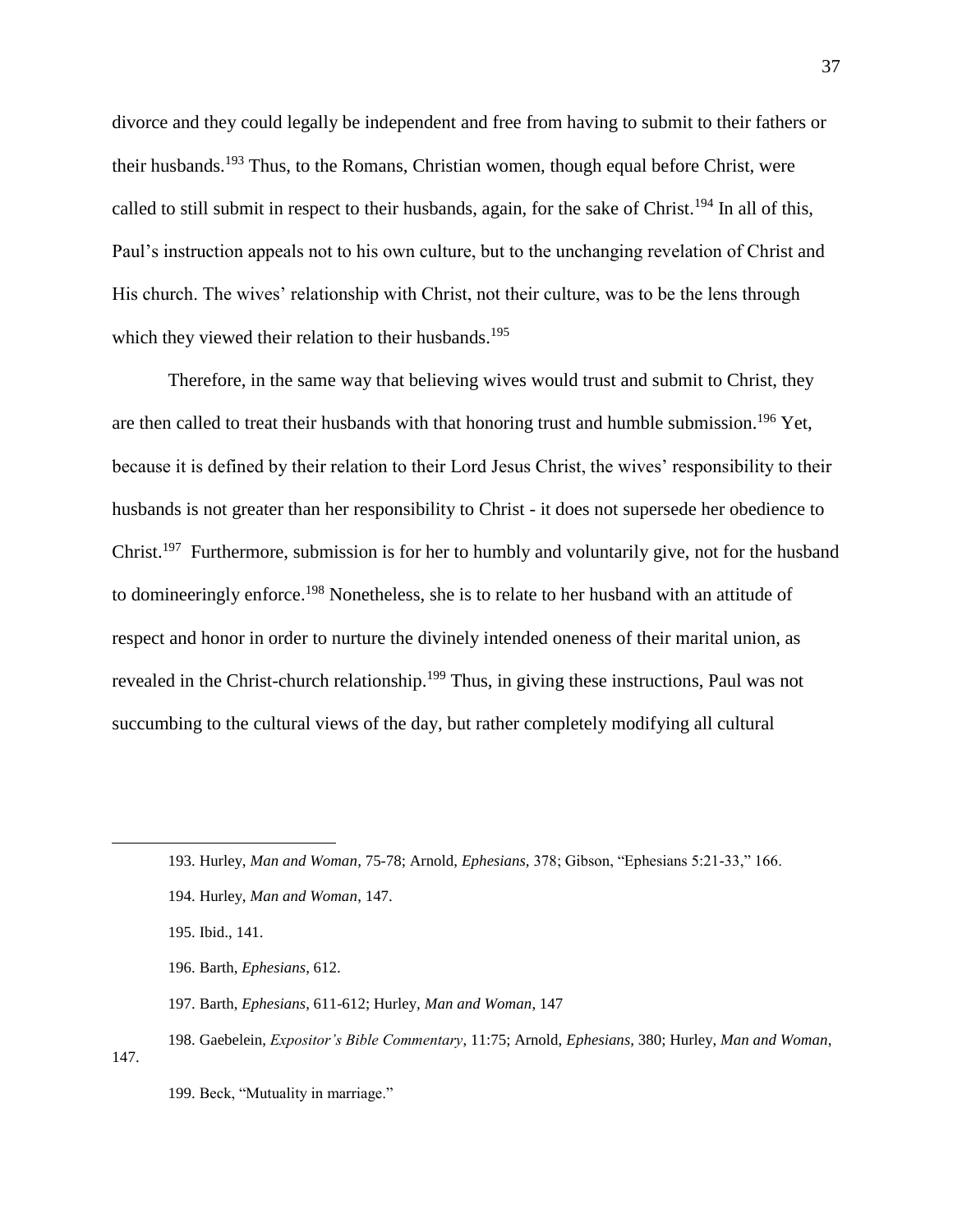perspectives under the Genesis intention of marital unity (Eph. 5:31) and the revelation of Christ.<sup>200</sup>

The Ephesians writer now addresses husbands. If the wife is to honor her husband as she does the Lord, then he is called to reflect Christ towards her in their relationship, loving her as his own self. This headship is once again countercultural since, in New Testament times, wives were inferiorly expected to have responsibilities towards their husbands, but not vice versa.<sup>201</sup> However, Paul counters their social mindset by giving all the more instruction to the husband than he even does to the wife.<sup>202</sup> Furthermore, although he acknowledges the husband's leadership in the home, this instruction redefines society's understanding of leadership to be interpreted solely through the humble example of Christ Himself, setting quite a lofty standard.<sup>203</sup>

In opposition to the surrounding culture, this Christ-defined headship places new responsibilities on the husband for him to "agape" love his wife as Christ does the church, driven by selfless sacrifice rather than a desire for power.<sup>204</sup> While society would tell him to treat her as property, Christ calls him to love and care for her as his own body as Christ does for the church. In Gaebelein's words, "Christ loves the church, not simply as if it were his body, but because it is in fact his body. Husbands therefore are to love their wives, not simply as they love their own bodies, but as being one body with themselves, as indeed they are."<sup>205</sup> The headship of Christ

202. Ibid.

- 204. Gaebelein, *Expositor's Bible Commentary*, 11:76; Barth, *Ephesians*, 618-619.
- 205. Gaebelein, *Expositor's Bible Commentary*, 11:77.

<sup>200.</sup> Arnold, *Ephesians,* 379; Gibson, "Ephesians 5:21-33," 173-174.

<sup>201.</sup> Arnold, *Ephesians,* 383.

<sup>203.</sup> Barth, *Ephesians*, 618-619; Arnold, *Ephesians,* 383.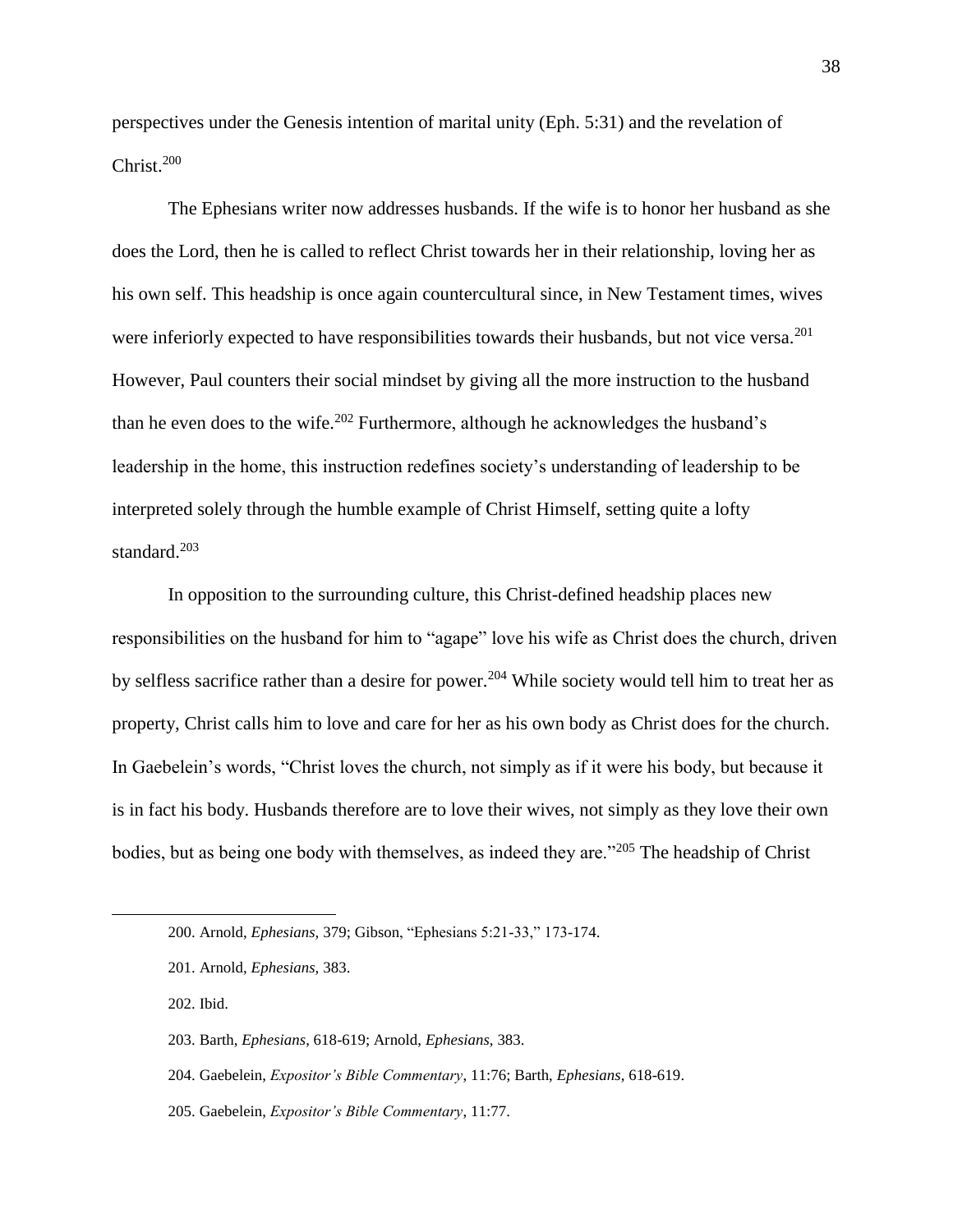over his body - the church - expresses itself in fostering her growth, nourishing her wellbeing, bringing her into unity with Himself and the Father, and building her up in strength and love.<sup>206</sup> Therefore, a husband's headship must be the same. He is never to selfishly demand fulfillment of his own desires; for he is not a tyrannical master and she is never his slave.<sup>207</sup> His call is to lead his wife according her own well-being, seeking to understand and fulfill her needs, being as in tune with her as he is to his own body, and empowering her to her fullest potential.<sup>208</sup> As Barth's commentary reads, "When a husband understands his manhood and headship in this Christological sense, he will consider it both a privilege and a grave responsibility. Even more than an enlightened monarch in his relation to his subjects, he is then 'the first servant' of his wife."<sup>209</sup> A husband is not to demand to be served, as his culture would dictate, but is to selflessly give himself up to serve his wife.<sup>210</sup> His stated responsibility, along with the wife's, is for the purpose of manifesting the unity of marriage as God designed it.<sup>211</sup> As the wives' contribution to this unity is selfless submission, so the husbands' is sacrificial service.<sup>212</sup>

While these instructional and revelational verses are often pulled out and discussed on their own, it is important to also note the bookends of text that surround this passage. In addition to the multiple references to unity throughout Ephesians, which further emphasize the purpose of

- 207. Hurley, *Man and Woman*, 155.
- 208. Arnold, *Ephesians*, 383, 391, 407.
- 209. Barth, *Ephesians*, 618.
- 210. Hurley, *Man and Woman,* 147-148.
- 211. Beck, "Mutuality in marriage."
- 212. Ibid.

<sup>206.</sup> Barth, *Ephesians*, 614.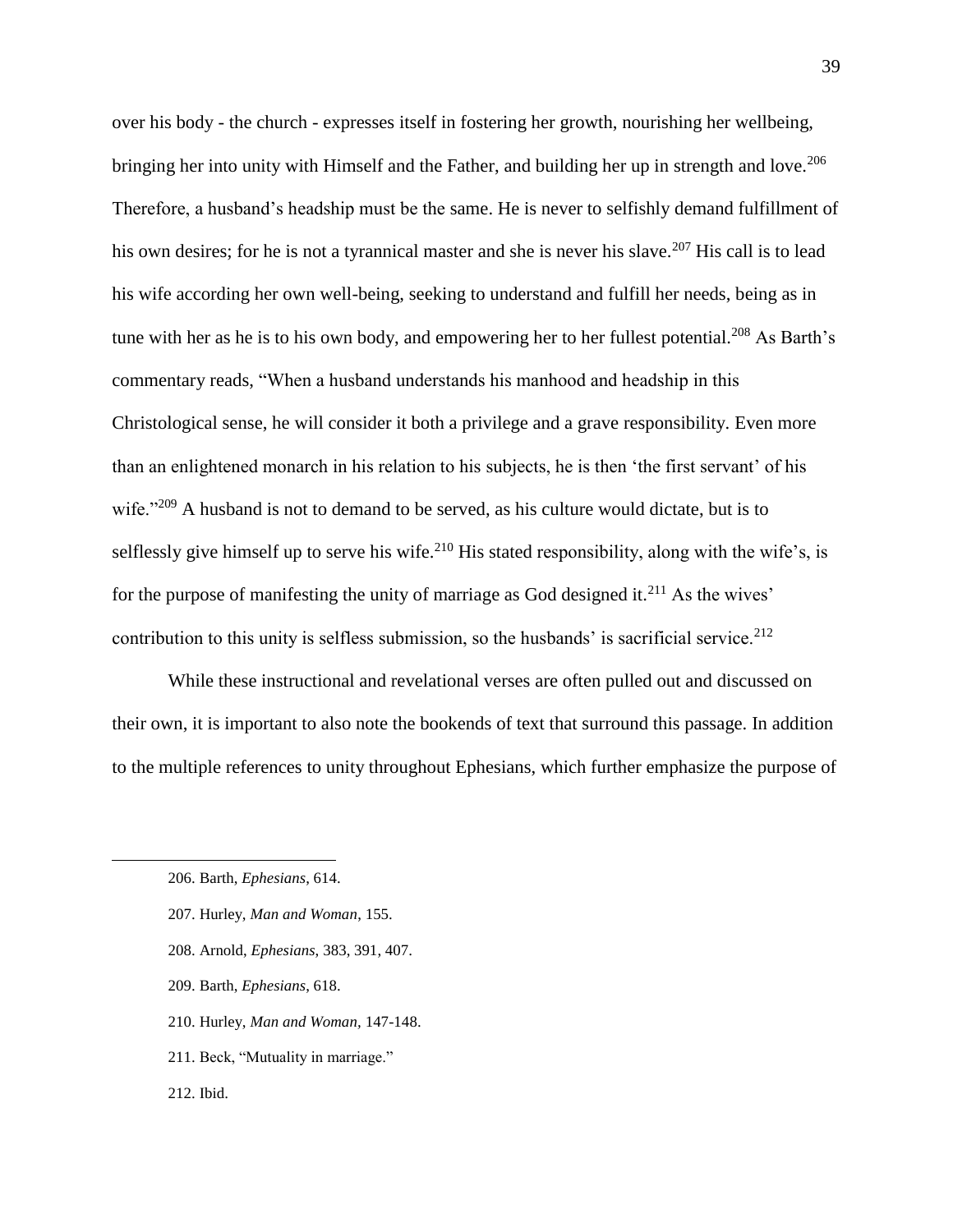the text,  $2^{13}$  the specific passage's interpretation is also influenced by the references to the Spirit and spiritual warfare that both precede and follow it.<sup>214</sup> There can be two considerations drawn from these points. By giving the command to "be filled with the Spirit" (5:18) before the marital instructions, the implication is given that the power of the Holy Spirit is both necessary for and revealed in the fulfillment of God's design for marriage and family.<sup>215</sup> Along with this, the fact that the marital and household code is followed by an in-depth spiritual process for handling demonic warfare suggests that marriage and family is "one of the spheres of Satan's attack."<sup>216</sup> Thus, in regarding the Biblical marital relationship, the Holy Spirit is implied to be the only one who can successfully and triumphantly enable the interpretation of its purpose and the application of its practice.

#### *Genesis Correlation*

 $\overline{a}$ 

The intriguing aspect to Ephesians' marital insights are their relationship to the Genesis account of creation and fall of marital unity. In accordance with God's design, before the fall, man and wife were spiritually and divinely united before each other and before God. By His Spirit, He sustained the unity and harmony of their relationship.<sup>217</sup> Neither oppressive male rule nor an unnatural subjection to female submission were designated at the creation of man and woman before the fall, but rather they were fully and equally united as one.<sup>218</sup> While there may

- 214. Arnold, *Ephesians,* 363-364.
- 215. c.f. Arnold, *Ephesians,* 363-364.
- 216. Arnold, *Ephesians,* 364.
- 217. Kidner, *Genesis: An Introduction,* 36.
- 218. Beck, "Mutuality in marriage," 143-144.

<sup>213.</sup> Eph. 1:10; 2:14-18; 4:3-6; 4:13; 5:31.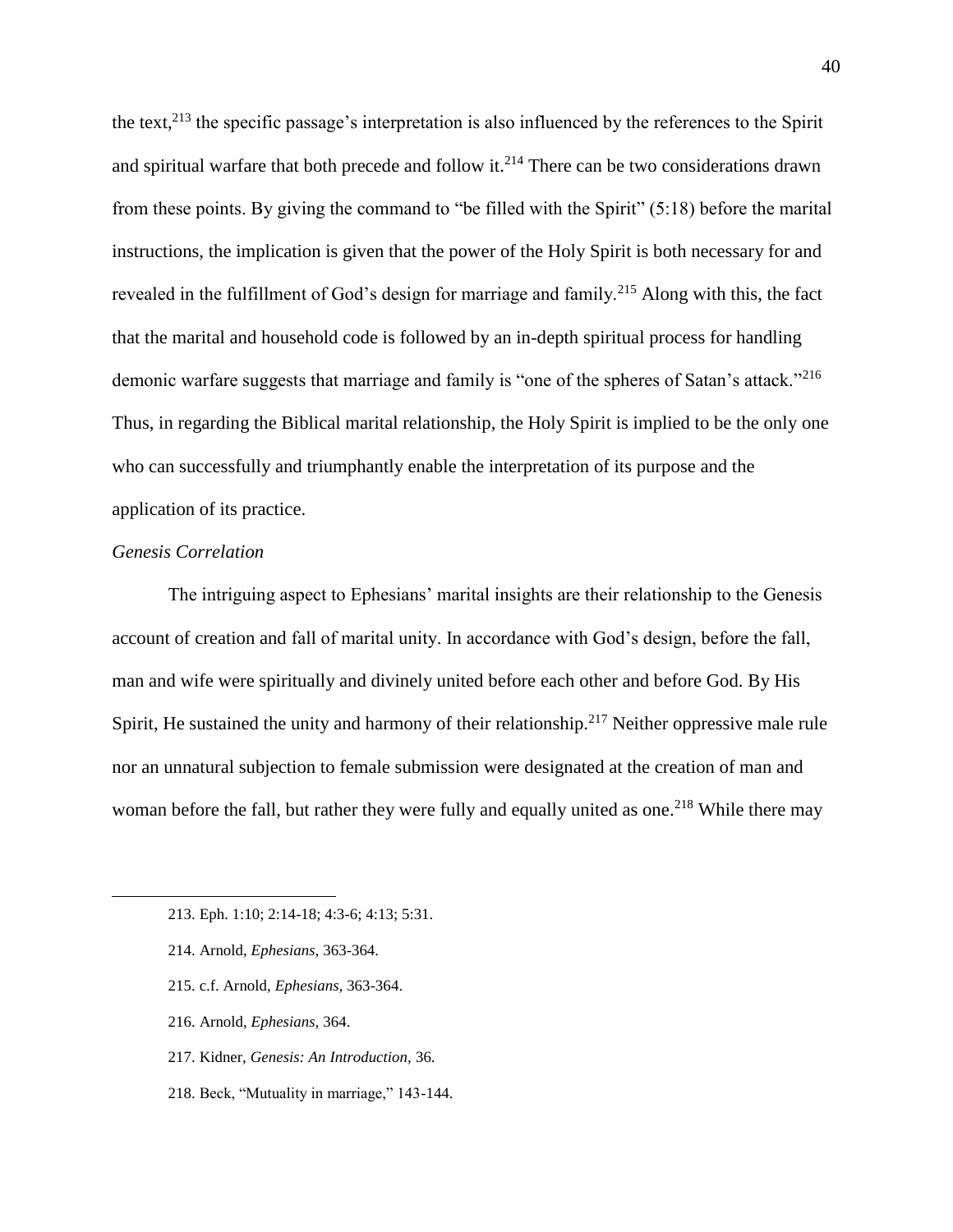be an implication that Eve submitted to Adam as he was the one to have the first-hand knowledge of God and His command, the explicit designation of such a "role" was unnecessary, for it was naturally guised under the perfect trust, harmony, and oneness of their relationship.<sup>219</sup> Any leading on Adam's would been more of a loving escortment, relaying the trusted Words of God and delightfully exploring with her the beauty of the garden they now shared.<sup>220</sup> Any submission from her was that of secure trust and loving admiration towards her partner and origin.<sup>221</sup> In mutual submission to God and equal rule over the earth, the two became one. In being one, they belonged to each other, living for the other rather than themselves, and in this they were fulfilled.<sup>222</sup> As they were right with God, they were right with each other.<sup>223</sup> All were in perfect unity.

However, influenced by the attack of the deceptive serpent, their decision to mutually disobey God's designated command disrupted also God's designed order; for without Him, their intended unity becomes impossible.<sup>224</sup> The interpretation and application of the marital relationship could only ever be selfishly skewed apart from their Creator's participation.<sup>225</sup> Therefore, the very decision of mutually rejecting God and sacrificing their unified blessing became then their divisive curse, as trust and love turned to desire and dominion, and a united

- 221. Wilson, *Liberated Through Submission,* 53.
- 222. Bonhoeffer, *Creation and Fall,* 60.
- 223. c.f. Kidner, *Genesis: An Introduction,* 36.
- 224. Kidner, *Genesis: An Introduction,* 36.
- 225. Ibid.

<sup>219.</sup> c.f. Bilezikian, *Beyond Sex Roles*, 26-32; c.f. Brueggemann, *Genesis*, 47.

<sup>220.</sup> P. B. Wilson, *Liberated Through Submission: The Ultimate Paradox* (Eugene: Harvest House Publishers, 1990), 53.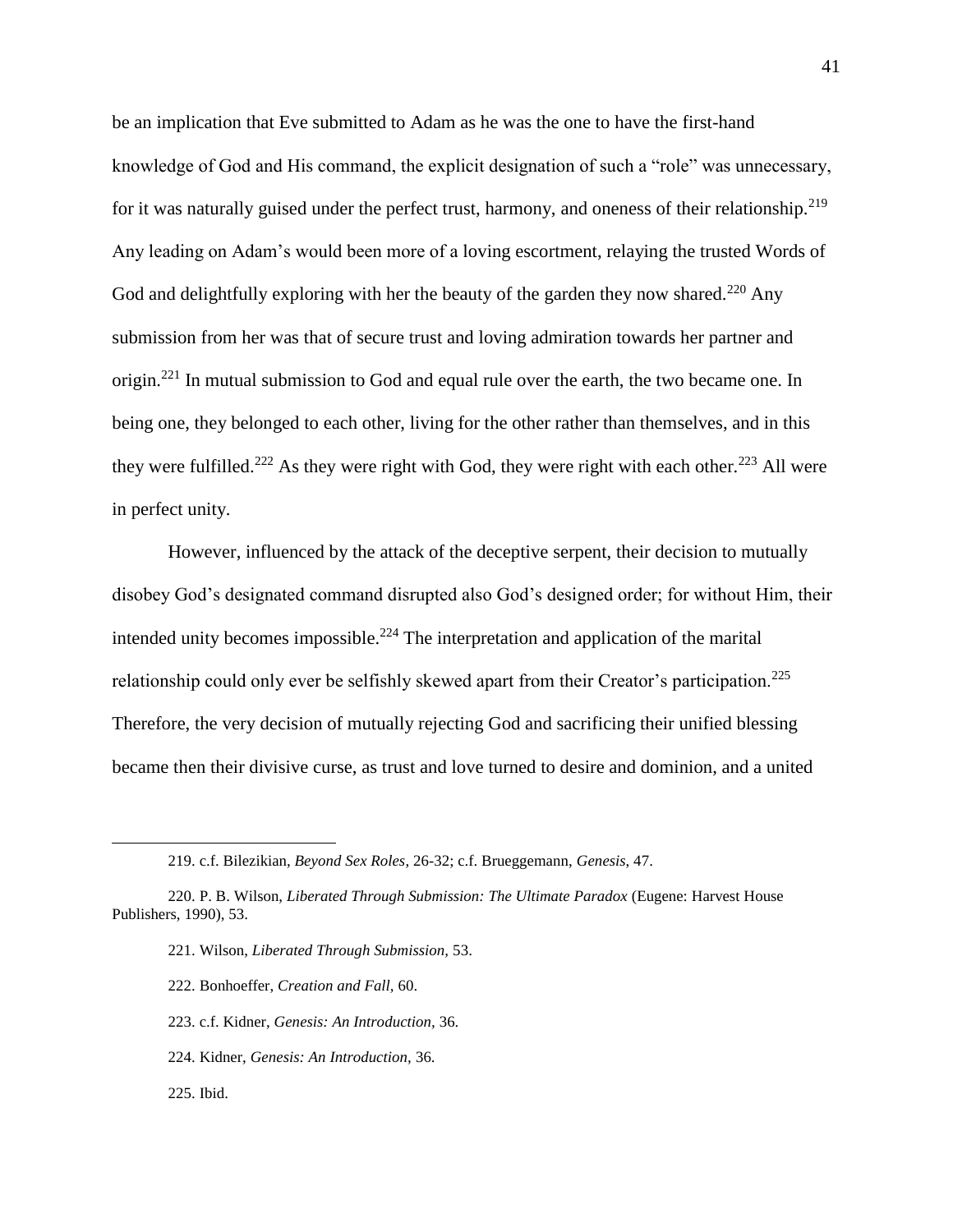community disintegrated into divided individuals.<sup>226</sup> The previous fulfilled needs of love and respect in their unity became the curses of unmet longing and abusive rule in their division.<sup>227</sup> Now, they care only for obtaining their *selfish rights* for the other without joyfully fulfilling their *selfless responsibility* to the other.<sup>228</sup>

Thus, with such abuse and selfishness rampant in this sinful world, viewing Ephesians' marital instruction through a human lens - apart from the original divine design and the Christological precedent - is naturally accompanied with rejection, offense, and controversy.<sup>229</sup> The very divisive and detrimental effects seen from the fall are evident in the studies and discussions of this Ephesians' passage. For apart from the Spirit, when selfless responsibilities are abused, certainly individual rights are certainly preferred. The selfish tendency of men indicated by Paul's intentional and thorough emphasis on the husband's call to sacrifice - has been evidenced throughout history, as men has often abused Ephesians' instructions as justification to control and rule over their wives.<sup>230</sup> This has understandably (though not rightfully) been countered by offense at this Ephesians passage by those who reject submission because of abuse in its name.<sup>231</sup> For with the curse of his rule ever so abusive, any trusting respect is defensively feared.<sup>232</sup> With the curse of her relentless desire ever unfulfilled, his love

- 228. Bonhoeffer, *Creation and Fall,* 78; c.f. Brueggemann, *Genesis,* 48.
- 229. c.f. Arnold, *Ephesians,* 401.
- 230. Arnold, *Ephesians,* 404, 401.
- 231. Ibid.*,* 401.

 $\overline{a}$ 

232. c.f. Gen. 3:16; c.f. Eggerichs, *Love & Respect,* 6.

<sup>226.</sup> Kidner, *Genesis: An Introduction,* 71; Brueggemann, *Genesis,* 48.

<sup>227.</sup> c.f. Emerson Eggerichs, *Love & Respect: The Love She Most Desires, The Respect He Desperately Needs* (Nashville: W Publishing Group, 2004), 6; c.f. Kidner, *Genesis: An Introduction,* 36.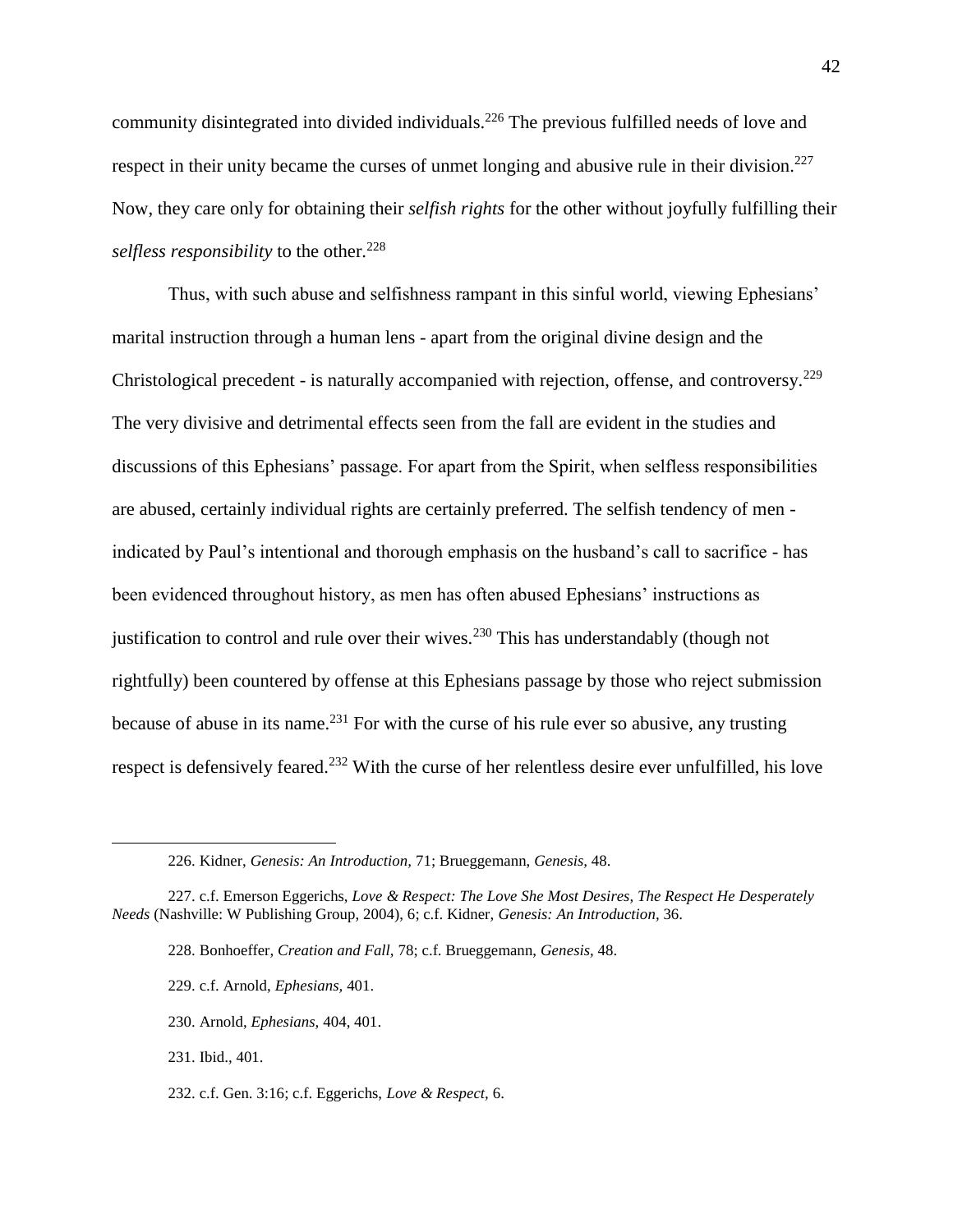feels unappreciated and useless.<sup>233</sup> Thus, the negative connotations of Paul's words could naturally lead one to assume that he must certainly be simply succumbing to his own patriarchal culture to give such a command. In other words, when the submission and headship roles are taken out of context and misinterpreted as ends to themselves solely based on gender, it is far too convincing to reject them as the meaningless inequality of an unjust and outdated society. Thus, anyone who stands firm on the structure of marriage roles set forth in Ephesians without acknowledging the purpose of unity and the precedent of Christ is as deceived as anyone who rejects the passage of Scripture altogether.

However, when rightly interpreted by the Holy Spirit through the Genesis creation account and the Christological revelation, it is clear that there is nothing culturally bound and inherently oppressive about the designated husband and wife relationship. Paul is sensitive to the abuse of power, and expresses that both headship and submission must be approached from a Christian theological standpoint.<sup>234</sup> The roles are not set for themselves for nothing more than hierarchical human structure, but rather are intended as the process back to the designed unity of Genesis 2<sup>235</sup> Thus, there is delight in this ever relevant uniting process because of the peaceful and secure harmony and oneness that it redemptively brings.

Yet, not only are Paul's spiritual revelation of the marital relationship and his reference to Gen. 2:24 intended to redeem the originally designed unity, but it provides it new meaning as it takes on the expression of Christ and the Church.<sup>236</sup> The instructions are not merely a structure as

- 235. Beck, "Mutuality in marriage," 142.
- 236. Arnold, *Ephesians,* 393-397.

<sup>233.</sup> c.f. Gen. 3:16; c.f. Eggerichs, *Love & Respect,* 6.

<sup>234.</sup> Hurley, *Man and Woman*, 147.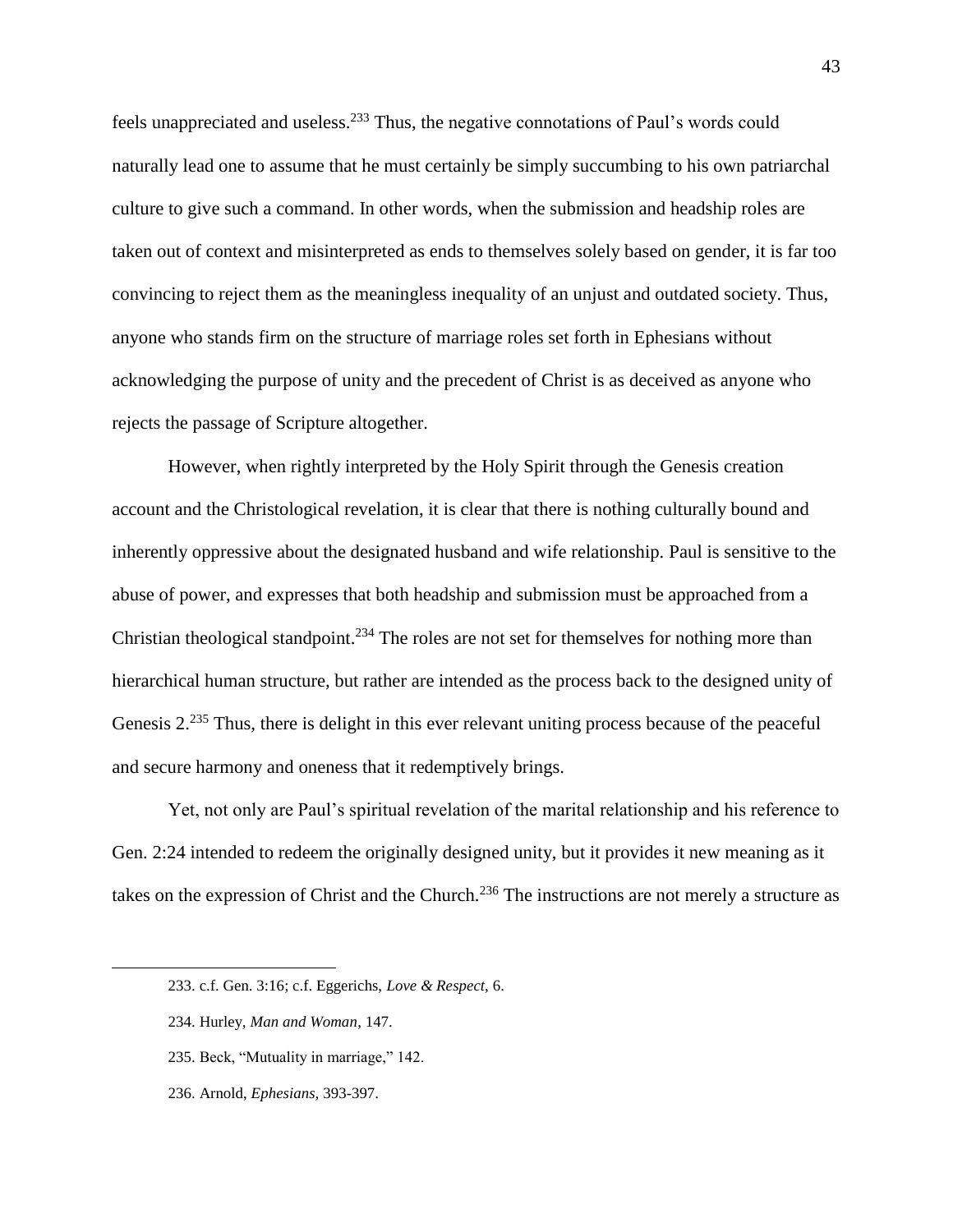an end to itself, or even simply the process to reclaim humanity's unity of Genesis 2 - for, in these cases, they would be either utterly oppressive at worst or fleeting and unnecessary at best. Rather, they are the ultimate portrayal of the eternal unity of Christ with His bride.<sup>237</sup> As part of the new covenant, since human marriage will no longer exist following Christ's return, marriage exists in the "already" but "not yet" portion of God's plan, and in this, is purposed to reflect the eternal and ultimate marital unity of Christ and His Bride.<sup>238</sup> Paul uses the example of Christ and the church to describe the unity intended within a marriage, and the unity of a husband and wife is intended to in turn be displayed as a metaphor for the unity between Christ and the church.<sup>239</sup> Thus, according to this Ephesians passage, the relationship of Christ and the Church is both the "archetype" and the "illustration" of the ever intended unity of the human marriage relationship.<sup>240</sup> While the Ephesians author notes he is discussing Christ and the Church, this does not negate the truth and relevance of the insight and instructions for the man and woman marital union. Rather, he explains that regardless of the audience's understanding of the greater metaphor and purpose, they are still to follow the process given for relational unity - submission and love.<sup>241</sup> However, for those who do grasp both the incredible grace of redeeming the paradisiacal harmony and the valuable responsibility of reflecting the divine and eternal Christchurch unity, how delightful it is to embrace the process of Ephesians' marital revelation.

<sup>237.</sup> Beck, "Mutuality in marriage," 142; Arnold, *Ephesians,* 394, 397.

<sup>238.</sup> c.f. Curle, "Towards a Theology," 121-130.

<sup>239.</sup> G. K. Beale and D. A Carson, *Commentary on the New Testament Use of the Old Testament* (Grand Rapids: Baker Academic, 2007), 828; c.f. Bonhoeffer, *Creation and Fall,* 63.

<sup>240.</sup> Barth, *Ephesians,* 613.

<sup>241.</sup> Gaebelein, *Expositor's Bible Commentary,* 11:78-79.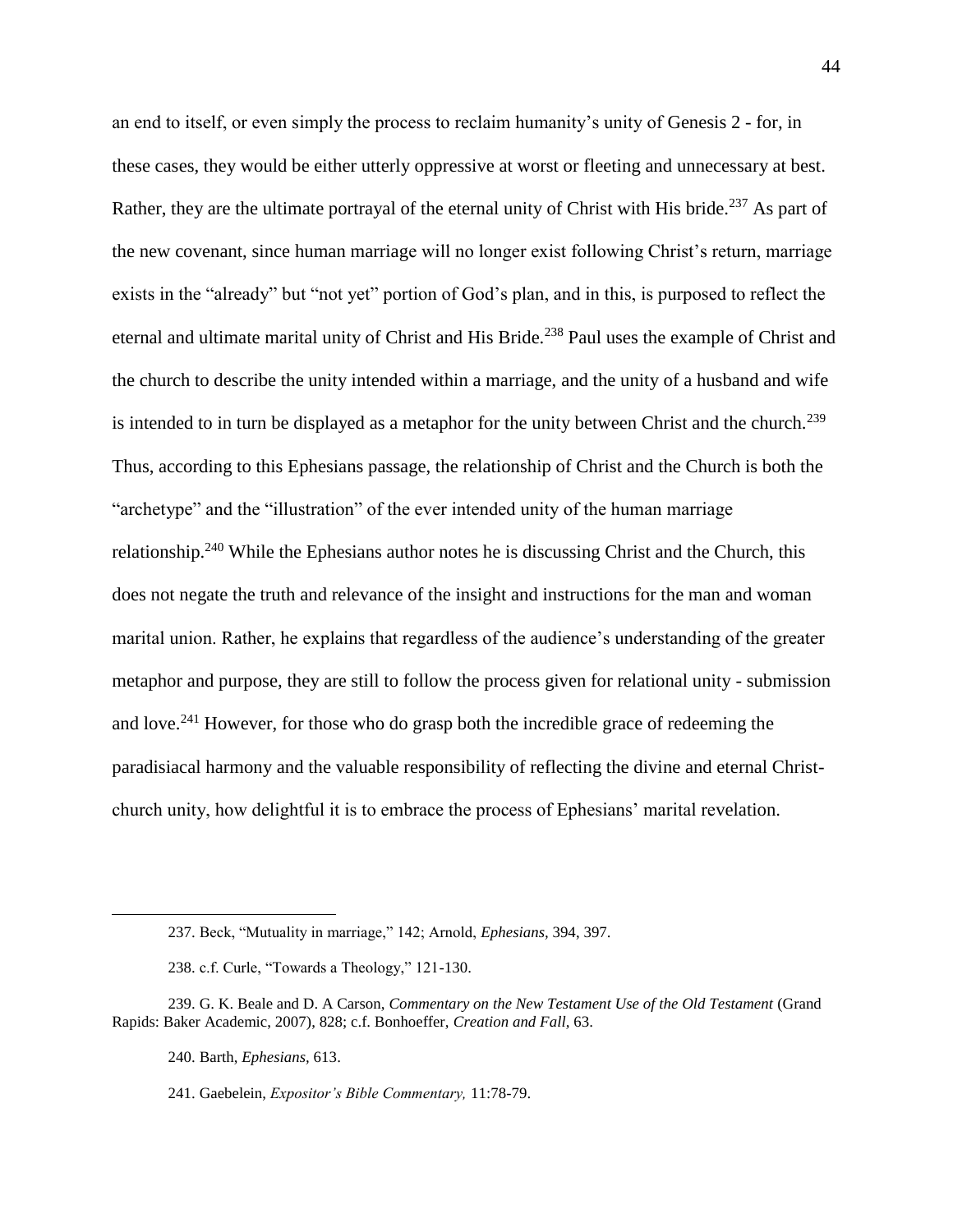In all of this, the responsibilities that husbands and wives are called to fulfill by the Spirit are not unlike what came naturally in the first divinely-appointed and Spirit-led unity of marriage. The man's rule designated in the curse reverts back to the harmonious and gracious leading by escortment according to the woman's needs and delights.<sup>242</sup> The women's subjection to dominion appointed by the curse returns to the secure trust in the one whose primary motivation is appreciation and primary goal is nurture and care for her as his own "bone of [his] bone and flesh of [his] flesh" (Gen. 2:23). In following the revealed example of Christ, the husband is not to lord over her and demean her, but is given the weighty obligation to sacrifice his life for his bride, caring for her as his own body, encouraging and nurturing her in herself and her walk with God - a call so lofty that when gone unfulfilled, his prayers go unanswered.<sup>243</sup> Acknowledging his great responsibility to her before the Lord, the Christian wife trustfully, humbly, and willingly submits to her husband.<sup>244</sup> It is not that she views herself as inferior, but acknowledges the call to delightfully uplift her husband, respect, him, honor him, and submit to him as she would to Christ.<sup>245</sup> They recognize their oneness and belonging to each other, and the vulnerability of spiritual, emotional, and physical nakedness leaves no shame in their mutual security in Christ.<sup>246</sup> Yet, neither their individual responsibilities nor the oneness they share are possible apart from the active influence of the Holy Spirit.<sup>247</sup> In all this, they both reflect back on

- 244. Gaebelein, *Expositor's Bible Commentary*, 11:76.
- 245. Hurley, *Man and Woman*, 149.
- 246. Bonhoeffer, *Creation and Fall,* 61-63.
- 247. c.f. Kidner, *Genesis: An Introduction,* 36; Arnold, *Ephesians,* 364.

<sup>242.</sup> c.f. Wilson, *Liberated Through Submission,* 53; c.f. Arnold, *Ephesians,* 406.

<sup>243.</sup> 1 Pet. 3:7.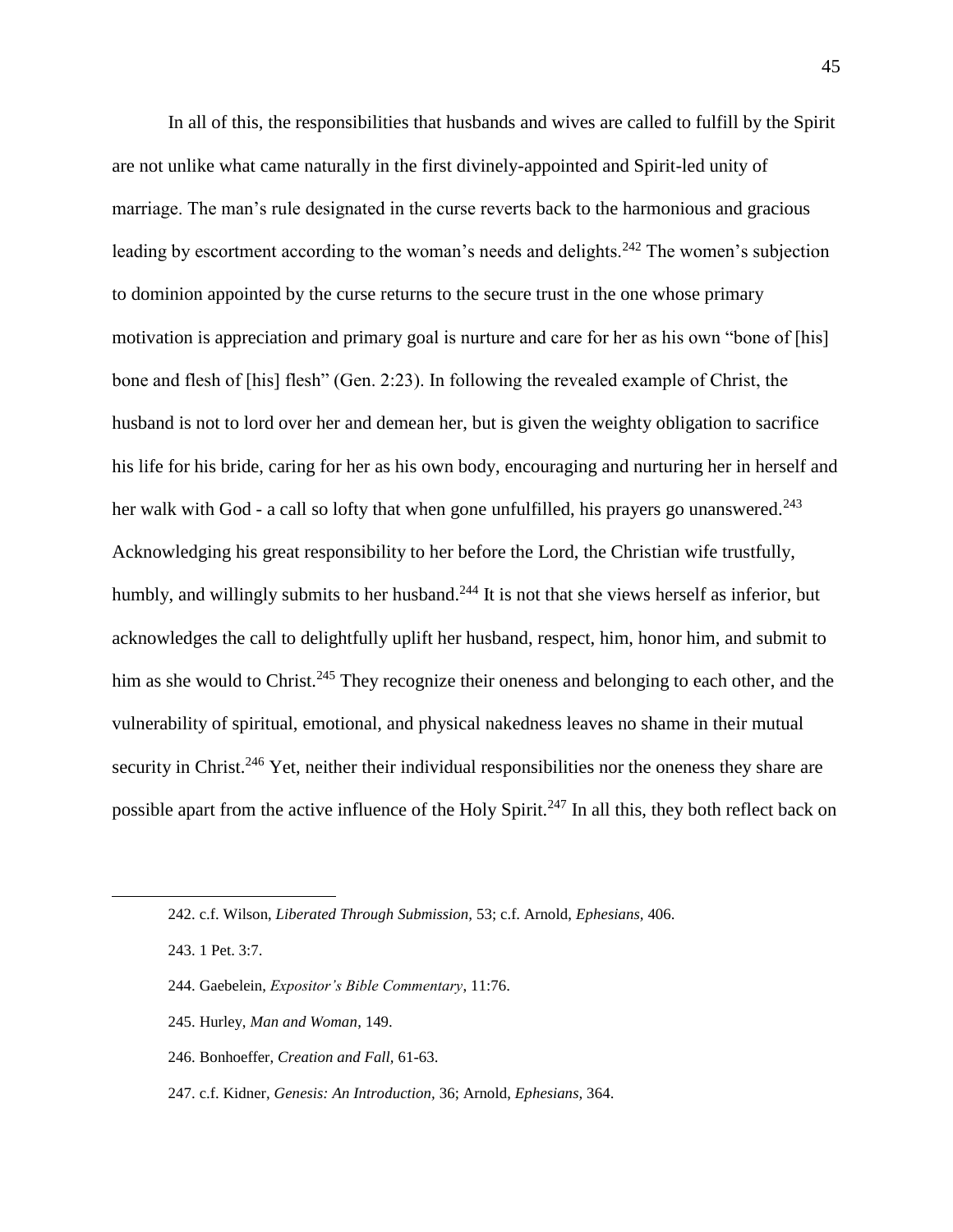the originally expressed unity and reflect forward to its eternal manifestation in Christ. In this, they are one.

Therefore, the ultimate purpose of these responsibilities is realized not when they are simply acted out, but rather when they successfully foster the very unity that God intended for marriage back in Genesis and designed to be accomplished eternally through Christ and the Church - "the two shall become one flesh." In such a divine and Spirit-led union which redeems the harmony lost in the fall, husbands and wives honor and care for each other as they would for themselves - as one. They no longer grasp as Adam and Eve did for selfishly attempting to usurp God's status and glory; such grasping leads to death.<sup>248</sup> Rather, they follow the example of Christ, who did not consider "equality with God a thing to be *grasped,*" <sup>249</sup> but rather humbly surrendered His rights and even His life for unity with God and humanity.<sup>250</sup> When viewed through such an example of Christ, the calls to love and submission cannot possibly be met with offense by Spirit-filled men and women, but rather graciously accepted as a privileged participation in the image and reflection of Christ towards His divine purpose of unity. It is not only heavy responsibility in the sacred and spiritual union, but it is also quite "graciously designed for mutual satisfaction and delight." For just as Christ is honored and the church is blessed and loved when in right relationship, so the husband and wife are most fulfilled when serving one another in perfect harmony. Therefore, when rightly interpreted and practiced through the lens of the original paradisiacal unity found in Genesis 1-2, as well as the greater revelation and reflection of Christ which informs it, the designated order of relationship found in

<sup>248.</sup> Brueggemann, *Genesis,* 34.

<sup>249.</sup> Phil. 2:6 (ESV). Italics added.

<sup>250.</sup> c.f. Phil. 2:3-8; c.f. Brueggemann, *Genesis,* 34.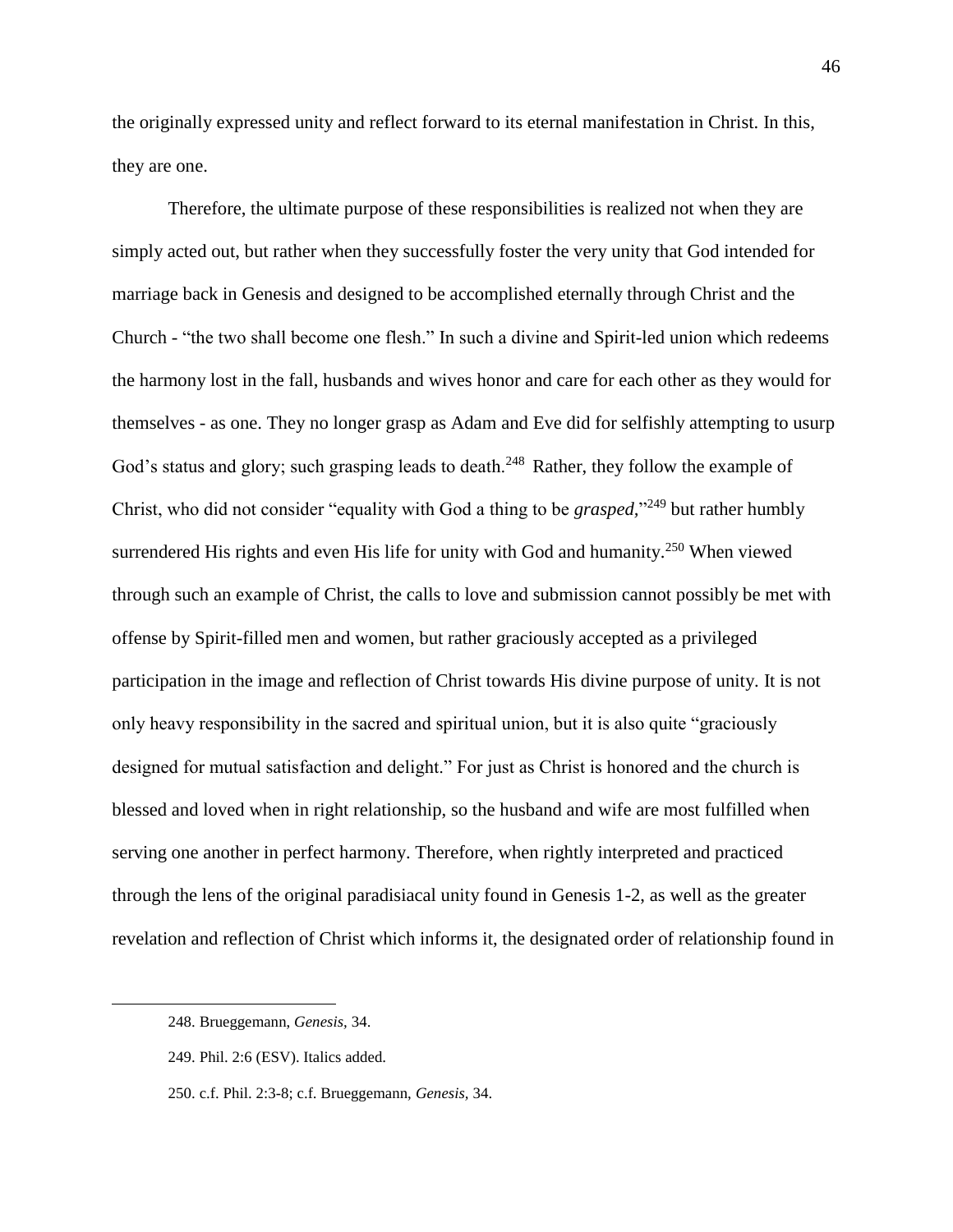Ephesians becomes both an encouraging blessing of divine redemption and an invigorating purpose of divine reflection.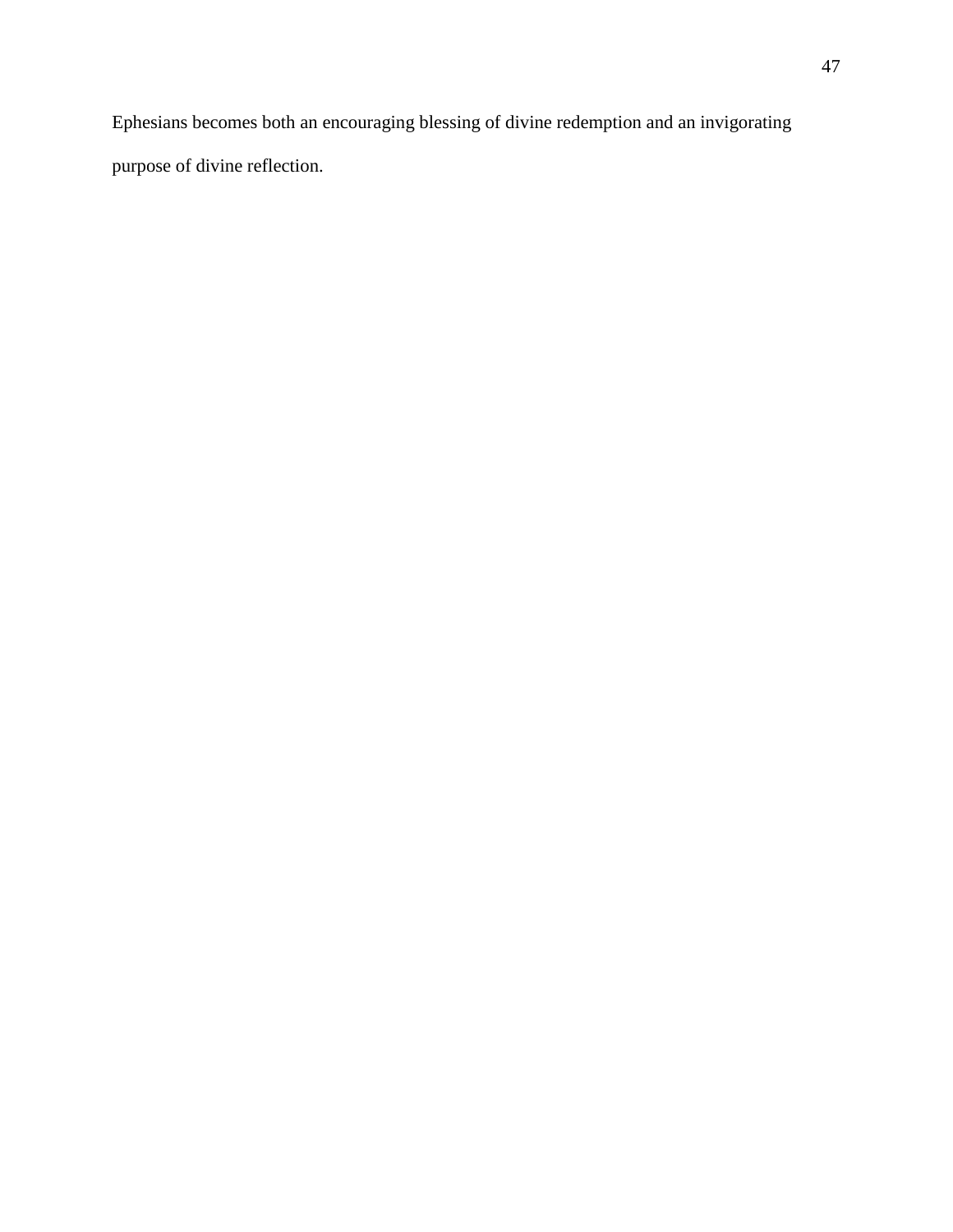#### **CONCLUSION**

It is ever interesting to observe the beauty of ballroom dance. Two individual souls float across the floor with oneness of motion and expression, often reflecting a grander story of intriguing romance. While in theory, the gentleman is graciously leading his lady through the dance, when both are familiar with the dance and ever trusting of each other, the outside world can never tell there even is a leader. For if he leads, it is to escort her into her most beautiful and marvelous expression where she is beautifully glorified as the stunning star. If she submits, it is to the one whom she trusts to guide her according to her potential, safety, and glory. For they are one. It is beautiful. Where he dominates her for his own glory and cares not to nurture her desires of expression, or where she decides to usurp the dance according to her will, the dance falls sorely awry. The waltz goes unaccomplished: for the couple is disgruntled, the portrayal is disheartening, and any audience is unsatisfied.

However, when the two partners contribute and submit humbly to the movements, expression, and glory of the other, the result is radiantly exquisite. For it is not only accomplished in the pleasing and enjoyment of each other, but the audience who observes is delighted and moved in spirit and emotion. The story is not simply that of the couple, but of all of them. All is well. All is fulfilled.

How beautiful is this reality in the design and expression of a divinely inspired marriage union. God's ultimate desire for marriage was complete and utter oneness - "the two become one" (Gen. 2:24). The utmost satisfaction in marriage is in the reality of the two belonging to one another, securely trusting and unashamedly vulnerable, knowing they are safe. "I am my beloved's and my beloved is mine" (Song of Sol. 6:3). And yet, the greatest fulfillment is not simply in the finite extent of pure human satisfaction, but in the eternal revelation of the greatest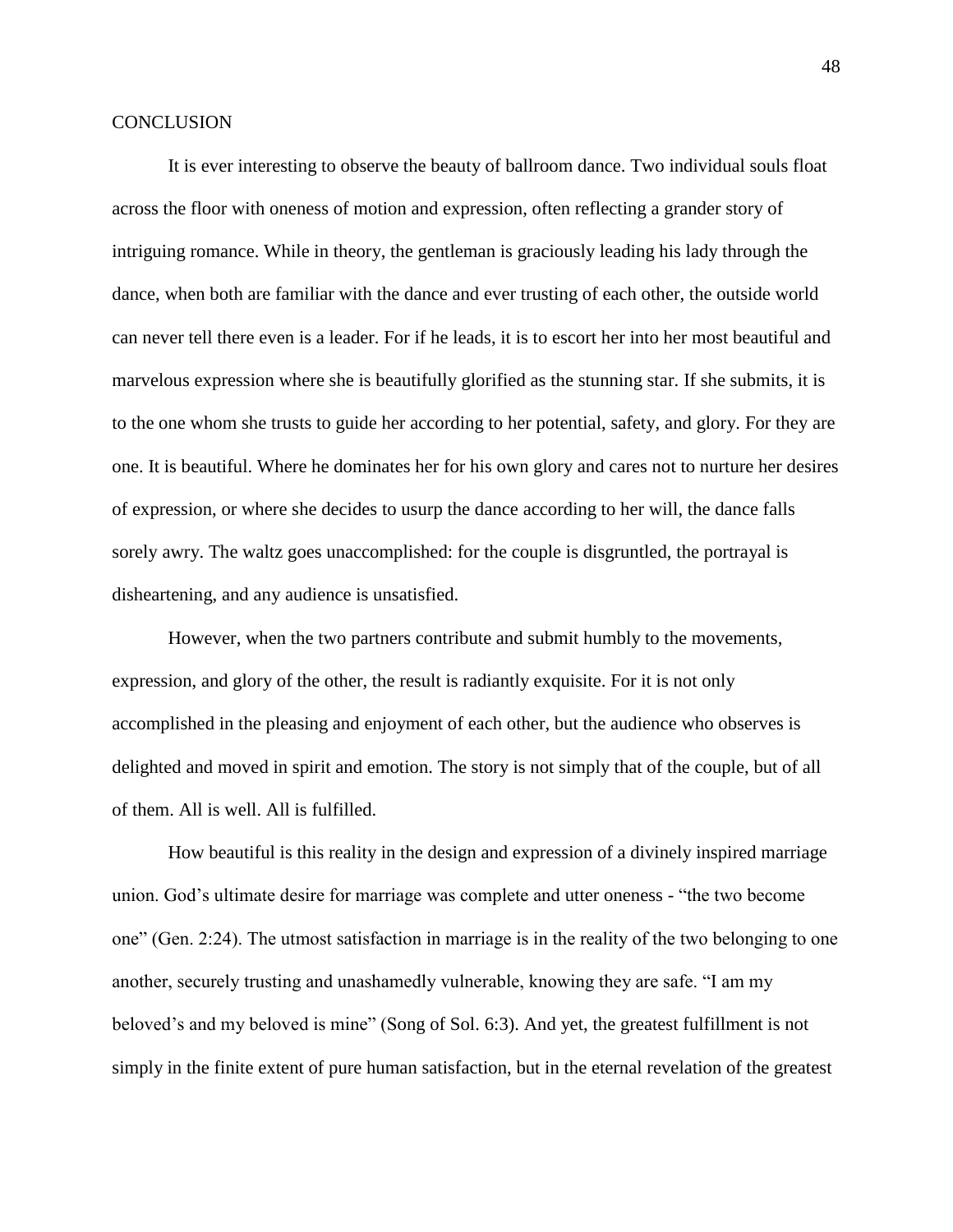possible romance in all of history - the love of Christ Jesus and His precious bride. For the Christian message is hope, and it's story is the Gospel. How dare our marriage forsake our message.<sup>251</sup> The Christian marriage is the one whose dance is a display of perfect unity and a portrayal of the greatest romance. For this was intended purpose from the beginning of creation divine unity. When those within the marital covenant are led by the Holy Spirit and prioritize unity above all as their goal, the intellectual arguments of complementarianism and egalitarianism remain relevant merely in scholarship and academia; for their ultimate end is not goals or process, but completely oneness.<sup>252</sup> Yet, the world has lost its purpose and fallen into the divisive traps of the devil who seek not only to destroy marital unity, but ultimately it's greater revelation in the Gospel. Nonetheless, in exploring the resplendent beauty of marital beginnings, acknowledging the divisive destruction of its fall, and embracing the wisdom of its redemptive process and eternal revelation found in Ephesians, the Christ-following and Spirit-led couple can finally glimpse the fulfillment of their divine Creator's transcendent purpose - "the two shall become one."

<sup>251.</sup> Gary L. Thomas, *Sacred Marriage: What If God Designed Marriage to Make Us Holy More Than to Make Us Happy?* (Grand Rapids: Zondervan, 2000), 34.

<sup>252.</sup> c.f. Walton, *Genesis: From Biblical Text,* 190.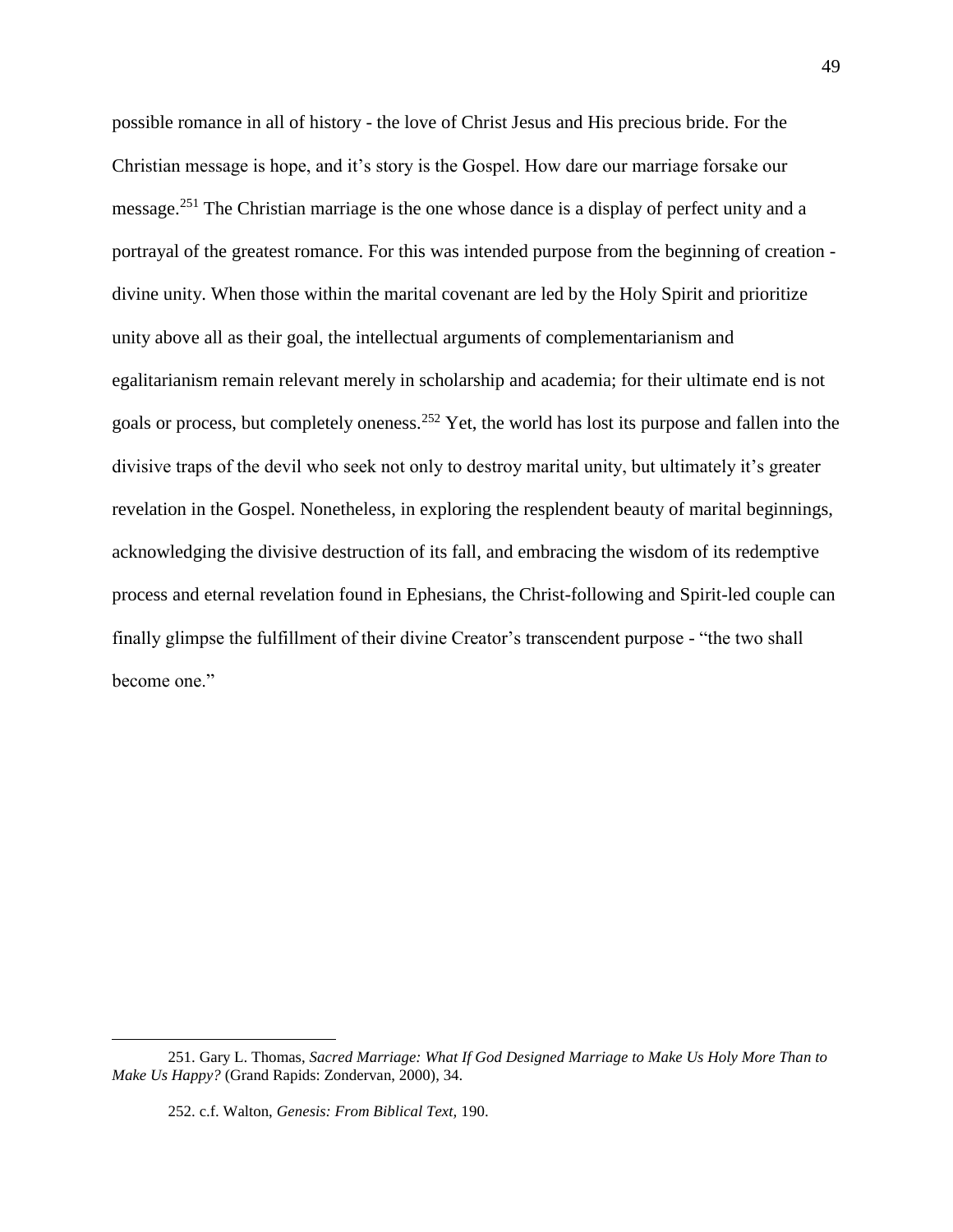#### Bibliography

- Amato, Paul R., and Denise Previti, "People's Reasons for Divorcing: Gender, Social Class, the Life Course, and Adjustment," *Journal of Family Issues* 24, no. 5, (July 2003): 602-626. Accessed October 31, 2018. http://journals.sagepub.com.seu.idm.oclc.org/doi/pdf/10.1177/0192513X03254507.
- Arnold, Clinton E. ed. *Ephesians*. Zondervan Exegetical Commentary Series: New Testament. Grand Rapids: Zondervan, 2010.
- Barth, Markus. ed. *Ephesians*. The Anchor Bible. Garden City: Doubleday, 1974.
- Barton, Stephen C. "Marriage, family, the Bible and the gospel." *Theology 119,* no. 3 (May 2016): 163-171. Accessed November 18, 2017. http://dx.doi.org/10.1177/0040571X15623690.
- Beale, G. K., and D. A Carson. *Commentary on the New Testament Use of the Old Testament.* Grand Rapids: Baker Academic, 2007.
- Beck, James R."Mutuality in Marriage." *Journal of Psychology & Theology 6,* no. 2 (1978): 141- 148. Accessed November 1, 2018. https://seu.idm.oclc.org/login?url=https://search.ebscohost.com/login.aspx?direct=true&d b=rfh&AN=ATLA0000766727&site=ehost-live&scope=site.
- Bilezikian, Gilbert. *Beyond Sex Roles: What the Bible Says about a Woman's Place in Church and Family*. 3rd ed. Grand Rapids: Baker Academic, 2006.
- Bonhoeffer, Dietrich. *Creation and Fall: A Theological Interpretation of Genesis 1-3*. Translated by John C. Fletcher. New York: The Macmillan Company, 1959.
- Brueggemann, Walter. *Genesis*. Interpretation, a Bible Commentary for Teaching and Preaching. Atlanta: John Knox Press, 1982.

Curle, Neville. "Towards a Theology of Authority and Submission in Marriage," *Conspectus (South African Theological Seminary)* 15 (March 2013): 107–139. Accessed October 31, 2018. https://seu.idm.oclc.org/login?url=http://search.ebscohost.com/login.aspx?direct=true&d b=a9h&AN=90599108&site=ehost-live&scope=site.

- Davis, Rebecca L. "'Not Marriage at All, but Simple Harlotry': The Companionate Marriage Controversy." *The Journal of American History* 94, no. 4 (2008): 1137–63, accessed October 31, 2018, https://doi.org/10.2307/25095323.
- Dreyer, Yolanda. "Women's Spirituality and Feminist Theology: A Hermeneutic of Suspicion Applied to 'Patriarchal Marriage.'" *Hervormde Teologiese Studies* 67, no. 3 (September 2011): 1–5. Accessed November 1, 2018. https://doi.org/10.4102/hts.v67i3.1104.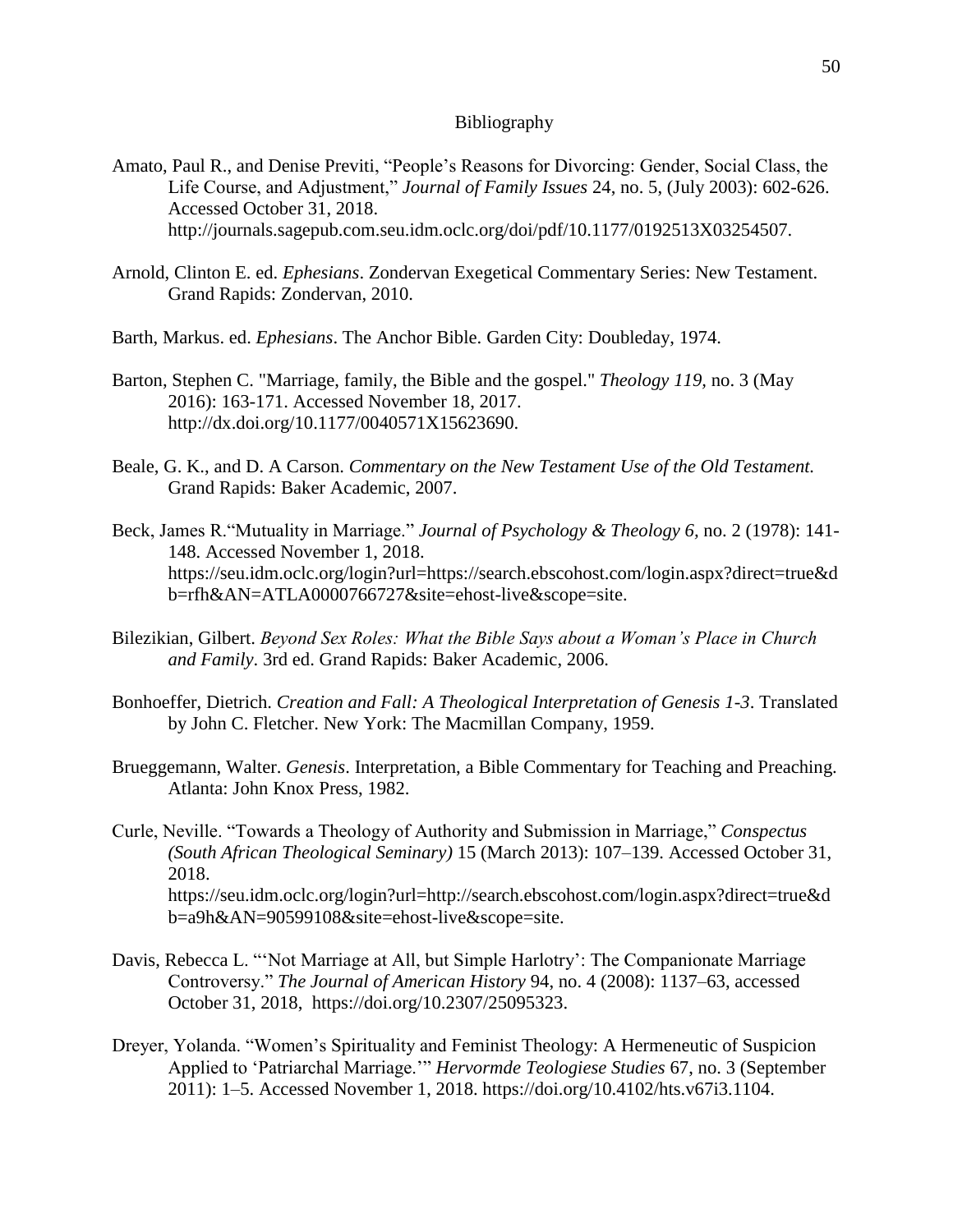- Eggerichs, Emerson. *Love & Respect: The Love She Most Desires, The Respect He Desperately Needs.* Nashville: W Publishing Group, 2004.
- Eldredge, John. *Wild at Heart: Discovering the Secret of a Man's Soul.* Nashville: Thomas Nelson, 2001.
- Gaebelein, Frank E. *The Expositor's Bible Commentary with The New International Version of The Holy Bible*. Vols. 2 and 11. Grand Rapids: Zondervan Publishing House, 1990.
- Gangel, Kenneth O. "Toward a Biblical Theology of Marriage and Family Pt 1: Pentateuch and Historical Books; Pt 2: Poetical and Prophetic Books." *Journal of Psychology & Theology* 5, no. 1 (Winter 1977): 55–69. Accessed October 1, 2018. https://seu.idm.oclc.org/login?url=https://search.ebscohost.com/login.aspx?direct=true&d b=rfh&AN=ATLA0000760430&site=ehost-live&scope=site.
- Gibson, Jack J. "Ephesians 5:21-33 and the lack of marital unity in the Roman empire." *Bibliotheca Sacra 168*, no. 670 (April 2011): 162-177. Accessed November 1, 2018. https://seu.idm.oclc.org/login?url=https://search.ebscohost.com/login.aspx?direct=true&d b=rfh&AN=ATLA0001835534&site=ehost-live&scope=site.
- Guth, Karen V. "To See from Below: Dietrich Bonhoeffer's Mandates and Feminist Ethics." *Journal of the Society of Christian Ethics* 33, no. 2 (2013): 131–50. Accessed October 31, 2018. http://www.jstor.org/stable/23563099.
- Hurley, James B. *Man and Woman in Biblical Perspective.* Grand Rapids: Zondervan Publishing House, 1981.
- Kidner, Derek. *Genesis: An Introduction and Commentary*. Edited by D. J. Wiseman. The Tyndale Old Testament Commentaries. Downers Grove: Intervarsity Press, 1967.
- Lewis, C.S. *The Screwtape Letters*. ill. ed. West Chicago: Lord and King Associates, 1976.
- Lye, Diane N., and Timothy J. Biblarz. "The Effects of Attitudes Toward Family Life and Gender Roles on Marital Satisfaction." *Journal of Family Issues* 14, no. 2 (June 1, 1993): 157–88. Accessed November 1, 2018. http://dx.doi.org/10.1177/019251393014002002.
- McFarland, Ian A. "A Canonical Reading of Ephesians 5:21-33: Theological Gleanings." *Theology Today* 57, no. 3 (October 2000): 344–56. Accessed October 31, 2018. https://seu.idm.oclc.org/login?url=http://search.ebscohost.com/login.aspx?direct=true&d b=rfh&AN=ATLA0000915735&site=ehost-live&scope=site.
- O'Connor, Kathleen M. *Smyth & Helwys Bible Commentary: Genesis 1-25A.* Macon: Smyth & Helwy's Publishing, 2018.